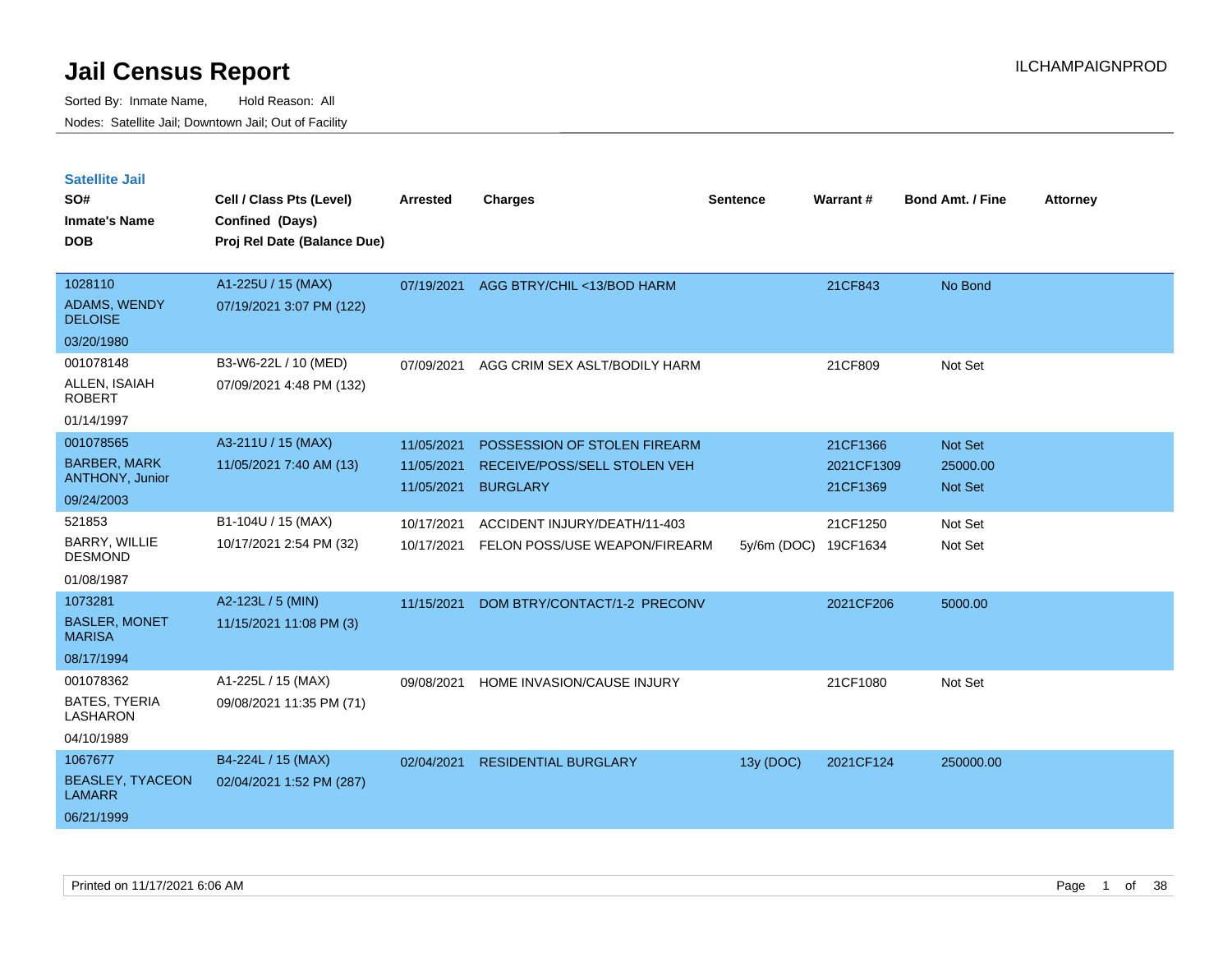Sorted By: Inmate Name, Hold Reason: All Nodes: Satellite Jail; Downtown Jail; Out of Facility

| rougs. Calcing Jan, Downtown Jan, Out of Facility |                                                                            |            |                                         |                 |           |                         |                 |
|---------------------------------------------------|----------------------------------------------------------------------------|------------|-----------------------------------------|-----------------|-----------|-------------------------|-----------------|
| SO#<br><b>Inmate's Name</b><br><b>DOB</b>         | Cell / Class Pts (Level)<br>Confined (Days)<br>Proj Rel Date (Balance Due) | Arrested   | <b>Charges</b>                          | <b>Sentence</b> | Warrant#  | <b>Bond Amt. / Fine</b> | <b>Attorney</b> |
| 55826                                             | B1-102L / 15 (MAX)                                                         |            | 10/22/2021 MFG/DEL 100<400 GR COCA/ANLG |                 | 21CF1284  | Not Set                 |                 |
| BEAUREGARD,<br><b>MAURICE RONALD,</b>             | 10/22/2021 7:57 AM (27)                                                    |            |                                         |                 |           |                         |                 |
| 06/19/1982                                        |                                                                            |            |                                         |                 |           |                         |                 |
| 1059371                                           | BOOKH-8 / 15 (MAX)                                                         | 11/15/2021 | <b>RESIDENTIAL BURGLARY</b>             | 10y (DOC)       | 2021CF154 | No Bond                 |                 |
| BECKETT, ANQWAUN<br>JAWAUN                        | 11/15/2021 11:01 AM (3)                                                    | 11/15/2021 | AGG BATTERY/PEACE OFFICER               | 5y (DOC)        | 2021CF154 | No Bond                 |                 |
| 11/14/1996                                        |                                                                            |            |                                         |                 |           |                         |                 |
| 001078535                                         | B2-T2-07U / 15 (SPH)                                                       | 10/26/2021 | <b>CRIM SEX ASSAULT/FORCE</b>           |                 | 21CF1305  | Not Set                 |                 |
| BERRY, DAVID ISAAC                                | 10/26/2021 10:52 AM (23)                                                   |            |                                         |                 |           |                         |                 |
| 09/23/2000                                        |                                                                            |            |                                         |                 |           |                         |                 |
| 1057334<br>BEVERLY, DAVID<br><b>BENJAMIN</b>      | A4-201L / 15 (ADS)<br>10/27/2021 1:42 PM (22)                              | 10/27/2021 | MURDER/INTENT TO KILL/INJURE            |                 |           | No Bond                 |                 |
| 03/31/1987                                        |                                                                            |            |                                         |                 |           |                         |                 |
| 001078587                                         | BOOKH-7                                                                    | 11/16/2021 | CRIM DAMAGE TO PROPERTY <\$500          |                 | 21CMAWOW  | <b>Not Set</b>          |                 |
| BHATTACHARYA,                                     | 11/16/2021 3:14 AM (2)                                                     | 11/16/2021 | <b>DISORDERLY CONDUCT</b>               |                 | 21CMAWOW  | <b>Not Set</b>          |                 |
| <b>SHOHAN</b><br>10/02/1999                       |                                                                            | 11/16/2021 | POSSESSING A CONTROLLED SUBSTANC        |                 | 21CFAWOW  | <b>Not Set</b>          |                 |
| 57176                                             | B3-DR / 5 (MIN)                                                            | 11/04/2021 | DRIVING ON REVOKED LICENSE              |                 | 2021CF92  | Not Set                 |                 |
| BICKERS, LARRY RAY                                | 11/04/2021 4:37 PM (14)                                                    |            |                                         |                 |           |                         |                 |
|                                                   |                                                                            |            |                                         |                 |           |                         |                 |
| 03/03/1966                                        | 11/3/2021 (0.00)                                                           |            |                                         |                 |           |                         |                 |
| 29626                                             | A3-216L / 10 (MED)                                                         | 11/09/2021 | MFG/DEL 15<100 GR COCA/ANALOG           |                 | 21CF1387  | Not Set                 |                 |
| <b>BISHOP, DARRELL</b><br><b>EDWARD</b>           | 11/09/2021 4:46 PM (9)                                                     |            |                                         |                 |           |                         |                 |
| 07/18/1968                                        |                                                                            |            |                                         |                 |           |                         |                 |
| 1048072                                           | BOOKH-7                                                                    | 11/16/2021 | DOMESTIC BATTERY                        |                 | 21CMAWOW  | Not Set                 |                 |
| BOLDEN, JONATHON<br>CHASE                         | 11/16/2021 4:21 PM (2)                                                     | 11/16/2021 | INTERF REPT DOMESTIC VIOLENCE           |                 | 21CFAWPW  | Not Set                 |                 |
| 05/23/1990                                        |                                                                            | 11/16/2021 | UNLAWFUL RESTRAINT                      |                 | 21CFAWOW  | Not Set                 |                 |

Printed on 11/17/2021 6:06 AM **Page 2** of 38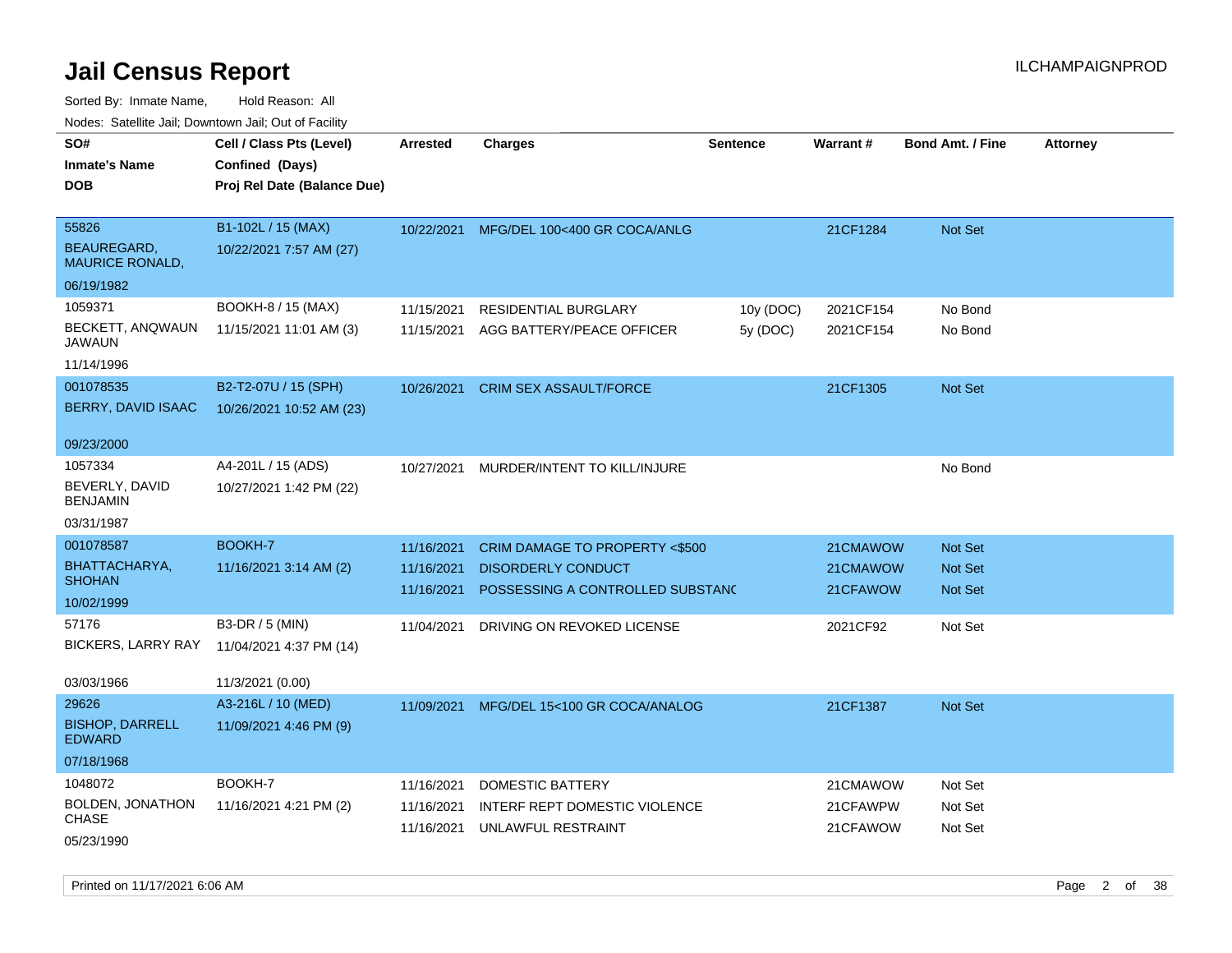| SO#                                   | Cell / Class Pts (Level)                  | <b>Arrested</b> | <b>Charges</b>                   | <b>Sentence</b> | <b>Warrant#</b> | <b>Bond Amt. / Fine</b> | <b>Attorney</b> |
|---------------------------------------|-------------------------------------------|-----------------|----------------------------------|-----------------|-----------------|-------------------------|-----------------|
| <b>Inmate's Name</b>                  | Confined (Days)                           |                 |                                  |                 |                 |                         |                 |
| <b>DOB</b>                            | Proj Rel Date (Balance Due)               |                 |                                  |                 |                 |                         |                 |
|                                       |                                           |                 |                                  |                 |                 |                         |                 |
| 51247                                 | B1-202U / 10 (MED)                        | 04/15/2021      | FELON POSS/USE WEAPON/FIREARM    |                 | 21CF411         | Not Set                 |                 |
| <b>BROWN, DANTE</b><br><b>MAURICE</b> | 04/15/2021 6:24 PM (217)                  |                 |                                  |                 |                 |                         |                 |
| 04/19/1979                            |                                           |                 |                                  |                 |                 |                         |                 |
| 1067476                               | A4-106L / 10 (MED)                        | 11/13/2021      | AGG DOMESTIC BATTERY/STRANGLE    |                 | 20CF575         | 5000.00                 |                 |
| <b>BROWN, JAMES</b>                   | 11/13/2021 2:35 AM (5)                    | 11/13/2021      | LEAVING THE SCENE INVOLV VEHICLE |                 | 20TR3784        | 5000.00                 |                 |
| <b>BRONELL</b>                        |                                           | 11/13/2021      | <b>RESIDENTIAL BURGLARY</b>      |                 | 21CF385         | 25000.00                |                 |
| 01/08/1996                            |                                           |                 |                                  |                 |                 |                         |                 |
| 1035923                               | B3-W3-12L / 10 (MED)                      | 08/23/2021      | POSS STOLEN VEHICLE > \$25,000   |                 | 21CF1029        | Not Set                 |                 |
| <b>BROWN, KYRELL</b><br><b>NAJUAN</b> | 08/23/2021 9:46 AM (87)                   |                 |                                  |                 |                 |                         |                 |
| 06/14/1993                            |                                           |                 |                                  |                 |                 |                         |                 |
| 524872                                | B1-202L / 10 (MED)                        | 09/29/2021      | DOMESTIC BATTERY                 | 4y (DOC)        | 2021CF440       | No Bond                 |                 |
| BROWN, ROBERT<br><b>ANTHONY</b>       | 09/29/2021 6:06 PM (50)                   |                 |                                  |                 |                 |                         |                 |
| 03/13/1987                            |                                           |                 |                                  |                 |                 |                         |                 |
| 29957                                 | A3-116L / 15 (MAX)                        | 11/13/2021      | FELON POSS/USE WEAPON/FIREARM    |                 | 21CF1390        | Not Set                 |                 |
| <b>BROWN, RODNEY</b><br>LOUIS         | 11/13/2021 8:57 PM (5)                    | 11/13/2021      | AGG CRIM SX AB/>5 YR OLDER VIC   |                 | 2019CF0718      | 250000.00               |                 |
| 01/07/1968                            |                                           |                 |                                  |                 |                 |                         |                 |
| 001077945                             | A2-121L / 10 (MED)                        | 11/13/2021      | AGG ASLT PEACE OFF/FIRE/ER WRK   |                 | 2021CF637       | 1000.00                 |                 |
| <b>BROWN, SIDREA</b><br><b>RENEIA</b> | 11/13/2021 10:49 AM (5)                   | 11/13/2021      | <b>BURGLARY</b>                  |                 | 2021CF543       | 50000.00                |                 |
| 07/23/1992                            |                                           |                 |                                  |                 |                 |                         |                 |
| 001078572                             | A4-103U / 15 (MAX)                        | 11/06/2021      | ARMED ROBBERY/NO FIREARM         |                 | 21CF1364        | No Bond                 |                 |
| <b>ANTONIO</b>                        | BRUMMOND, DOMINIC 11/06/2021 2:24 AM (12) |                 |                                  |                 |                 |                         |                 |
| 10/30/2001                            |                                           |                 |                                  |                 |                 |                         |                 |
| 1071534                               | B2-T2-08L / 10 (SPH)                      | 09/18/2020      | AGG BATTERY/DISCHARGE FIREARM    |                 | 20CF1049        | Not Set                 |                 |
| BRYANT, KETONE<br>LEVELL              | 09/18/2020 1:19 PM (426)                  |                 |                                  |                 |                 |                         |                 |
| 04/07/2000                            |                                           |                 |                                  |                 |                 |                         |                 |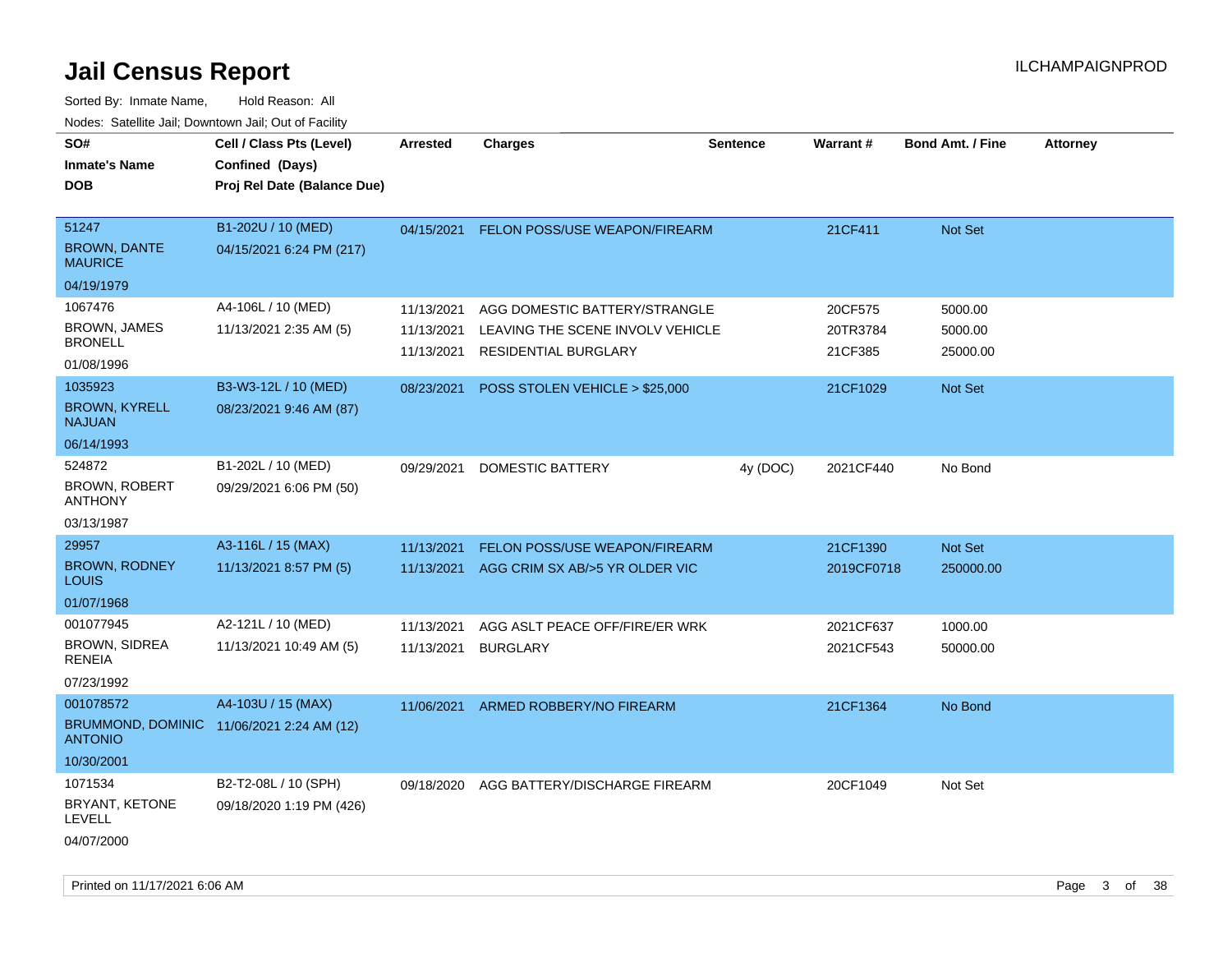Sorted By: Inmate Name, Hold Reason: All

Nodes: Satellite Jail; Downtown Jail; Out of Facility

| SO#<br><b>Inmate's Name</b><br><b>DOB</b>                          | Cell / Class Pts (Level)<br>Confined (Days)<br>Proj Rel Date (Balance Due) | <b>Arrested</b>                        | <b>Charges</b>                                                                       | <b>Sentence</b> | Warrant#                         | <b>Bond Amt. / Fine</b>       | <b>Attorney</b> |
|--------------------------------------------------------------------|----------------------------------------------------------------------------|----------------------------------------|--------------------------------------------------------------------------------------|-----------------|----------------------------------|-------------------------------|-----------------|
| 001078361<br><b>BUFORD, DESHAWN</b><br><b>MICHAEL</b>              | A4-107L / 10 (MED)<br>09/08/2021 10:11 PM (71)                             |                                        | 09/08/2021 AGG UUW/LOADED/NO FCCA/FOID                                               |                 | 21CF1084                         | Not Set                       |                 |
| 02/23/1997                                                         |                                                                            |                                        |                                                                                      |                 |                                  |                               |                 |
| 56936<br>CALDWELL, STEVEN<br><b>ANDRE</b>                          | B4-225U / 15 (MAX)<br>11/01/2021 1:09 PM (17)                              | 11/01/2021                             | PUBLIC INDECENCY/EXPOSURE/3+                                                         |                 |                                  | Not Set                       |                 |
| 04/19/1982                                                         |                                                                            |                                        |                                                                                      |                 |                                  |                               |                 |
| 39474<br><b>CAMPBELL, AARON</b><br><b>JACOB</b>                    | B1-101U / 10 (ADS)<br>07/06/2021 11:56 PM (135)                            | 07/06/2021                             | MFG/DEL 15<100 GR HEROIN/ANLG                                                        |                 | 21CF792                          | Not Set                       |                 |
| 07/18/1974                                                         |                                                                            |                                        |                                                                                      |                 |                                  |                               |                 |
| 996275<br>CAMPBELL, JOHNNIE<br>LEE, Third                          | A4-202L / 10 (MED)<br>11/15/2021 8:37 AM (3)                               | 11/15/2021<br>11/15/2021               | FELON POSS/USE WEAPON/FIREARM<br><b>UNLICENSED</b>                                   |                 | 21CF1398<br>21TR9796             | Not Set<br>Not Set            |                 |
| 04/02/1992<br>001078576                                            | A3-112L / 15 (MAX)                                                         |                                        |                                                                                      |                 |                                  |                               |                 |
| CARTER, DEMONDRE<br><b>DAVON</b>                                   | 11/09/2021 6:01 PM (9)                                                     | 11/09/2021                             | UNLAWFUL USE OF A WEAPON                                                             |                 | 21CF1383                         | Not Set                       |                 |
| 05/27/2001                                                         |                                                                            |                                        |                                                                                      |                 |                                  |                               |                 |
| 45896<br>CARTER, MICHAEL<br><b>DAVID</b><br>07/11/1977             | B2-T4-13U / 10 (SPH)<br>10/12/2021 6:26 PM (37)                            | 10/12/2021                             | CRIM SEXUAL ABUSE/CONSENT                                                            | 10 <sub>y</sub> |                                  | No Bond                       |                 |
| 960551                                                             | B4-225L / 10 (MED)                                                         | 08/26/2021                             | DOMESTIC BATTERY/HARM/VIO O/P                                                        |                 | 21CF1035                         | 100000.00                     |                 |
| <b>COFFIN, KYLE LAIR</b>                                           | 08/26/2021 4:43 AM (84)                                                    | 08/26/2021                             | POSS HYPO/SYRINGE/NEEDLES/1ST                                                        |                 | 2021 CM116                       | 1000.00                       |                 |
| 09/21/1988                                                         |                                                                            |                                        |                                                                                      |                 |                                  |                               |                 |
| 34805<br>CONERLY, KIN JOSEPH 10/01/2021 1:53 AM (48)<br>11/16/1971 | B4-226L / 15 (MAX)                                                         | 10/01/2021<br>10/01/2021<br>10/06/2021 | <b>DOMESTIC BATTERY</b><br>ARMED HABITUAL CRIMINAL<br>POSS STOLEN VEHICLE > \$25,000 |                 | 21CF1183<br>21CF1184<br>19CF1786 | Not Set<br>Not Set<br>Not Set |                 |
|                                                                    |                                                                            |                                        |                                                                                      |                 |                                  |                               |                 |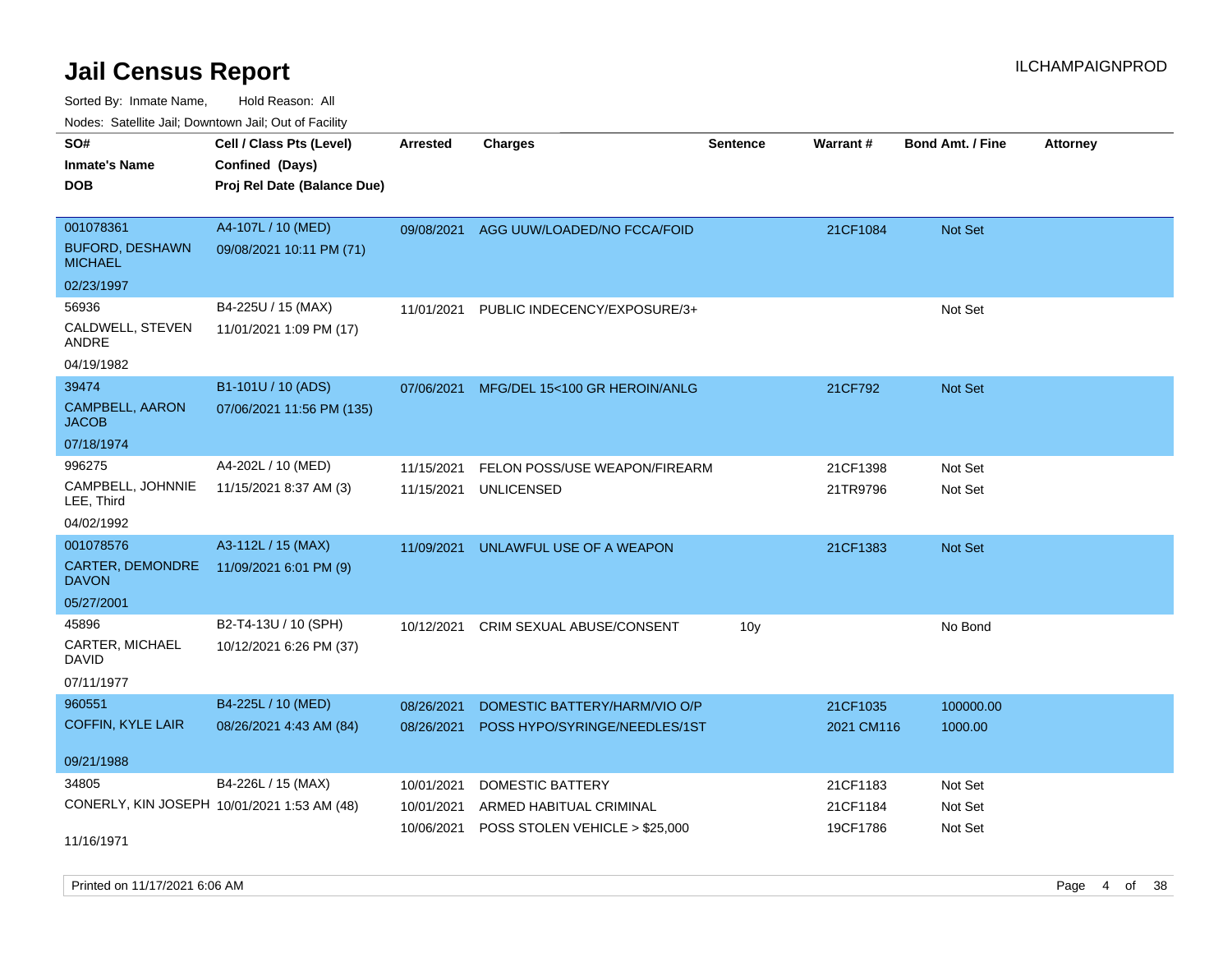| SO#                                    | Cell / Class Pts (Level)    | <b>Arrested</b> | <b>Charges</b>                 | <b>Sentence</b> | Warrant#   | <b>Bond Amt. / Fine</b> | <b>Attorney</b> |
|----------------------------------------|-----------------------------|-----------------|--------------------------------|-----------------|------------|-------------------------|-----------------|
| <b>Inmate's Name</b>                   | Confined (Days)             |                 |                                |                 |            |                         |                 |
| <b>DOB</b>                             | Proj Rel Date (Balance Due) |                 |                                |                 |            |                         |                 |
|                                        |                             |                 |                                |                 |            |                         |                 |
| 1074319                                | A3-215L / 15 (ADS)          | 10/12/2021      | AGGRAVATED CRUELTY TO ANIMALS  |                 | 21CF1238   | Not Set                 |                 |
| <b>CRAIG, DAVUCCI</b><br><b>DAVION</b> | 10/12/2021 11:36 AM (37)    | 10/14/2021      | <b>MURDER</b>                  |                 | 21CF1239   | Not Set                 |                 |
| 08/02/2001                             |                             |                 |                                |                 |            |                         |                 |
| 001077549                              | B2-T3-10L / 10 (SPH)        | 12/22/2020      | PRED CRIM SEX ASLT/VICTIM <13  |                 | 2020CF1469 | Not Set                 |                 |
| CRISTOBAL-MATEO,<br><b>CRISTOBAL</b>   | 12/22/2020 1:17 PM (331)    |                 |                                |                 |            |                         |                 |
| 12/02/1988                             |                             |                 |                                |                 |            |                         |                 |
| 001077536                              | B2-T1-03U / 10 (SPH)        | 12/20/2020      | <b>ROBBERY</b>                 |                 | 20CF1446   | Not Set                 |                 |
| DAVIS, ARTRE LAVAE                     | 12/20/2020 1:38 PM (333)    |                 |                                |                 |            |                         |                 |
|                                        |                             |                 |                                |                 |            |                         |                 |
| 06/26/2002                             |                             |                 |                                |                 |            |                         |                 |
| 1067370                                | A3-217L / 15 (MAX)          | 11/05/2021      | FIREARM/FOID INVALID/NOT ELIG  |                 | 21CF1370   | Not Set                 |                 |
| DAVIS, AUSTIN<br><b>CHRISTOPHER</b>    | 11/06/2021 12:23 AM (12)    |                 |                                |                 |            |                         |                 |
| 08/11/1997                             |                             |                 |                                |                 |            |                         |                 |
| 1023587                                | B1-203U / 15 (MAX)          | 09/24/2021      | MFG/DEL CANNABIS/2.5-10 GRAMS  |                 | 21CF1155   | Not Set                 |                 |
| <b>DAVIS, MARTIN</b><br><b>DENNIS</b>  | 09/24/2021 9:38 PM (55)     | 09/24/2021      | <b>ARMED HABITUAL CRIMINAL</b> |                 | 2021-CF681 | 500000.00               |                 |
| 12/02/1994                             |                             |                 |                                |                 |            |                         |                 |
| 001077634                              | A2-223L / 5 (ADS)           | 09/23/2021      | OBSTRUCT JUST/DESTROY EVIDENCE |                 | 21CF887    | 25000.00                |                 |
| DAVIS, TAMIKA                          | 09/23/2021 12:30 AM (56)    |                 |                                |                 |            |                         |                 |
| 03/11/1974                             |                             |                 |                                |                 |            |                         |                 |
| 56972                                  | B4-227U / 10 (MED)          | 08/30/2021      |                                |                 | 21CF1044   | <b>Not Set</b>          |                 |
| DAY, DANIEL JOSEPH                     | 08/30/2021 3:07 PM (80)     |                 | POSS STOLEN VEHICLE > \$25,000 |                 |            |                         |                 |
|                                        |                             | 09/04/2021      | <b>BURGLARY</b>                |                 | 21CF1054   | Not Set                 |                 |
| 10/16/1982                             |                             |                 |                                |                 |            |                         |                 |
| 989143                                 | B3-W2-06L / 10 (MED)        | 09/27/2021      | STALKING/CAUSE PERSON DISTRESS |                 | 21CF1149   | 50000.00                |                 |
| DIAL, CLAYTON COLE                     | 09/27/2021 4:12 PM (52)     | 09/27/2021      | VIOLATE ORDER PROTECTION       |                 | 21CM440    | 25000.00                |                 |
|                                        |                             | 09/27/2021      | POSSESSION OF METH< 5 GRAMS    |                 |            | 9430.00                 |                 |
| 07/28/1991                             |                             |                 |                                |                 |            |                         |                 |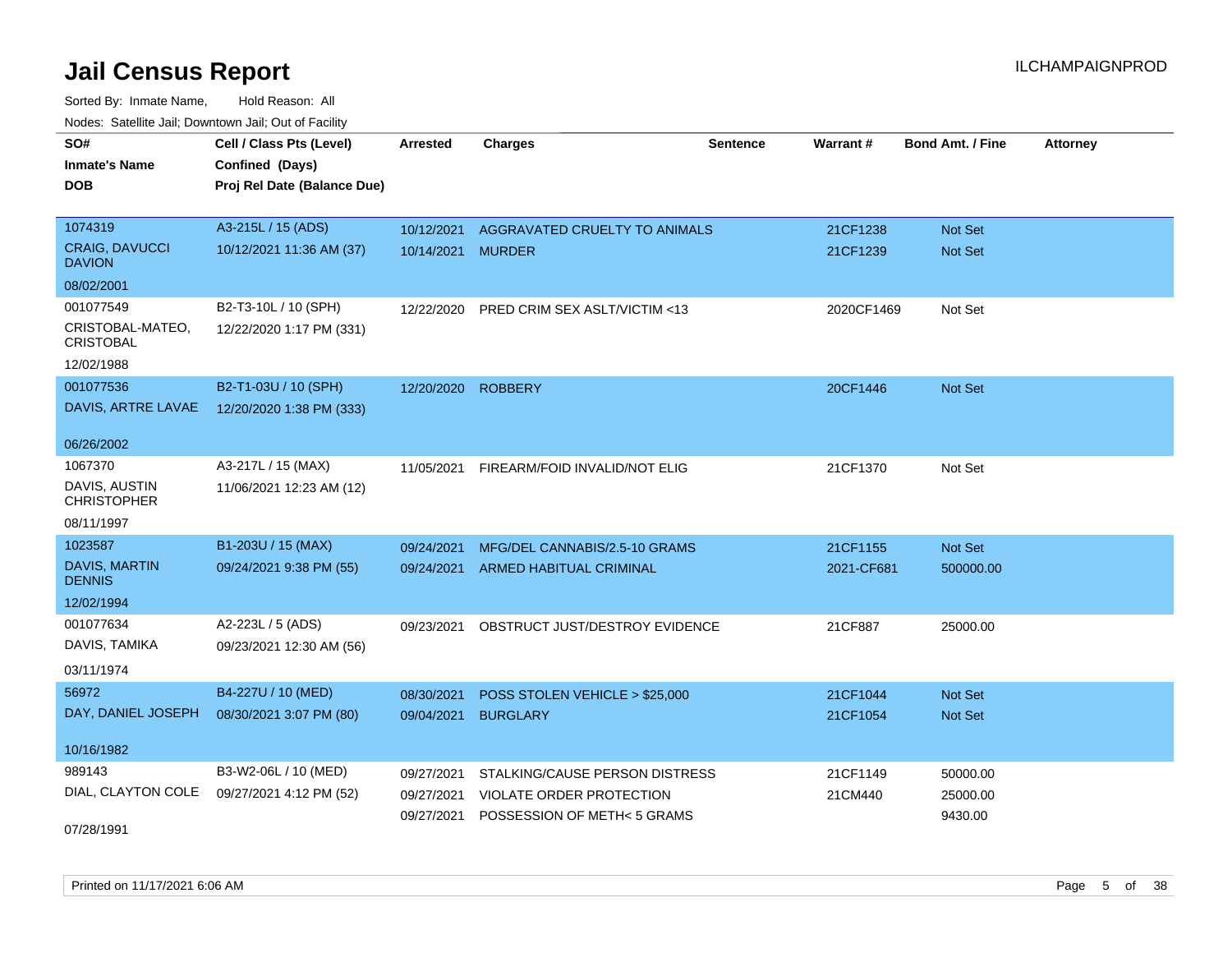| SO#<br><b>Inmate's Name</b><br><b>DOB</b>   | Cell / Class Pts (Level)<br>Confined (Days)<br>Proj Rel Date (Balance Due) | <b>Arrested</b> | <b>Charges</b>                 | <b>Sentence</b> | Warrant#    | <b>Bond Amt. / Fine</b> | <b>Attorney</b> |
|---------------------------------------------|----------------------------------------------------------------------------|-----------------|--------------------------------|-----------------|-------------|-------------------------|-----------------|
| 001078223<br>DIEGO-MATEO,<br><b>JOAQUIN</b> | A3-214U / 5 (MIN)<br>11/09/2021 10:52 PM (9)                               |                 | 11/09/2021 AGG DUI/NO VALID DL |                 | 21CF1382    | <b>Not Set</b>          |                 |
| 01/23/2002                                  |                                                                            |                 |                                |                 |             |                         |                 |
| 001077846                                   | A1-224L / 5 (ADS)                                                          | 04/12/2021      | BATTERY/MAKES PHYSICAL CONTACT |                 | 21CM142     | Not Set                 |                 |
| DONAHUE, JEANICE<br>LUELLA                  | 04/12/2021 9:50 AM (220)                                                   | 08/19/2021      | CRIMINAL TRESPASS TO LAND      |                 | 2019CM378   | 5000.00                 |                 |
| 07/03/1993                                  |                                                                            | 08/19/2021      | CRIM DAMAGE TO PROPERTY <\$500 |                 | 2020CM299   | 1500.00                 |                 |
|                                             |                                                                            | 08/19/2021      | CRIMINAL TRESPASS TO LAND      |                 | 2020CM297   | 1500.00                 |                 |
|                                             |                                                                            | 08/19/2021      | <b>RETAIL THEFT</b>            |                 | 2020CM455   | 1500.00                 |                 |
| 25659                                       | B4-125L / 15 (MAX)                                                         | 06/15/2021      | <b>RESIDENTIAL BURGLARY</b>    |                 | 2020CF1218  | 50000.00                |                 |
| DORRIS, LORENZO                             | 06/15/2021 6:17 AM (156)                                                   | 06/15/2021      | <b>BURGLARY</b>                |                 | 21CF689     | Not Set                 |                 |
| 07/19/1966                                  |                                                                            |                 |                                |                 |             |                         |                 |
| 55465                                       | B3-W3-10L / 5 (MIN)                                                        | 10/25/2021      | DRIVING ON REVOKED LICENSE     |                 | 21CF119     | No Bond                 |                 |
| ELMORE, TONY PAUL                           | 10/25/2021 3:56 PM (24)                                                    |                 |                                |                 |             |                         |                 |
| 10/25/1966                                  | 11/17/2021 (0.00)                                                          |                 |                                |                 |             |                         |                 |
| 45194                                       | B3-W1-01U / 10 (MED)                                                       | 10/20/2021      | DOMESTIC BATTERY/OTHER PRIOR   |                 | 21CF1265    | Not Set                 |                 |
| <b>FALLS, ANDREW</b>                        | 10/20/2021 12:59 AM (29)                                                   |                 |                                |                 |             |                         |                 |
| 08/15/1976                                  |                                                                            |                 |                                |                 |             |                         |                 |
| 527081                                      | B3-W6-24L / 10 (MED)                                                       | 09/06/2021      | ARSON/REAL/PERSONAL PROP>\$150 |                 | 2021 CF 797 | 25000.00                |                 |
| FERGUSON,<br><b>CHRISTOPHER</b>             | 09/06/2021 1:18 PM (73)                                                    |                 |                                |                 |             |                         |                 |
| 12/21/1981                                  |                                                                            |                 |                                |                 |             |                         |                 |
| 524764                                      | B3-W2-08L / 5 (MIN)                                                        | 09/18/2021      | METH DELIVERY/15<100 GRAMS     |                 | 21CF627     | 50000.00                |                 |
| <b>FISCUS, ROBERT</b><br><b>LOWELL</b>      | 09/18/2021 10:50 AM (61)                                                   |                 |                                |                 |             |                         |                 |
| 02/17/1986                                  |                                                                            |                 |                                |                 |             |                         |                 |
| 997549<br>FLOWERS, FENTON<br>ARNEZ          | B1-106L / 10 (MED)<br>10/12/2021 2:25 PM (37)                              | 10/12/2021      | FELON POSS/USE WEAPON/FIREARM  | 3y(DOC)         | 19CF1089    | Not Set                 |                 |
| 12/14/1991                                  |                                                                            |                 |                                |                 |             |                         |                 |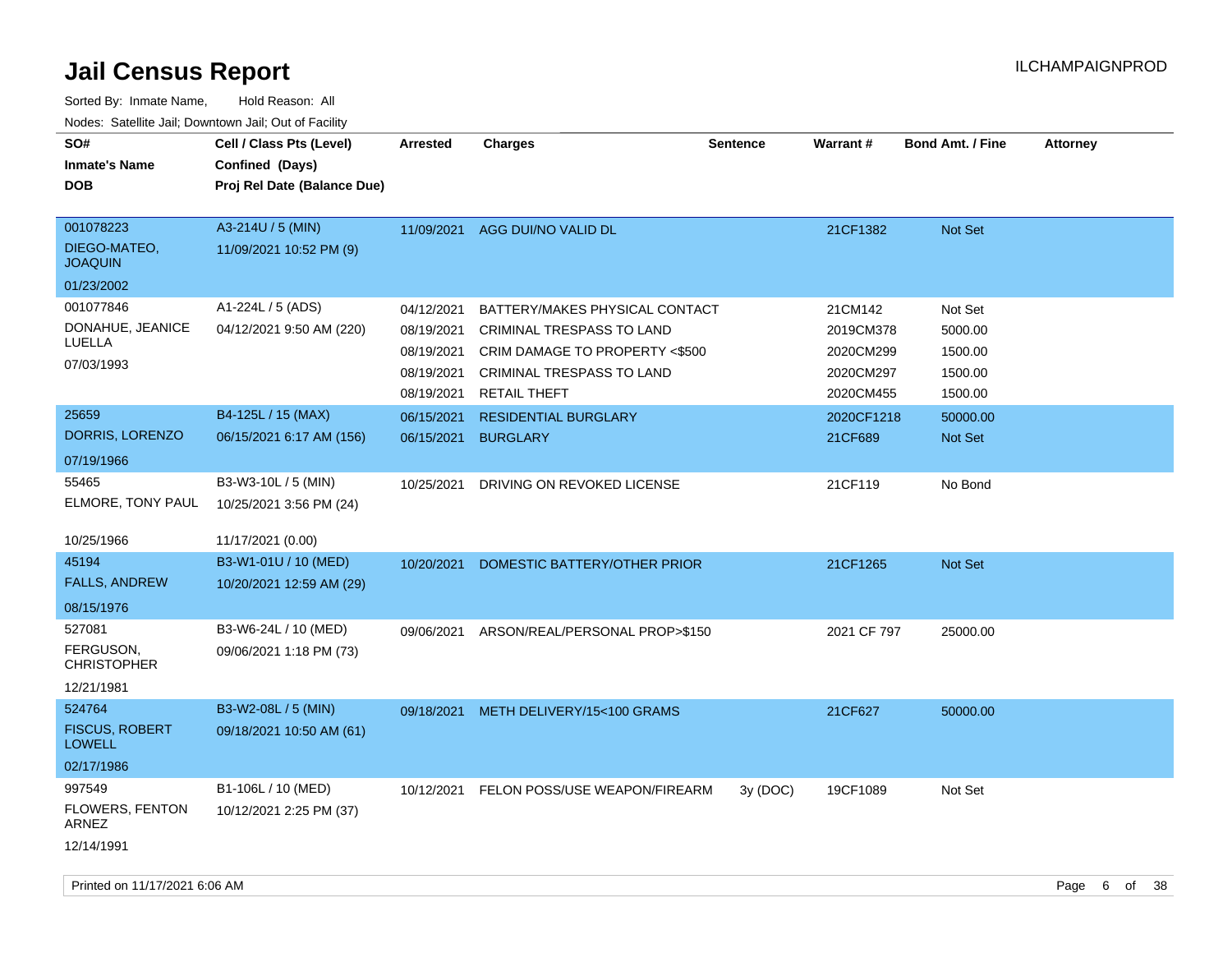| SO#<br>Cell / Class Pts (Level)<br><b>Charges</b><br>Warrant#<br><b>Bond Amt. / Fine</b><br>Arrested<br><b>Sentence</b><br><b>Inmate's Name</b><br>Confined (Days) | <b>Attorney</b> |
|--------------------------------------------------------------------------------------------------------------------------------------------------------------------|-----------------|
|                                                                                                                                                                    |                 |
|                                                                                                                                                                    |                 |
| <b>DOB</b><br>Proj Rel Date (Balance Due)                                                                                                                          |                 |
|                                                                                                                                                                    |                 |
| B2-T3-12L / 15 (SPH)<br>518395<br>07/07/2020<br><b>CRIMINAL SEXUAL ASSAULT</b><br>2020-CF735<br>250000.00                                                          |                 |
| FRANDLE, MARK RYAN 07/07/2020 3:42 PM (499)                                                                                                                        |                 |
|                                                                                                                                                                    |                 |
| 09/10/1985                                                                                                                                                         |                 |
| 001078583<br>A3-117U / 15 (MAX)<br>21CF1392<br>Not Set<br>11/14/2021<br>AGG UNLAWFUL USE WEAPON/PERSON                                                             |                 |
| <b>FRAZIER, RICHARD</b><br>11/14/2021 3:12 AM (4)<br><b>EMOND</b>                                                                                                  |                 |
| 04/19/2001                                                                                                                                                         |                 |
| 001077934<br>A1-124U / 10 (MED)<br>08/22/2021<br><b>DOMESTIC BATTERY</b><br>21 CM 172<br>10000.00                                                                  |                 |
| FREED, LOGAN<br>08/22/2021 11:45 PM (88)<br>08/22/2021<br>AGG DUI/ACCIDENT/DEATH<br>21CF1024<br>Not Set<br><b>SUZANNE</b>                                          |                 |
| 08/18/1996                                                                                                                                                         |                 |
| 001078290<br>A1-124L / 10 (ADS)<br>21CF1012<br>08/19/2021<br>MACHINE GUN/AUTO WEAPON/VEH<br>Not Set                                                                |                 |
| FREEMAN, ANGEL<br>08/19/2021 1:26 AM (91)<br><b>JANILA KAY</b>                                                                                                     |                 |
| 12/25/1995                                                                                                                                                         |                 |
| 001078450<br>B3-W2-05U / 10 (MED)<br>10/26/2021<br><b>BURGLARY W/O CAUSING DAMAGE</b><br>No Bond                                                                   |                 |
| <b>GAMBLE, HAKEEM</b><br>10/26/2021 1:01 PM (23)<br>10/26/2021 AGGRAVATED BATTERY<br>Not Set<br><b>DARION</b>                                                      |                 |
| 12/17/1999<br>12/23/2021 (0.00)                                                                                                                                    |                 |
| 1013012<br>B4-222L / 15 (MAX)<br>07/08/2021<br>ATTEMPT (FIRST DEGREE MURDER)<br>2021CF790<br>1000000.00                                                            |                 |
| GARY, XAVIER LAMAR<br>07/08/2021 9:24 AM (133)<br>07/08/2021<br>FELON POSS/USE FIREARM PRIOR<br>2020CF650<br>25000.00                                              |                 |
| 07/08/2021<br>FELON POSS/USE FIREARM PRIOR<br>21CF798<br>Not Set                                                                                                   |                 |
| 12/14/1991                                                                                                                                                         |                 |
| BOOKH-7<br>1050268<br>11/16/2021<br><b>AGGRAVATED BATTERY</b><br>2021CFAWOW<br>Not Set                                                                             |                 |
| <b>GISSLER, JARED</b><br>11/17/2021 12:37 AM (1)<br>11/16/2021<br>DRIVING ON SUSPENDED LICENSE<br>2021-TR-1083<br>1000.00                                          |                 |
| <b>MICHAEL</b><br>11/16/2021<br>DRIVING ON SUSPENDED LICENSE<br>2021TR5961<br>1500.00                                                                              |                 |
| 02/27/1993                                                                                                                                                         |                 |
| 56342<br>B1-205L / 10 (MED)<br>THEFT CONTROL INTENT <\$500<br>17CF1451<br>10/21/2021<br>10000.00                                                                   |                 |
| <b>GRIFFIN, NATHAN</b><br>10/21/2021 4:20 PM (28)<br>10/21/2021<br>DRIVING ON REVOKED LICENSE<br>20TR1979<br>3000.00<br><b>EUGENE</b>                              |                 |
| ARMED HABITUAL CRIMINAL<br>21CF1279<br>Not Set<br>10/21/2021<br>02/24/1969                                                                                         |                 |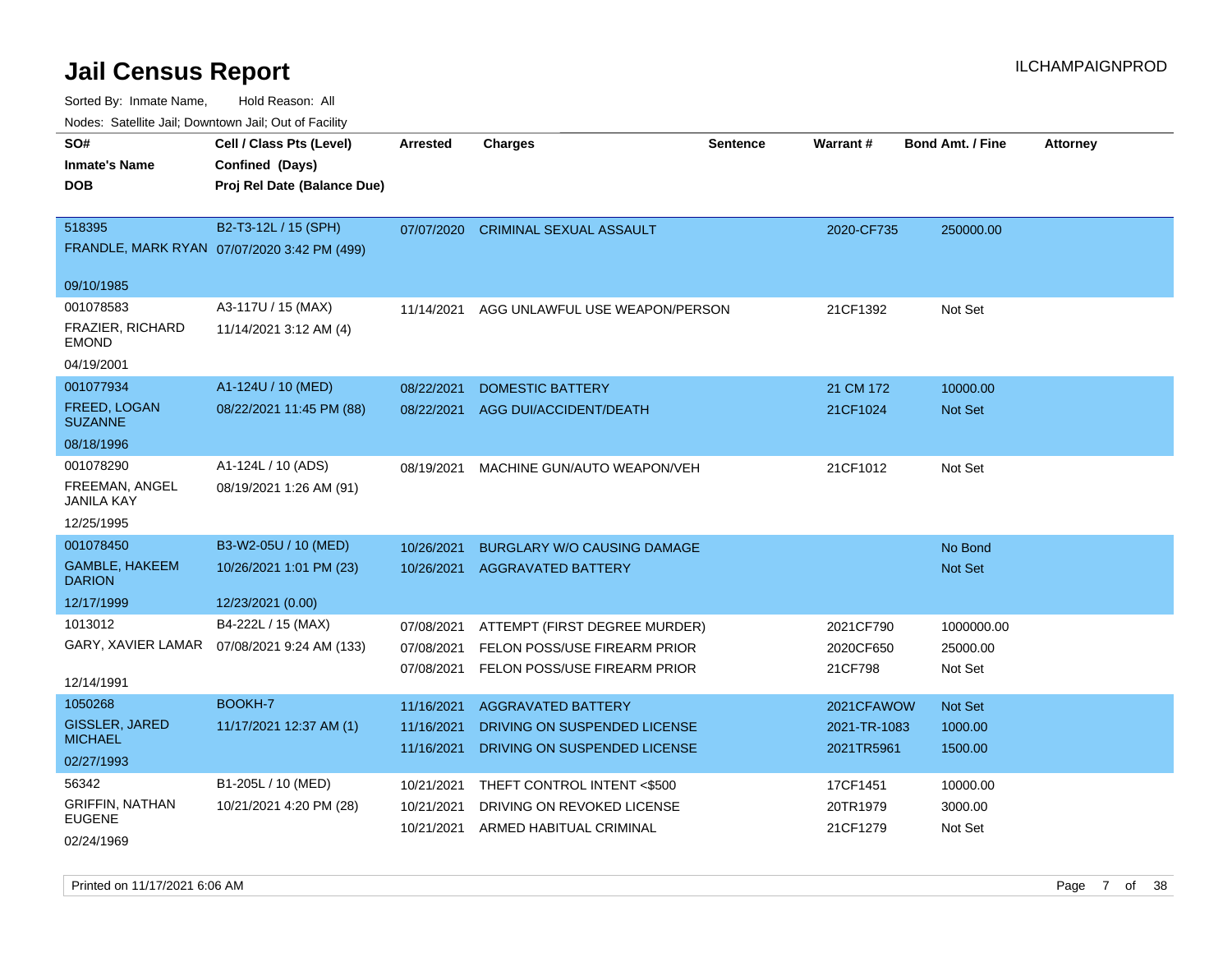| SO#<br><b>Inmate's Name</b><br><b>DOB</b> | Cell / Class Pts (Level)<br>Confined (Days)<br>Proj Rel Date (Balance Due) | <b>Arrested</b> | <b>Charges</b>                          | <b>Sentence</b> | Warrant#   | <b>Bond Amt. / Fine</b> | <b>Attorney</b> |
|-------------------------------------------|----------------------------------------------------------------------------|-----------------|-----------------------------------------|-----------------|------------|-------------------------|-----------------|
|                                           |                                                                            |                 |                                         |                 |            |                         |                 |
| 1071098                                   | A4-104L / 10 (MED)                                                         | 11/06/2021      | AGG CRIM SEX ASSAULT/FIREARM            |                 | 21CF1368   | Not Set                 |                 |
| HARRIS, SHEMAR<br><b>HARLEM</b>           | 11/06/2021 8:22 AM (12)                                                    |                 |                                         |                 |            |                         |                 |
| 07/22/2000                                |                                                                            |                 |                                         |                 |            |                         |                 |
| 1041176                                   | B4-223U / 15 (MAX)                                                         | 10/05/2021      | PAROLE REVOCATION                       |                 |            | Not Set                 |                 |
| HART, DAVEON<br>LATTEEF                   | 10/05/2021 10:35 AM (44)                                                   | 10/06/2021      | AGGRAVATED DOMESTIC BATTERY             |                 |            | Not Set                 |                 |
| 03/15/1996                                |                                                                            |                 |                                         |                 |            |                         |                 |
| 1038973                                   | A4-103L / 10 (MED)                                                         | 11/05/2021      | AGG DOMESTIC BATTERY/STRANGLE           |                 | 21CF1365   | Not Set                 |                 |
|                                           | HAYS, DAMIEN CLYDE 11/05/2021 8:59 PM (13)                                 |                 |                                         |                 |            |                         |                 |
| 03/19/1994                                |                                                                            |                 |                                         |                 |            |                         |                 |
| 965829                                    | BOOKH-4 / 10 (ADS)                                                         | 09/09/2021      | HRSMT/NO CONVERSATION/KILL              |                 | 2021CF1072 | 25000.00                |                 |
| HEINZ, ANDREW<br><b>MICHAEL</b>           | 09/09/2021 5:21 PM (70)                                                    | 09/13/2021      | PROBATION VIOLATION                     |                 | 21CF7      | Not Set                 |                 |
| 07/01/1987                                |                                                                            |                 |                                         |                 |            |                         |                 |
| 001078488                                 | B2-T3-11U / 15 (SPH)                                                       | 10/14/2021      | <b>PRED CRIM SEX ASLT/VICTIM &lt;13</b> |                 | 21CF1232   | 500000.00               |                 |
| HERNANDEZ-LOPEZ,<br><b>ERNESTO</b>        | 10/14/2021 3:15 PM (35)                                                    | 10/14/2021      | <b>FUGITIVE FROM JUSTICE</b>            |                 | 21CF1246   | <b>Not Set</b>          |                 |
| 11/28/1975                                |                                                                            |                 |                                         |                 |            |                         |                 |
| 1041135                                   | B1-107U / 15 (MAX)                                                         | 10/19/2021      | ARMED VIOLENCE/CATEGORY I               |                 | 21CF1266   | No Bond                 |                 |
| HILL, DEONANCE<br><b>JAMES</b>            | 10/19/2021 5:46 PM (30)                                                    |                 |                                         |                 |            |                         |                 |
| 04/28/1992                                |                                                                            |                 |                                         |                 |            |                         |                 |
| 975293                                    | B2-T4-14L / 10 (SPH)                                                       | 07/21/2021      | VIO ORDER/PRIOR VIO OF ORDER            |                 | 21CF914    | No Bond                 |                 |
| <b>HILL, JACOB MILES</b>                  | 07/21/2021 8:43 PM (120)                                                   | 07/21/2021      | <b>STALKING</b>                         |                 | 2021CF863  | <b>Not Set</b>          |                 |
|                                           |                                                                            | 07/25/2021      | PAROLE REVOCATION                       |                 | CH2104646  | Not Set                 |                 |
| 02/06/1988                                |                                                                            | 08/18/2021      | <b>HARASS WITNESS/FAMILY MBR/REP</b>    |                 | 21CF992    | Not Set                 |                 |
|                                           |                                                                            | 09/09/2021      | AGG STALKING/BODILY HARM                |                 | 21CF1073   | <b>Not Set</b>          |                 |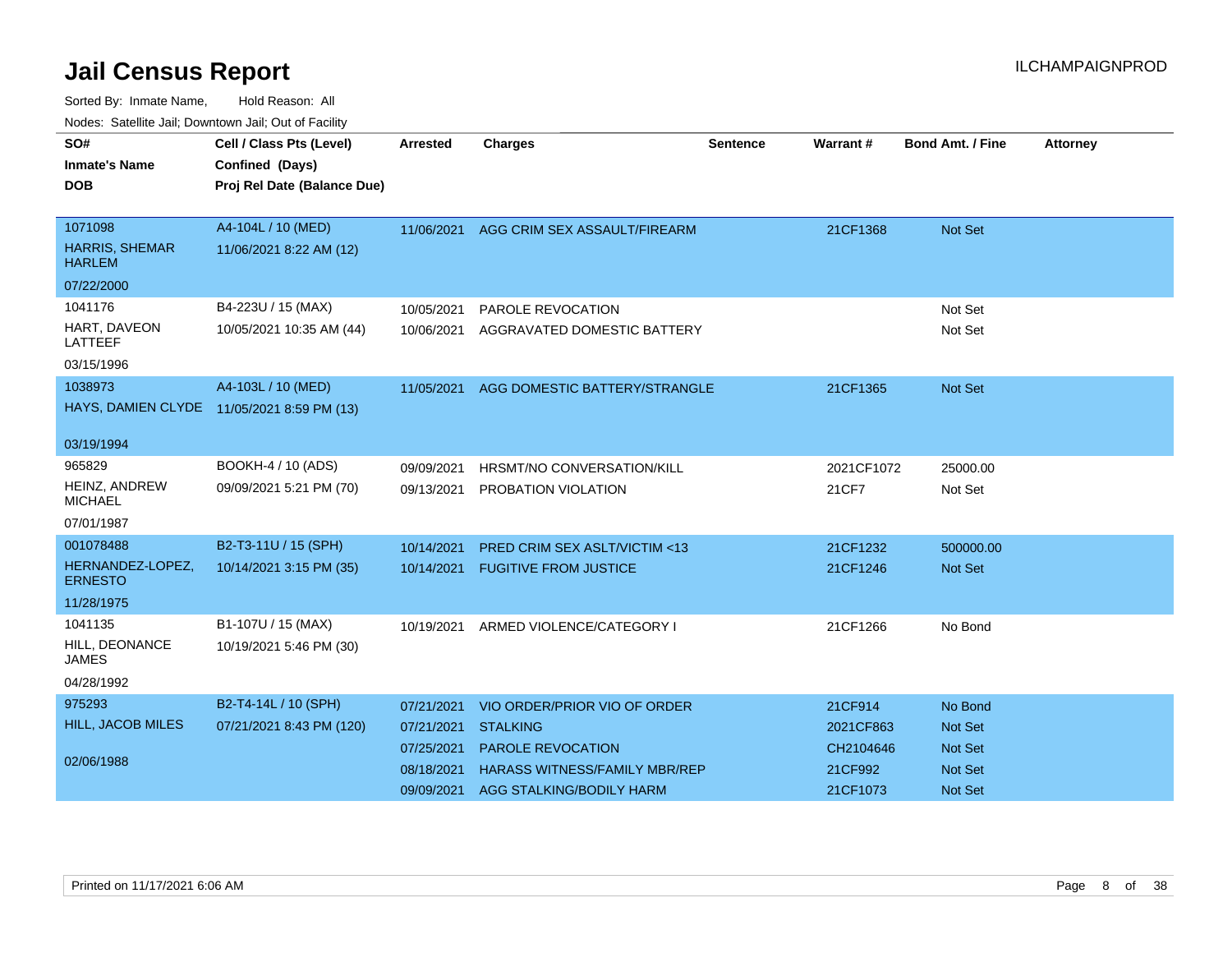| SO#<br><b>Inmate's Name</b><br><b>DOB</b>                         | Cell / Class Pts (Level)<br>Confined (Days)<br>Proj Rel Date (Balance Due) | Arrested                                                           | <b>Charges</b>                                                                                                                                      | <b>Sentence</b> | Warrant#                                                     | <b>Bond Amt. / Fine</b>                             | <b>Attorney</b> |
|-------------------------------------------------------------------|----------------------------------------------------------------------------|--------------------------------------------------------------------|-----------------------------------------------------------------------------------------------------------------------------------------------------|-----------------|--------------------------------------------------------------|-----------------------------------------------------|-----------------|
| 48471<br><b>HILL, RAMESH</b><br><b>JERMAINE</b><br>12/11/1978     | B1-207L / 15 (MAX)<br>08/08/2021 4:45 AM (102)                             | 08/08/2021                                                         | AGG BATTERY/DISCHARGE FIREARM                                                                                                                       |                 | 21CF946                                                      | Not Set                                             |                 |
| 1043704<br>HOUSTON, STEVEN<br><b>CORDELL</b><br>01/24/1989        | B4-223L / 15 (MAX)<br>07/13/2021 5:56 AM (128)                             | 07/13/2021<br>07/13/2021<br>07/13/2021                             | PROBATION VIOLATION<br>PROBATION VIOLATION<br>ARMED ROBBERY/ARMED W/FIREARM                                                                         |                 | 18CF1697<br>19CF1295<br>21CF815                              | 25000.00<br>25000.00<br>Not Set                     |                 |
| 1061996<br>HUBBARD, REBEKIAH<br><b>DIONA</b><br>04/08/1998        | A1-227U / 5 (MIN)<br>10/30/2021 1:37 PM (19)                               | 10/30/2021<br>10/30/2021<br>10/30/2021<br>10/30/2021<br>10/31/2021 | <b>THEFT</b><br>DRVG UNDER INFLUENCE OF DRUG<br>CRIM DAMAGE TO PROPERTY <\$500<br>RETAIL THEFT/DISP MERCH/<\$300<br>USE FORGED CR/DEBIT CARD/<\$300 | 2y (DOC)        | 21CF1321<br>2021DT71<br>2021CM156<br>2018CF1302<br>2020CF670 | No Bond<br>7500.00<br>660.00<br>20000.00<br>No Bond |                 |
| 1063119<br>HUNT, KHALLEEL<br><b>MALIK</b><br>03/28/1999           | A4-105U / 10 (ADS)<br>11/05/2021 7:47 AM (13)                              | 11/05/2021<br>11/05/2021<br>11/05/2021                             | THEFT/STOLEN/INTENT <\$500<br><b>BURGLARY</b><br>BURGLARY W/O CAUSING DAMAGE                                                                        |                 | 2020CM14<br>2018CF877<br>2018CF1687                          | 5000.00<br>10000.00<br>10000.00                     |                 |
| 953555<br>HUNT, TAVARIS EARL<br>12/29/1987                        | B4-122L / 15 (MAX)<br>03/10/2021 4:58 AM (253)                             | 03/10/2021<br>04/14/2021                                           | <b>CRIM TRESPASS TO RESIDENCE</b><br>AGG FLEEING POLICE/21 MPH OVER                                                                                 | 3y (DOC)        | 21CF272<br>2020CF94                                          | Not Set<br>10000.00                                 |                 |
| 38993<br>JACKSON, LAMONT<br><b>JEREMIE</b><br>07/31/1973          | B4-127U / 15 (MAX)<br>02/13/2021 7:45 AM (278)                             | 02/13/2021                                                         | ATTEMPT (FIRST DEGREE MURDER)                                                                                                                       |                 | 21CF181                                                      | Not Set                                             |                 |
| 532426<br><b>JACKSON, NATASHA</b><br><b>RENETTA</b><br>01/02/1987 | A1-126L / 10 (ADS)<br>05/16/2021 12:24 AM (186)                            | 05/16/2021                                                         | <b>AGGRAVATED BATTERY/NURSE</b>                                                                                                                     |                 | 2021CF344                                                    | No Bond                                             |                 |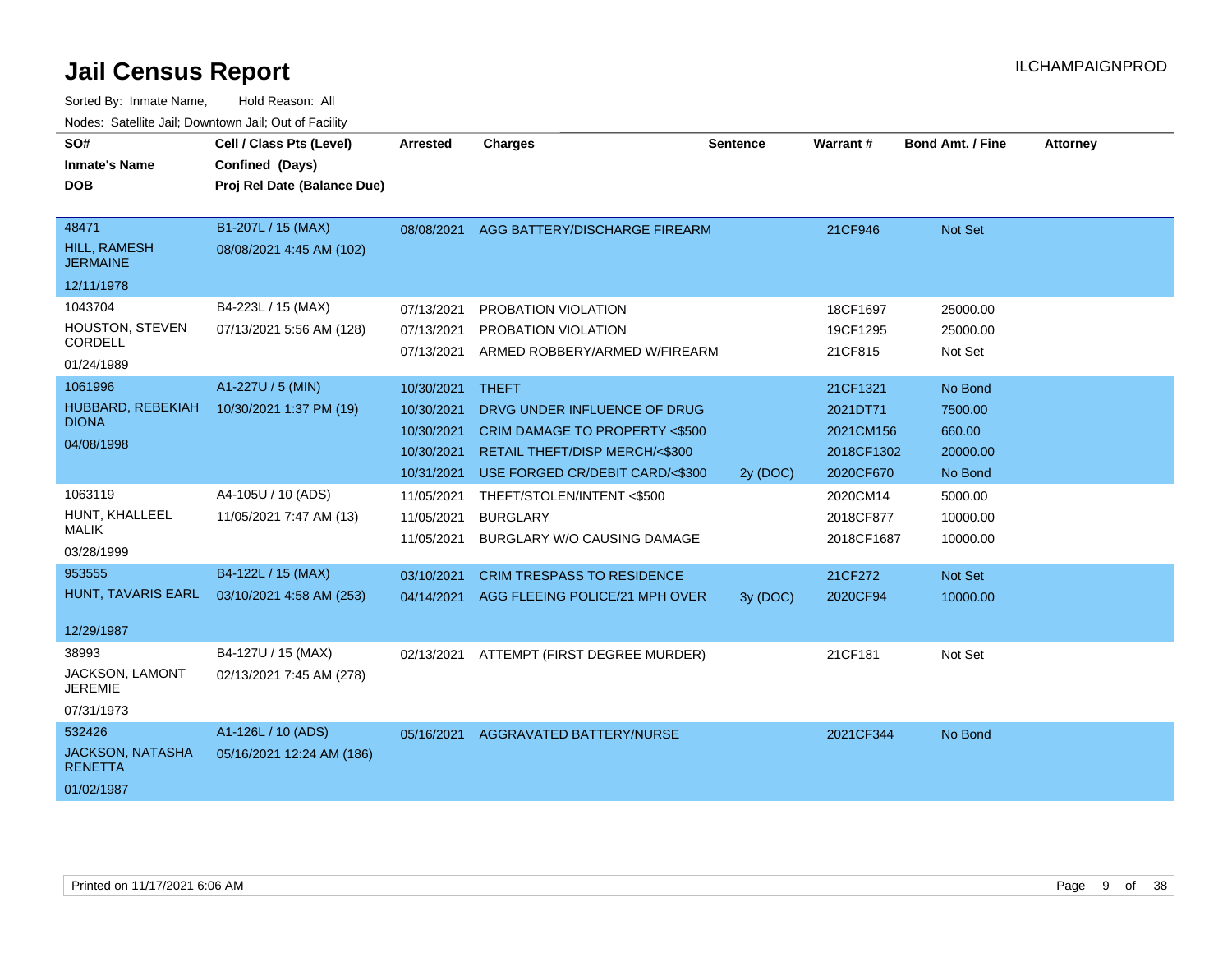Sorted By: Inmate Name, Hold Reason: All Nodes: Satellite Jail; Downtown Jail; Out of Facility

| SO#                                       | Cell / Class Pts (Level)                   | Arrested   | <b>Charges</b>                           | <b>Sentence</b> | Warrant#              | <b>Bond Amt. / Fine</b> | <b>Attorney</b> |
|-------------------------------------------|--------------------------------------------|------------|------------------------------------------|-----------------|-----------------------|-------------------------|-----------------|
| <b>Inmate's Name</b>                      | Confined (Days)                            |            |                                          |                 |                       |                         |                 |
| <b>DOB</b>                                | Proj Rel Date (Balance Due)                |            |                                          |                 |                       |                         |                 |
|                                           |                                            |            |                                          |                 |                       |                         |                 |
| 001077487                                 | B3-W8-30L / 10 (MED)                       | 12/03/2020 | FELON POSS/USE WEAPON/FIREARM            |                 | 20CF1377              | Not Set                 |                 |
| <b>JACKSON, TERREL</b><br><b>DANDRE</b>   | 12/03/2020 10:18 AM (350)                  | 11/09/2021 | AGG DISCHARGE FIREARM/OCC VEH            |                 | 21CR0331401           | No Bond                 |                 |
| 08/11/1990                                |                                            |            |                                          |                 |                       |                         |                 |
| 001077864                                 | B1-103L / 15 (MAX)                         | 04/18/2021 | FELON POSS/USE WEAPON/FIREARM            |                 | 21CF428               | Not Set                 |                 |
| D                                         | JAMERSON, ANTHONY 04/18/2021 7:21 PM (214) |            |                                          |                 |                       |                         |                 |
| 01/26/1990                                |                                            |            |                                          |                 |                       |                         |                 |
| 001077437                                 | B1-205U / 10 (MED)                         | 08/23/2021 | DOM BTRY/CONTACT/1-2 PRECONV             |                 | 21CF1025              | Not Set                 |                 |
| <b>JOHNSON, ANTONIO</b><br><b>LASHAUN</b> | 08/23/2021 7:48 PM (87)                    |            |                                          |                 |                       |                         |                 |
| 01/06/1980                                |                                            |            |                                          |                 |                       |                         |                 |
| 1007508                                   | B4-222U / 10 (MED)                         | 09/28/2021 | FELON POSS/USE FIREARM PRIOR             |                 | 4y/6m (DOC) 2021CF200 | 50000.00                |                 |
| JOHNSON, KAWAME<br><b>TERRENCEIM</b>      | 09/28/2021 1:55 PM (51)                    |            |                                          |                 |                       |                         |                 |
| 06/08/1990                                |                                            |            |                                          |                 |                       |                         |                 |
| 29206                                     | A4-101L / 15 (MAX)                         | 11/09/2021 | <b>AGGRAVATED BATTERY</b>                |                 | 21CF1381              | No Bond                 |                 |
| <b>JOHNSON, REUBEN</b><br><b>MONTE</b>    | 11/09/2021 11:30 AM (9)                    | 11/16/2021 | PROBATION VIOLATION                      |                 | 20CF987               | Not Set                 |                 |
| 04/07/1956                                |                                            |            |                                          |                 |                       |                         |                 |
| 1071536                                   | B1-206U / 15 (MAX)                         |            | 06/17/2021 ATTEMPT (FIRST DEGREE MURDER) |                 | 21CF702               | Not Set                 |                 |
| JOHNSON, ZACHERY<br>EDWARD                | 06/17/2021 2:00 AM (154)                   |            |                                          |                 |                       |                         |                 |
| 10/30/1987                                |                                            |            |                                          |                 |                       |                         |                 |
| 001077784                                 | B2-T1-01U / 10 (SPH)                       | 10/21/2021 | DELIVERY OF OR POSSESSION OF W/INT       |                 | 21CF1278              | Not Set                 |                 |
| <b>JONES, KEEFER</b><br><b>LAMONT</b>     | 10/21/2021 10:30 AM (28)                   |            |                                          |                 |                       |                         |                 |
| 07/26/1970                                |                                            |            |                                          |                 |                       |                         |                 |
| 506244                                    | B1-204L / 15 (MAX)                         | 07/15/2021 | ARMED ROBBERY/ARMED W/FIREARM            |                 | 2021CF791             | 250000.00               |                 |
| JOSLIN, JASON LEE                         | 07/15/2021 4:38 AM (126)                   |            |                                          |                 |                       |                         |                 |

12/22/1985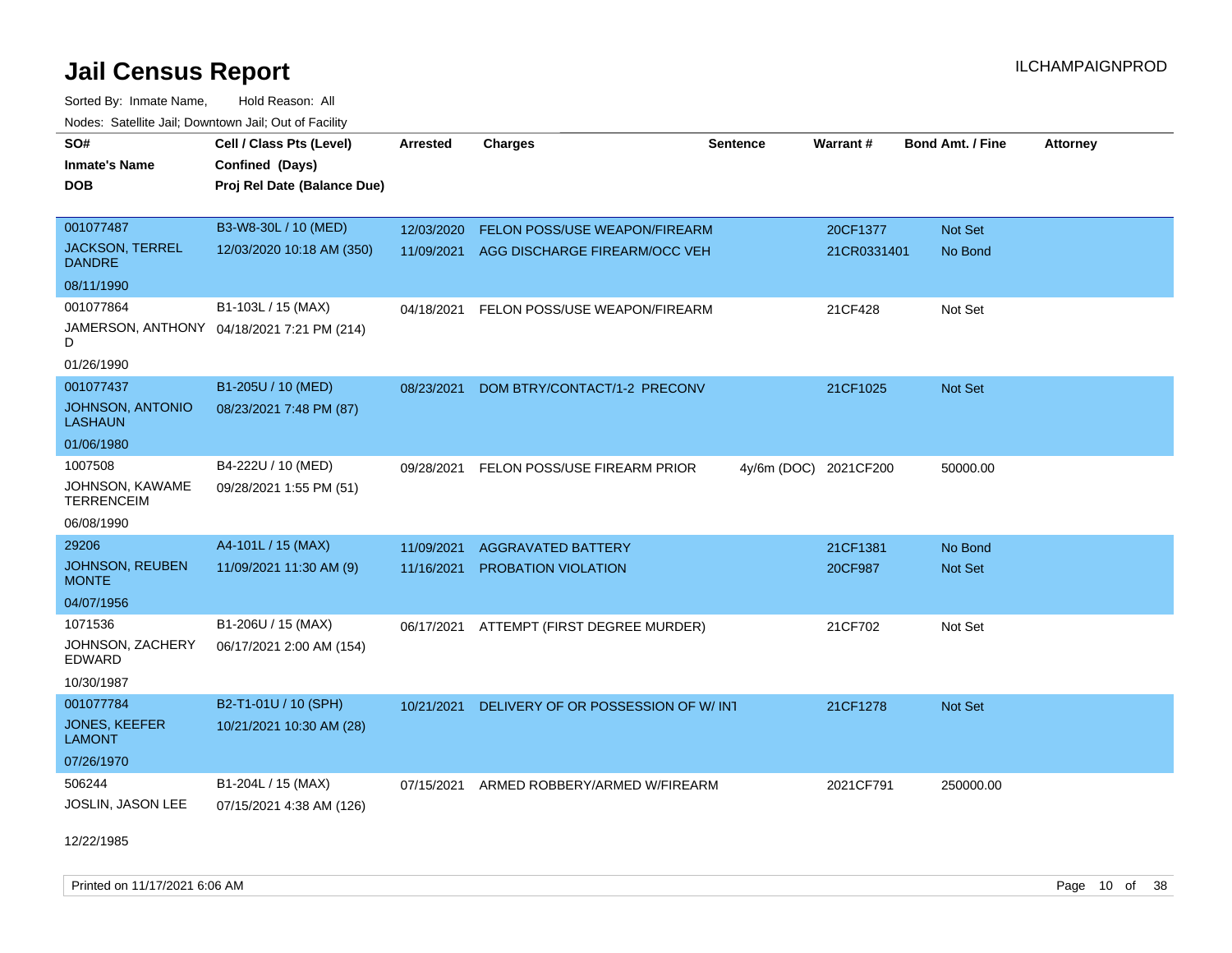Sorted By: Inmate Name, Hold Reason: All Nodes: Satellite Jail; Downtown Jail; Out of Facility

| rouce. Calcinic Jan, Downtown Jan, Out or Facility<br>SO# | Cell / Class Pts (Level)    | <b>Arrested</b> | <b>Charges</b>                           | <b>Sentence</b> | Warrant#     | <b>Bond Amt. / Fine</b> | <b>Attorney</b> |
|-----------------------------------------------------------|-----------------------------|-----------------|------------------------------------------|-----------------|--------------|-------------------------|-----------------|
| <b>Inmate's Name</b>                                      | Confined (Days)             |                 |                                          |                 |              |                         |                 |
| <b>DOB</b>                                                | Proj Rel Date (Balance Due) |                 |                                          |                 |              |                         |                 |
|                                                           |                             |                 |                                          |                 |              |                         |                 |
| 49797                                                     | B1-107L / 10 (MED)          | 10/12/2021      | POSSESSING A CONTROLLED SUBSTAN(4y (DOC) |                 | 21CF365      | No Bond                 |                 |
| <b>KELLY, WARREN</b><br><b>DYTRALE</b>                    | 10/12/2021 2:59 PM (37)     |                 |                                          |                 |              |                         |                 |
| 10/23/1979                                                |                             |                 |                                          |                 |              |                         |                 |
| 1070011                                                   | B4-124U / 15 (MAX)          | 08/03/2021      | AGG DISCH FIREARM/1ST AID PERS           |                 | 21CF929      | Not Set                 |                 |
| LAWS, WILLIAM<br>ZARAK, Third                             | 08/03/2021 3:53 PM (107)    |                 |                                          |                 |              |                         |                 |
| 07/06/1999                                                |                             |                 |                                          |                 |              |                         |                 |
| 548089                                                    | B1-204U / 15 (MAX)          | 12/04/2020      | ATTEMPT (FIRST DEGREE MURDER)            |                 | 20CF1378     | Not Set                 |                 |
| LEWIS, LAWRENCE                                           | 12/04/2020 4:42 AM (349)    | 12/04/2020      | METH DELIVERY/100<400 GRAMS              |                 | 20CF1481     | Not Set                 |                 |
| PAUL, Third                                               |                             | 12/04/2020      | AGG DOMESTIC BATTERY/STRANGLE            |                 | 18CF1507     | 10000.00                |                 |
| 02/08/1993                                                |                             |                 |                                          |                 |              |                         |                 |
| 001077524                                                 | B2-T4-15U / 10 (SPH)        | 12/14/2020      | AGG BATTERY/JUDGE/EMT                    |                 | 2020-CF-1212 | 10000.00                |                 |
| LEWIS, TREVOR                                             | 12/14/2020 5:16 PM (339)    | 12/14/2020      | <b>RESIDENTIAL ARSON</b>                 |                 | 2020-CF-1388 | 150000.00               |                 |
| <b>DANIEL</b>                                             |                             | 12/14/2020      | AGG BATTERY/PUBLIC PLACE                 |                 | 2020-CF-1231 | 50000.00                |                 |
| 06/03/2002                                                |                             | 12/14/2020      | AGG BATTERY/PEACE OFFICER                |                 | 2020-CF-1211 | 10000.00                |                 |
| 1065002                                                   | BOOKH-7                     | 11/16/2021      | DOMESTIC BTRY/CONTACT/VIO O/P            |                 | 2019CF001781 | 25000.00                |                 |
| LOVELESS, DUSTIN                                          | 11/16/2021 11:41 AM (2)     | 11/16/2021      | DOM BTRY/CONTACT/1-2 PRECONV             |                 | 2021CF000494 | 25000.00                |                 |
| DEE                                                       |                             | 11/16/2021      | <b>TRANSP/CARRY ALC LIQ/DRIVER</b>       |                 | 2020TR002442 | 1000.00                 |                 |
| 06/17/1982                                                |                             | 11/16/2021      | DRVG ON SUSP LICENSE/FTA                 |                 | 2020TR002441 | 1000.00                 |                 |
| 1000869                                                   | B1-201L / 15 (MAX)          | 09/11/2021      | FELON POSS/USE WEAPON/FIREARM            |                 | 21CF1102     | Not Set                 |                 |
| MARTIN, MANNIX<br><b>TILMOND</b>                          | 09/12/2021 12:40 AM (67)    |                 |                                          |                 |              |                         |                 |
| 07/19/1991                                                |                             |                 |                                          |                 |              |                         |                 |
| 001077938                                                 | <b>BOOKH-2 / 15 (ADS)</b>   | 05/10/2021      | AGG KIDNAPING DISCH FIR/HARM             |                 | 21CF532      | Not Set                 |                 |
| MCGAHA,                                                   | 05/10/2021 7:02 PM (192)    | 05/11/2021      | <b>MURDER</b>                            |                 | 2021-CF-215  | No Bond                 |                 |
| <b>CHRISTOPHER D</b>                                      |                             | 05/27/2021      | ESCAPE FROM DEPT OF CORRECTION           |                 | 21CF600      | Not Set                 |                 |
| 07/27/1991                                                |                             |                 |                                          |                 |              |                         |                 |
| 001078575                                                 | A3-111L / 10 (MED)          | 11/09/2021      | <b>GUNRUNNING</b>                        |                 | 21CF1330     | 750000.00               |                 |
| MCLAURIN, KEYON A                                         | 11/09/2021 12:41 PM (9)     |                 |                                          |                 |              |                         |                 |
|                                                           |                             |                 |                                          |                 |              |                         |                 |

11/19/2002

Printed on 11/17/2021 6:06 AM **Page 11 of 38**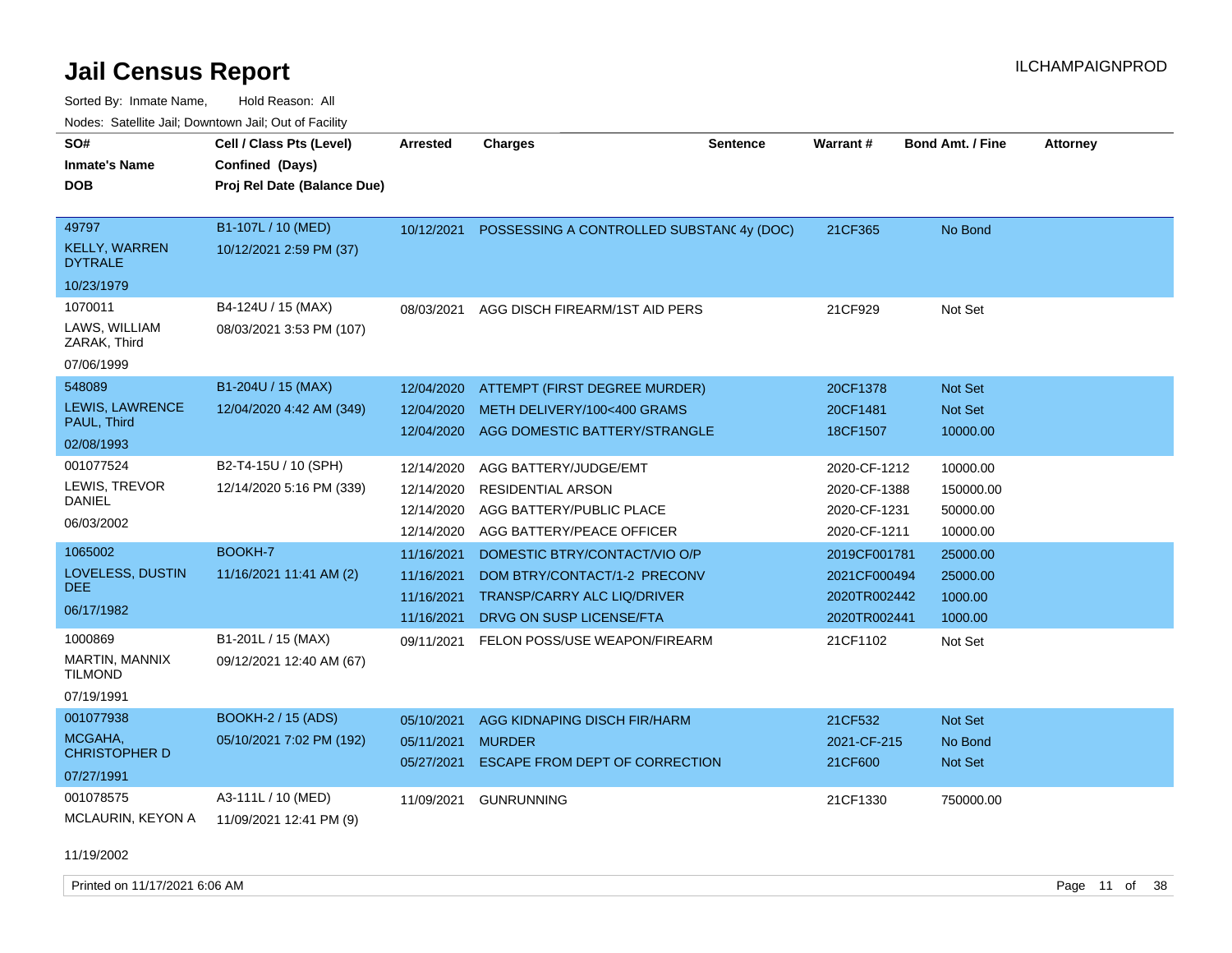| roacs. Catellite Jall, Downtown Jall, Out of Facility |                                              |                 |                                                            |                 |                 |                         |                 |
|-------------------------------------------------------|----------------------------------------------|-----------------|------------------------------------------------------------|-----------------|-----------------|-------------------------|-----------------|
| SO#                                                   | Cell / Class Pts (Level)                     | <b>Arrested</b> | <b>Charges</b>                                             | <b>Sentence</b> | <b>Warrant#</b> | <b>Bond Amt. / Fine</b> | <b>Attorney</b> |
| <b>Inmate's Name</b>                                  | Confined (Days)                              |                 |                                                            |                 |                 |                         |                 |
| <b>DOB</b>                                            | Proj Rel Date (Balance Due)                  |                 |                                                            |                 |                 |                         |                 |
|                                                       |                                              |                 |                                                            |                 |                 |                         |                 |
| 1043071                                               | <b>BOOKF-1 / 10 (MED)</b>                    | 11/08/2021      | CRIM DMG/GOVT PROP/<\$500                                  |                 | 21CF1378        | Not Set                 |                 |
| <b>MERRELL-</b><br>SUTHERLAND, ALICIA                 | 11/08/2021 2:22 AM (10)                      | 11/08/2021      | <b>CRIM TRESPASS TO STATE LAND</b>                         |                 | 2021CM208       | 25000.00                |                 |
| 11/26/1972                                            |                                              |                 |                                                            |                 |                 |                         |                 |
| 1029510                                               | A3-113L / 15 (MAX)                           | 06/26/2021      | ATTEMPT DISARM PC OFF/CORR EMP                             | 5y (DOC)        | 21CF751         | Not Set                 |                 |
| MESSER, CODY<br><b>JAMES</b>                          | 06/22/2021 1:47 AM (149)                     |                 |                                                            |                 |                 |                         |                 |
| 05/24/1991                                            |                                              |                 |                                                            |                 |                 |                         |                 |
| 39106                                                 | B2-T3-09U / 10 (SPH)                         | 10/12/2021      | DOMESTIC BATTERY/OTHER PRIOR                               |                 | 21CF1217        | <b>Not Set</b>          |                 |
| MOORE, ANDREW LEE, 10/12/2021 1:02 AM (37)<br>Junior  |                                              |                 |                                                            |                 |                 |                         |                 |
| 04/12/1973                                            |                                              |                 |                                                            |                 |                 |                         |                 |
| 1076384                                               | A2-120L / 5 (ADS)                            | 10/28/2021      | RETAIL THEFT/DISP MERCH/<\$300                             |                 | 21CM149         | 12500.00                |                 |
|                                                       | MURPHY, AZIA CIMONE 10/29/2021 12:49 AM (20) |                 |                                                            |                 |                 |                         |                 |
|                                                       |                                              |                 |                                                            |                 |                 |                         |                 |
| 09/23/1995                                            |                                              |                 |                                                            |                 |                 |                         |                 |
| 966887                                                | A4-105L / 15 (ADS)                           | 11/05/2021      | DELIVERY OF OR POSSESSION OF W/ IN1 10y/0m/0d (DC 19CF1425 |                 |                 | No Bond                 |                 |
| NELSON, DARRYL<br><b>WAYNE</b>                        | 11/05/2021 11:00 AM (13)                     |                 |                                                            |                 |                 |                         |                 |
| 01/16/1984                                            |                                              |                 |                                                            |                 |                 |                         |                 |
| 001078517                                             | B2-T1-02L / 15 (SPH)                         |                 | 10/19/2021 ATTEMPT (FIRST DEGREE MURDER)                   |                 | 21CF1267        | Not Set                 |                 |
| NELSON, RORY<br><b>DEMOND</b>                         | 10/19/2021 3:55 AM (30)                      |                 |                                                            |                 |                 |                         |                 |
| 08/14/1984                                            |                                              |                 |                                                            |                 |                 |                         |                 |
| 526895                                                | A1-125U / 5 (ADS)                            | 09/27/2021      | <b>RETAIL THEFT</b>                                        | 1y (DOC)        | 2016 CF 717     | No Bond                 |                 |
| <b>OWENS, ANDREA</b><br><b>MICHELLE</b>               | 09/27/2021 11:50 AM (52)                     |                 |                                                            |                 |                 |                         |                 |
| 02/01/1988                                            |                                              |                 |                                                            |                 |                 |                         |                 |
| 001077516                                             | B1-105U / 15 (MAX)                           | 10/25/2021      | FELON POSS/USE WEAPON/FIREARM                              | 5y (DOC)        | 2021CF769       | No Bond                 |                 |
| PAGET, GREGORY<br>LAMAR                               | 10/25/2021 12:47 PM (24)                     |                 |                                                            |                 |                 |                         |                 |
| 05/27/1986                                            |                                              |                 |                                                            |                 |                 |                         |                 |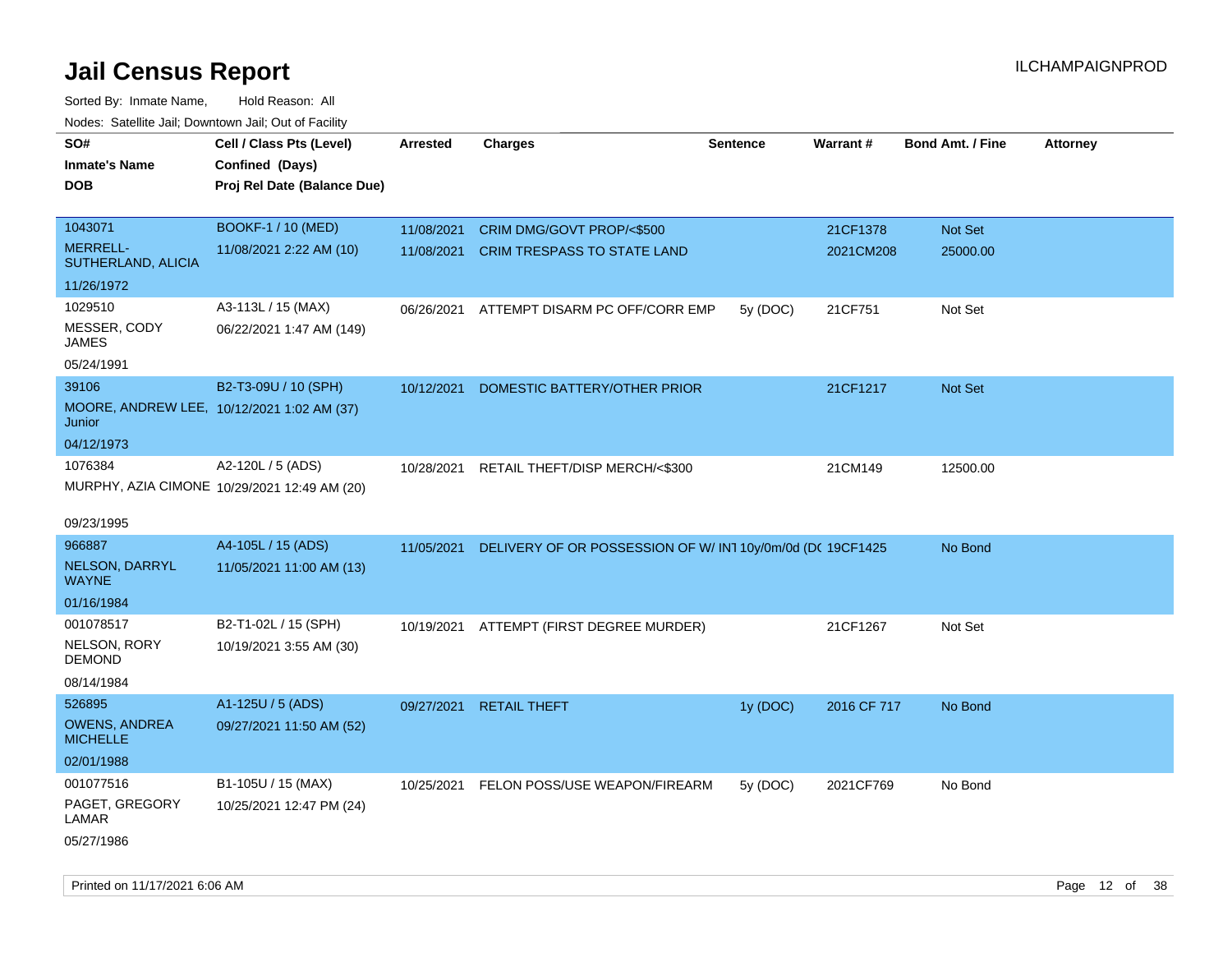Sorted By: Inmate Name, Hold Reason: All Nodes: Satellite Jail; Downtown Jail; Out of Facility

| Noues. Salemie Jan, Downtown Jan, Out of Facility |                             |                    |                                    |                 |             |                         |                 |
|---------------------------------------------------|-----------------------------|--------------------|------------------------------------|-----------------|-------------|-------------------------|-----------------|
| SO#                                               | Cell / Class Pts (Level)    | <b>Arrested</b>    | <b>Charges</b>                     | <b>Sentence</b> | Warrant#    | <b>Bond Amt. / Fine</b> | <b>Attorney</b> |
| <b>Inmate's Name</b>                              | Confined (Days)             |                    |                                    |                 |             |                         |                 |
| <b>DOB</b>                                        | Proj Rel Date (Balance Due) |                    |                                    |                 |             |                         |                 |
|                                                   |                             |                    |                                    |                 |             |                         |                 |
| 1064809                                           | B4-127L / 10 (MED)          | 11/03/2021         | <b>CRIMINAL TRESPASS TO LAND</b>   |                 | 21CF1318    | 50000.00                |                 |
| PARKER, ALVIN<br><b>JARELL</b>                    | 11/03/2021 2:39 PM (15)     | 11/08/2021         | FELON POSS/USE FIREARM PRIOR       |                 | 21CF635     | 25000.00                |                 |
| 08/24/1982                                        |                             |                    |                                    |                 |             |                         |                 |
| 001078558                                         | B4-226U / 10 (MED)          | 11/03/2021         | UNLAWFUL USE OF A WEAPON           |                 | 21CF1352    | Not Set                 |                 |
| PARRISH, DOMINIC<br>WALTER                        | 11/03/2021 1:25 PM (15)     |                    |                                    |                 |             |                         |                 |
| 08/23/2001                                        |                             |                    |                                    |                 |             |                         |                 |
| 001077876                                         | A3-117L / 15 (MAX)          | 11/14/2021         | <b>ROBBERY</b>                     |                 | 21CF1394    | Not Set                 |                 |
| PETTIGREW, LARRY                                  | 11/14/2021 1:00 PM (4)      | 11/15/2021         | FLEEING/ATTEMPT ELUDE OFFICER      |                 | 2020TR10495 | 5000.00                 |                 |
| <b>DALE</b>                                       |                             | 11/15/2021 FORGERY |                                    |                 | 2019CF1659  | No Bond                 |                 |
| 07/11/1989                                        |                             |                    |                                    |                 |             |                         |                 |
| 999352                                            | B3-W5-20L / 10 (MED)        | 09/09/2021         | VIOLATE OP/OTHER PRIOR             |                 | 21CF1092    | Not Set                 |                 |
| PIRLOT, JUSTIN LEE                                | 09/09/2021 11:28 AM (70)    |                    | 10/23/2021 FALSE REPORT OF OFFENSE |                 | 2019CF836   | 5000.00                 |                 |
|                                                   |                             |                    |                                    |                 |             |                         |                 |
| 11/08/1982                                        |                             |                    |                                    |                 |             |                         |                 |
| 1055072                                           | BOOKF-2                     | 11/16/2021         | <b>BURGLARY</b>                    |                 |             | No Bond                 |                 |
| PRINCE, JORDAN<br><b>LEIGH</b>                    | 11/16/2021 3:32 PM (2)      |                    |                                    |                 |             |                         |                 |
| 07/28/1991                                        |                             |                    |                                    |                 |             |                         |                 |
| 1069524                                           | B4-221L / 15 (MAX)          | 08/08/2021         | MFG/DEL CANNABIS/30-500 GRAMS      |                 | 21CF953     | Not Set                 |                 |
| RAY DAVIS, KAMARI<br><b>DAYVON</b>                | 08/09/2021 2:44 AM (101)    |                    |                                    |                 |             |                         |                 |
| 03/30/2000                                        |                             |                    |                                    |                 |             |                         |                 |
| 1053270                                           | B4-121U                     | 08/11/2021         | ARM VIOLENCE/CATEGORY III/2ND      | 8y (DOC)        | 21CF957     | <b>Not Set</b>          |                 |
| RICHARDSON, WILLIE<br><b>LEE</b>                  | 08/11/2021 3:07 AM (99)     |                    |                                    |                 |             |                         |                 |
| 07/20/1994                                        |                             |                    |                                    |                 |             |                         |                 |
| 001078588                                         | BOOKH-5                     | 11/16/2021         | DRVG UNDER INFLU OF ALCOHOL        |                 | 21CMAWOW    | 3000.00                 |                 |
| ROBINSON, RONALD<br>JACK                          | 11/16/2021 6:20 PM (2)      |                    |                                    |                 |             |                         |                 |
| 08/29/1976                                        |                             |                    |                                    |                 |             |                         |                 |

Printed on 11/17/2021 6:06 AM **Page 13** of 38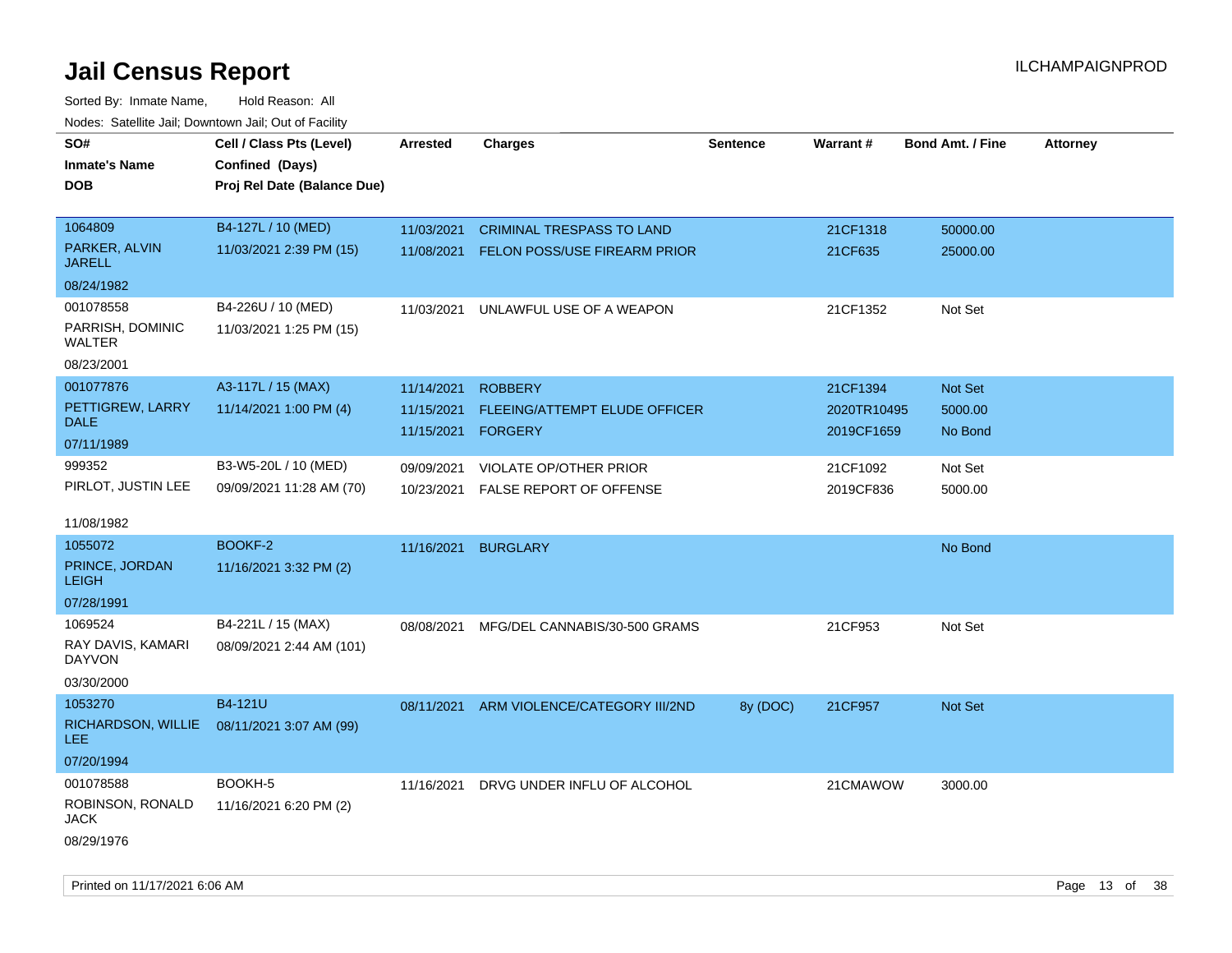| Noues. Sateme Jan, Downtown Jan, Out or Facility |                                              |                 |                                             |                 |           |                         |                 |
|--------------------------------------------------|----------------------------------------------|-----------------|---------------------------------------------|-----------------|-----------|-------------------------|-----------------|
| SO#                                              | Cell / Class Pts (Level)                     | <b>Arrested</b> | <b>Charges</b>                              | <b>Sentence</b> | Warrant#  | <b>Bond Amt. / Fine</b> | <b>Attorney</b> |
| <b>Inmate's Name</b>                             | Confined (Days)                              |                 |                                             |                 |           |                         |                 |
| <b>DOB</b>                                       | Proj Rel Date (Balance Due)                  |                 |                                             |                 |           |                         |                 |
|                                                  |                                              |                 |                                             |                 |           |                         |                 |
| 979485                                           | B2-T4-16L / 15 (ADS)                         | 03/12/2021      | PRED CRIM SEX ASLT/VICTIM <13               |                 | 21CF282   | Not Set                 |                 |
| RODRIGUEZ, JOSHUA<br><b>ANTHONY</b>              | 03/12/2021 1:57 PM (251)                     |                 |                                             |                 |           |                         |                 |
| 04/06/1990                                       |                                              |                 |                                             |                 |           |                         |                 |
| 1075587                                          | B4-126L / 15 (MAX)                           | 10/18/2021      | AGG UNLAWFUL USE WEAPON/PERSON 2y/0m/0d (DO |                 |           | No Bond                 |                 |
| ROSS, JAMARQUIS<br><b>ANTHONY TYREE</b>          | 10/18/2021 9:46 AM (31)                      |                 |                                             |                 |           |                         |                 |
| 05/03/2000                                       |                                              |                 |                                             |                 |           |                         |                 |
| 1068592                                          | <b>BOOKH-1 / 15 (MAX)</b>                    | 11/12/2021      | <b>BURGLARY</b>                             |                 | 21CF1393  | <b>Not Set</b>          |                 |
| ROSS, TEVONTAE<br><b>TERRANCE</b>                | 11/12/2021 8:41 AM (6)                       |                 |                                             |                 |           |                         |                 |
| 12/15/1998                                       |                                              |                 |                                             |                 |           |                         |                 |
| 1071161                                          | B4-124L / 15 (MAX)                           | 08/18/2021      | DELIVERY OF OR POSSESSION OF W/INT          |                 | 21CF1008  | No Bond                 |                 |
| SANDERS, MARKELL<br>LAMAR                        | 08/18/2021 6:18 PM (92)                      | 08/19/2021      | PAROLE REVOCATION                           |                 | CH2105176 | No Bond                 |                 |
| 02/02/2000                                       |                                              |                 |                                             |                 |           |                         |                 |
| 1047469                                          | B3-W5-18L / 10 (MED)                         | 07/03/2021      | <b>CRIMINAL SEX ASSAULT/CONSENT</b>         |                 | 21CF773   | Not Set                 |                 |
| <b>ALLEN</b>                                     | SCHINDLER, RICHARD 07/03/2021 10:25 PM (138) |                 |                                             |                 |           |                         |                 |
| 10/16/1979                                       |                                              |                 |                                             |                 |           |                         |                 |
| 001077488                                        | <b>BOOKH-6 / 5 (MIN)</b>                     | 11/07/2021      | POSSESSING A CONTROLLED SUBSTAND            |                 | 21CF1371  | Not Set                 |                 |
|                                                  | SESSUM, NICHOLAS C 11/07/2021 9:33 PM (11)   |                 |                                             |                 |           |                         |                 |
|                                                  |                                              |                 |                                             |                 |           |                         |                 |
| 06/22/1989                                       |                                              |                 |                                             |                 |           |                         |                 |
| 001078441                                        | BOOKF-3 / 15 (ADS)                           | 10/01/2021      | <b>ARMED HABITUAL CRIMINAL</b>              |                 | 21CF1182  | Not Set                 |                 |
| SINGLETON, CORRIE<br><b>DERRELL</b>              | 10/01/2021 12:36 PM (48)                     |                 |                                             |                 |           |                         |                 |
| 05/07/1983                                       |                                              |                 |                                             |                 |           |                         |                 |
| 001078347                                        | A1-125L / 5 (MIN)                            |                 | 09/04/2021 CHILD ABDUCTN/CONCEAL/DETAIN     |                 | 21CF942   | 500000.00               |                 |
| SMITH, CRYSTAL<br>MARGARET                       | 09/04/2021 3:34 PM (75)                      |                 |                                             |                 |           |                         |                 |
| 10/15/1992                                       |                                              |                 |                                             |                 |           |                         |                 |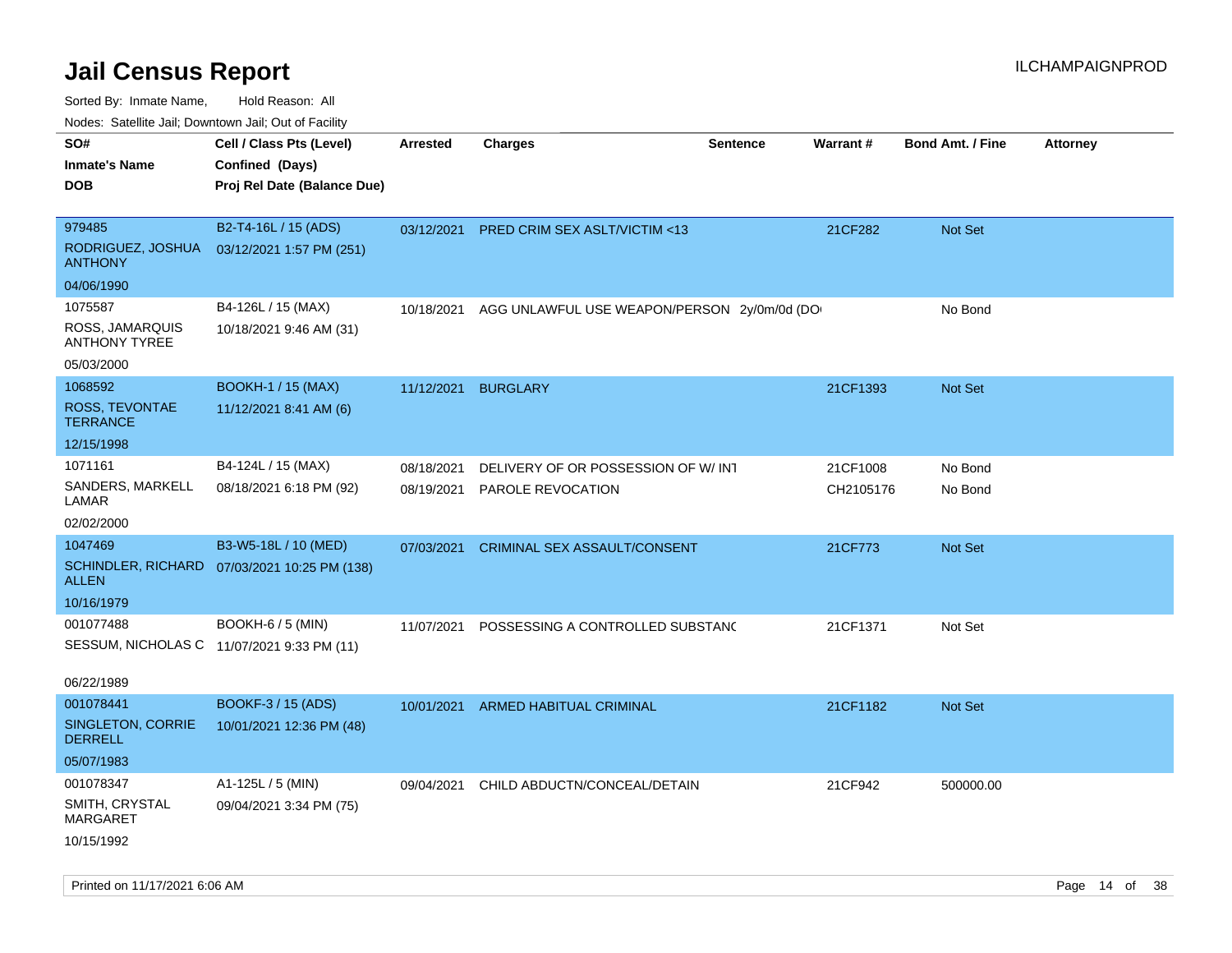| SO#                                     | Cell / Class Pts (Level)                     | <b>Arrested</b> | <b>Charges</b>                      | <b>Sentence</b> | Warrant#   | <b>Bond Amt. / Fine</b> | <b>Attorney</b> |
|-----------------------------------------|----------------------------------------------|-----------------|-------------------------------------|-----------------|------------|-------------------------|-----------------|
| <b>Inmate's Name</b>                    | Confined (Days)                              |                 |                                     |                 |            |                         |                 |
| <b>DOB</b>                              | Proj Rel Date (Balance Due)                  |                 |                                     |                 |            |                         |                 |
|                                         |                                              |                 |                                     |                 |            |                         |                 |
| 001078115                               | B4-224U / 15 (MAX)                           | 07/01/2021      | ARMED VIOLENCE/CATEGORY I           |                 | 21CF772    | Not Set                 |                 |
| <b>SMITH, JAMES</b><br>NASHAUN, Junior  | 07/01/2021 2:44 PM (140)                     | 07/30/2021      | DRIVING ON SUSPENDED LICENSE        |                 | 21TR5804   | 1500.00                 |                 |
| 09/18/2000                              |                                              |                 |                                     |                 |            |                         |                 |
| 001077269                               | B3-W1-03U / 5 (MIN)                          | 10/13/2021      | RECEIVE/POSS/SELL STOLEN VEH        |                 | 2020CF1122 | 15000.00                |                 |
|                                         | SPURLIN, DAVID ELLIS 10/13/2021 7:36 AM (36) |                 |                                     |                 |            |                         |                 |
|                                         |                                              |                 |                                     |                 |            |                         |                 |
| 03/25/1987                              |                                              |                 |                                     |                 |            |                         |                 |
| 1025740                                 | B1-105L / 10 (MED)                           | 03/19/2021      | AGG DOMESTIC BATTERY/STRANGLE       | 4y/0m/0d (DO    |            | Not Set                 |                 |
| STANFORD,<br><b>TERRANCE NAWOUN</b>     | 03/20/2021 12:48 AM (243)                    |                 |                                     |                 |            |                         |                 |
| 12/06/1992                              |                                              |                 |                                     |                 |            |                         |                 |
| 960772                                  | BOOKH-8 / 5 (MIN)                            | 11/11/2021      | POSSESSION OF METH< 5 GRAMS         |                 | 2020CF362  | 100000.00               |                 |
| <b>STARK, FARON</b><br><b>MICHAEL</b>   | 11/11/2021 10:28 PM (7)                      |                 |                                     |                 |            |                         |                 |
| 05/12/1988                              |                                              |                 |                                     |                 |            |                         |                 |
| 1057312                                 | A3-216U / 10 (MED)                           | 11/10/2021      | <b>HOME INVASION/FIREARM</b>        |                 | 21CF1388   | Not Set                 |                 |
| <b>STARKS, RAMEON</b><br><b>TAHZIER</b> | 11/10/2021 9:51 PM (8)                       |                 |                                     |                 |            |                         |                 |
| 12/18/1996                              |                                              |                 |                                     |                 |            |                         |                 |
| 38305                                   | B2-T2-06L / 10 (SPH)                         | 03/18/2020      | <b>CRIMINAL SEXUAL ABUSE</b>        |                 | 20CF-343   | 500000.00               |                 |
| STOVER, JOSH<br>ANDREW                  | 03/18/2020 10:24 AM (610)                    |                 |                                     |                 |            |                         |                 |
| 08/18/1973                              |                                              |                 |                                     |                 |            |                         |                 |
| 001078436                               | B2-T1-04L / 10 (SPH)                         | 09/30/2021      | <b>CRIMINAL SEX ASSAULT/CONSENT</b> |                 | 20CF255    | 150000.00               |                 |
| STRONG, CORTEZ                          | 09/30/2021 2:47 PM (49)                      |                 |                                     |                 |            |                         |                 |
| 04/13/1996                              |                                              |                 |                                     |                 |            |                         |                 |
| 1035647                                 | A3-115U / 10 (ADS)                           | 10/29/2021      | CRIM DMG TO PROP \$500-10K          |                 | 21CF983    | 10000.00                |                 |
| SUMO, DAVID KLON                        | 10/29/2021 6:36 PM (20)                      | 10/29/2021      | CRIM DMG/GOVT PROP/>\$500-\$10K     |                 | 21CF984    | 10000.00                |                 |
| 06/23/1975                              |                                              |                 |                                     |                 |            |                         |                 |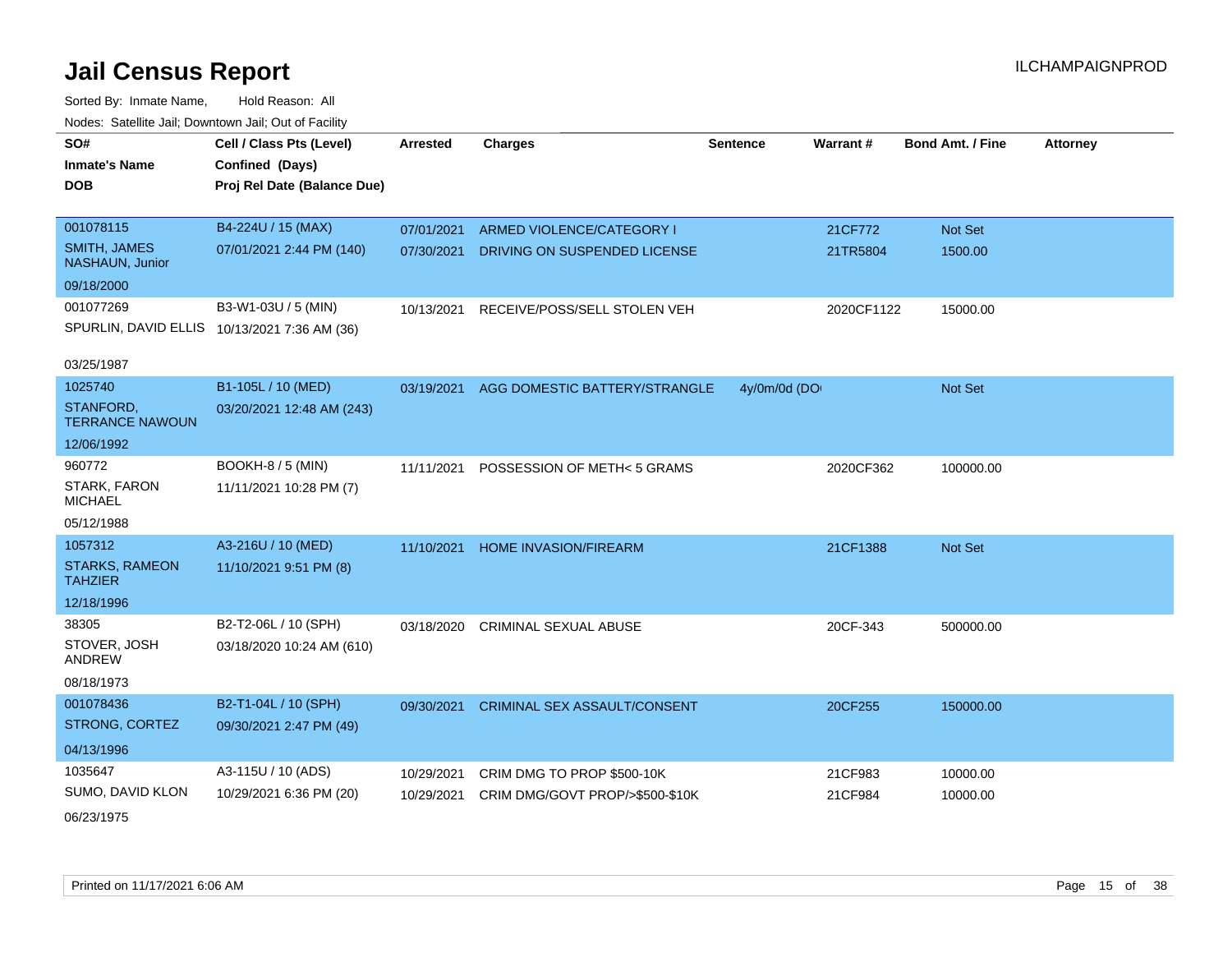| SO#                                    | Cell / Class Pts (Level)    | Arrested   | <b>Charges</b>                    | <b>Sentence</b> | <b>Warrant#</b> | <b>Bond Amt. / Fine</b> | <b>Attorney</b> |
|----------------------------------------|-----------------------------|------------|-----------------------------------|-----------------|-----------------|-------------------------|-----------------|
| <b>Inmate's Name</b>                   | Confined (Days)             |            |                                   |                 |                 |                         |                 |
| <b>DOB</b>                             | Proj Rel Date (Balance Due) |            |                                   |                 |                 |                         |                 |
|                                        |                             |            |                                   |                 |                 |                         |                 |
| 1066794                                | B3-W2-07U / 5 (MIN)         |            | 09/07/2021 VIOLATE OP/OTHER PRIOR |                 | 21CF1061        | Not Set                 |                 |
| TAYLOR, STANLEY<br><b>JAMES</b>        | 09/07/2021 7:01 AM (72)     |            |                                   |                 |                 |                         |                 |
| 01/05/1994                             |                             |            |                                   |                 |                 |                         |                 |
| 001078471                              | B4-227L / 10 (MED)          | 10/11/2021 | AGG UUW/VEHICLE/<21               |                 | 21CF1210        | 100.00                  |                 |
| THATCH, OMARION<br><b>DIAMONTE</b>     | 10/11/2021 1:26 AM (38)     |            |                                   |                 |                 |                         |                 |
| 09/05/2003                             |                             |            |                                   |                 |                 |                         |                 |
| 21252                                  | B4-123L / 15 (MAX)          | 10/18/2021 | MFG/DEL 1<15 GR COCAINE/ANLG      |                 | 2021CF172       | 25000.00                |                 |
| THOMAS, ELIJAH                         | 10/18/2021 12:35 AM (31)    |            |                                   |                 |                 |                         |                 |
| 07/31/1962                             |                             |            |                                   |                 |                 |                         |                 |
| 32058                                  | B4-123U / 15 (MAX)          | 06/14/2021 | <b>AGG DISCH FIREARM</b>          |                 | 21CF690         | Not Set                 |                 |
| THOMPSON, STEVEN<br><b>ONEAL</b>       | 06/14/2021 6:44 AM (157)    |            |                                   |                 |                 |                         |                 |
| 03/14/1969                             |                             |            |                                   |                 |                 |                         |                 |
| 32910                                  | B2-T2-05U / 10 (SPH)        | 10/04/2021 | DOM BTRY/HARM/1-2 PRECONV         |                 | 21CF1189        | Not Set                 |                 |
| TULL, CHRISTOPHER<br><b>MICHAEL</b>    | 10/04/2021 10:53 PM (45)    |            |                                   |                 |                 |                         |                 |
| 04/02/1971                             |                             |            |                                   |                 |                 |                         |                 |
| 001078403                              | BOOKF-2                     | 11/16/2021 | AGGRAVATED ASSAULT                |                 | 2021-CM-AWOW    | 100.00                  |                 |
| TYLER, RICRIANA<br>ALLENIA             | 11/16/2021 5:28 PM (2)      | 11/16/2021 | BATTERY/MAKES PHYSICAL CONTACT    |                 | 2021CMAWOW      | Not Set                 |                 |
| 11/03/2002                             |                             |            |                                   |                 |                 |                         |                 |
| 001078529                              | A2-122L / 10 (ADS)          | 10/23/2021 | ARMED ROBBERY/NO FIREARM          |                 | 21CF1286        | Not Set                 |                 |
| VANHOOK, ALEXIS<br><b>ANNE</b>         | 10/23/2021 5:50 PM (26)     |            |                                   |                 |                 |                         |                 |
| 10/25/1998                             |                             |            |                                   |                 |                 |                         |                 |
| 1070737                                | A1-226L / 15 (MAX)          | 10/14/2021 | AGG KIDNAPG/<13/INTEL DISABL      |                 | 2020CF418       | 250000.00               |                 |
| WASHINGTON,<br><b>JASTINA VIRGINIA</b> | 10/14/2021 12:02 PM (35)    |            |                                   |                 |                 |                         |                 |
| 04/11/2000                             |                             |            |                                   |                 |                 |                         |                 |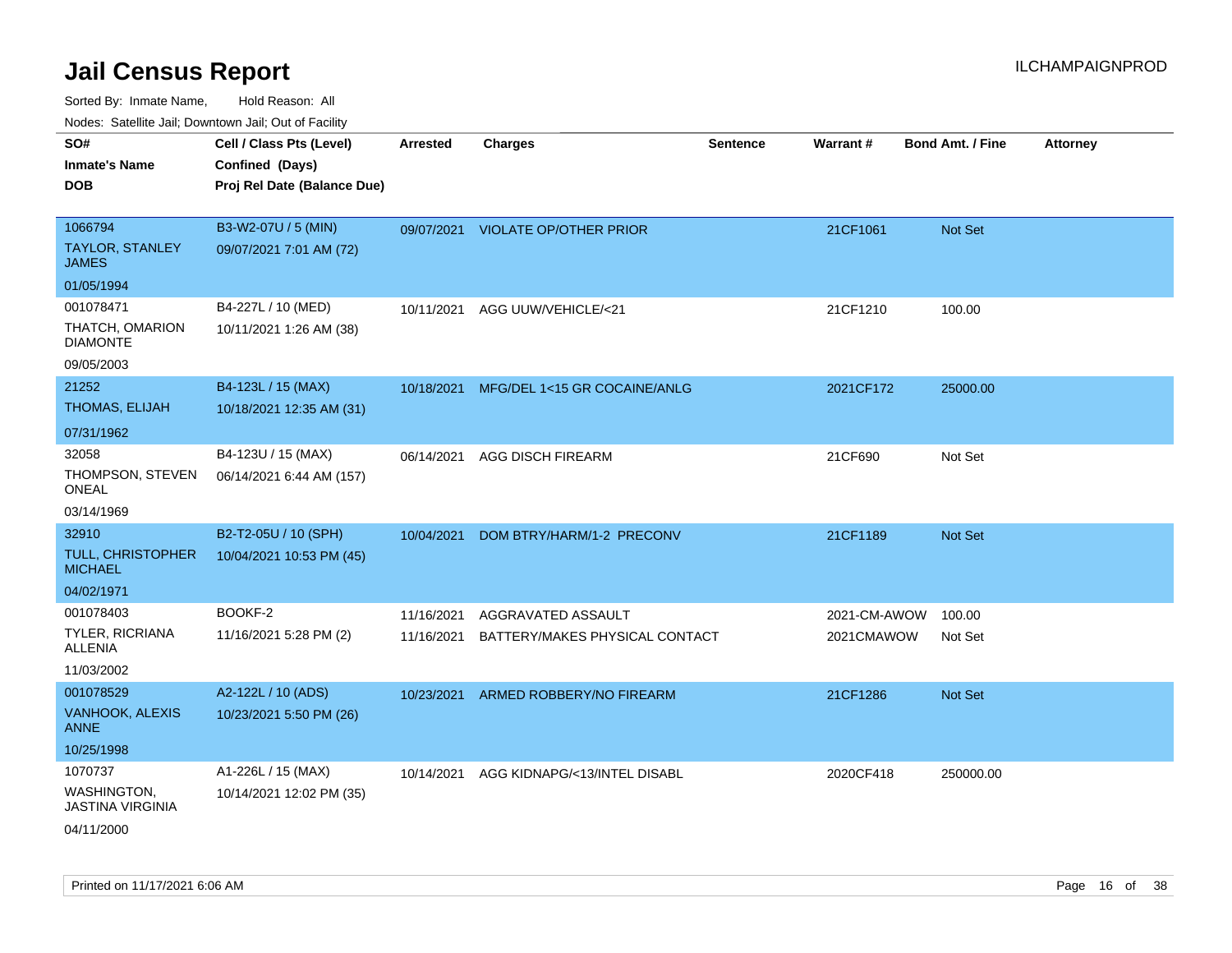| rougs. Calcing Jan, Downtown Jan, Out of Facility  |                                                                            |                 |                                    |          |             |                         |                 |
|----------------------------------------------------|----------------------------------------------------------------------------|-----------------|------------------------------------|----------|-------------|-------------------------|-----------------|
| SO#<br><b>Inmate's Name</b><br><b>DOB</b>          | Cell / Class Pts (Level)<br>Confined (Days)<br>Proj Rel Date (Balance Due) | <b>Arrested</b> | <b>Charges</b>                     | Sentence | Warrant#    | <b>Bond Amt. / Fine</b> | <b>Attorney</b> |
| 977140<br><b>WEBSTER, DERRIAL</b><br><b>DEVON</b>  | B1-203L / 10 (MED)<br>10/24/2021 2:46 AM (25)                              |                 | 10/24/2021 ARMED HABITUAL CRIMINAL |          | 21CF1289    | Not Set                 |                 |
| 01/14/1990                                         |                                                                            |                 |                                    |          |             |                         |                 |
| 001078096                                          | A1-227L / 5 (MIN)                                                          | 10/30/2021      | DOM BTRY/BOD HARM/3 PRECONV        |          | 21CM264     | 1000.00                 |                 |
| <b>WELLS, HAYLEY</b><br><b>CHRISTINE</b>           | 10/30/2021 5:03 AM (19)                                                    | 10/30/2021      | AGGRAVATED DOMESTIC BATTERY        |          | 21CF1319    | Not Set                 |                 |
| 08/19/1995                                         |                                                                            |                 |                                    |          |             |                         |                 |
| 001078328<br><b>WHITE, JUSTIN</b><br><b>STEVEN</b> | B1-207U / 15 (MAX)<br>08/30/2021 10:48 AM (80)                             | 08/30/2021      | FELON POSS/USE WEAPON/FIREARM      |          | 21CF1045    | <b>Not Set</b>          |                 |
| 10/25/1995                                         |                                                                            |                 |                                    |          |             |                         |                 |
| 503631                                             | A3-213U / 10 (MED)                                                         | 11/10/2021      | PAROLE REVOCATION                  |          | CH2100061   | No Bond                 |                 |
| WILLIAMS, DOUGLAS<br>LAMAR                         | 11/10/2021 1:11 PM (8)                                                     | 11/10/2021      | AGG BATTERY/USE DEADLY WEAPON      |          | 20CF1340    | 25000.00                |                 |
| 03/01/1991                                         |                                                                            |                 |                                    |          |             |                         |                 |
| 001077467                                          | A3-114U / 10 (MED)                                                         | 11/11/2021      | AGG BATTERY/PEACE OFFICER          |          | 2020CF1363  | 25000.00                |                 |
| <b>WILLIAMS, KEITH</b><br>LAMAR                    | 11/11/2021 11:38 PM (7)                                                    |                 |                                    |          |             |                         |                 |
| 03/25/1993                                         |                                                                            |                 |                                    |          |             |                         |                 |
| 638552                                             | B2-DR / 5 (SPH)                                                            | 10/07/2021      | CHILD PORNOGRAPHY/PHOTOGRAPH       |          | 2021CF1207  | No Bond                 |                 |
| WILLIAMS, MICHAEL<br>JAMES                         | 10/07/2021 12:20 PM (42)                                                   |                 |                                    |          |             |                         |                 |
| 03/29/1964                                         |                                                                            |                 |                                    |          |             |                         |                 |
| 1066370                                            | B1-101L / 15 (MAX)                                                         | 07/28/2021      | ARMED VIOLENCE/CATEGORY III        |          | 2021 CF 882 | <b>Not Set</b>          |                 |
| <b>WILLIAMS, REONTE</b><br><b>REMIR</b>            | 07/28/2021 5:40 AM (113)                                                   |                 |                                    |          |             |                         |                 |
| 05/14/1999                                         |                                                                            |                 |                                    |          |             |                         |                 |
| 001078494                                          | B1-104L / 15 (MAX)                                                         | 10/15/2021      | AGG UNLAWFUL USE OF WEAPON/VEH     |          | 21CF1254    | No Bond                 |                 |
| WILLIAMS, TAVARAZ<br>LASHAWN                       | 10/15/2021 12:17 PM (34)                                                   |                 |                                    |          |             |                         |                 |
| 04/19/1990                                         |                                                                            |                 |                                    |          |             |                         |                 |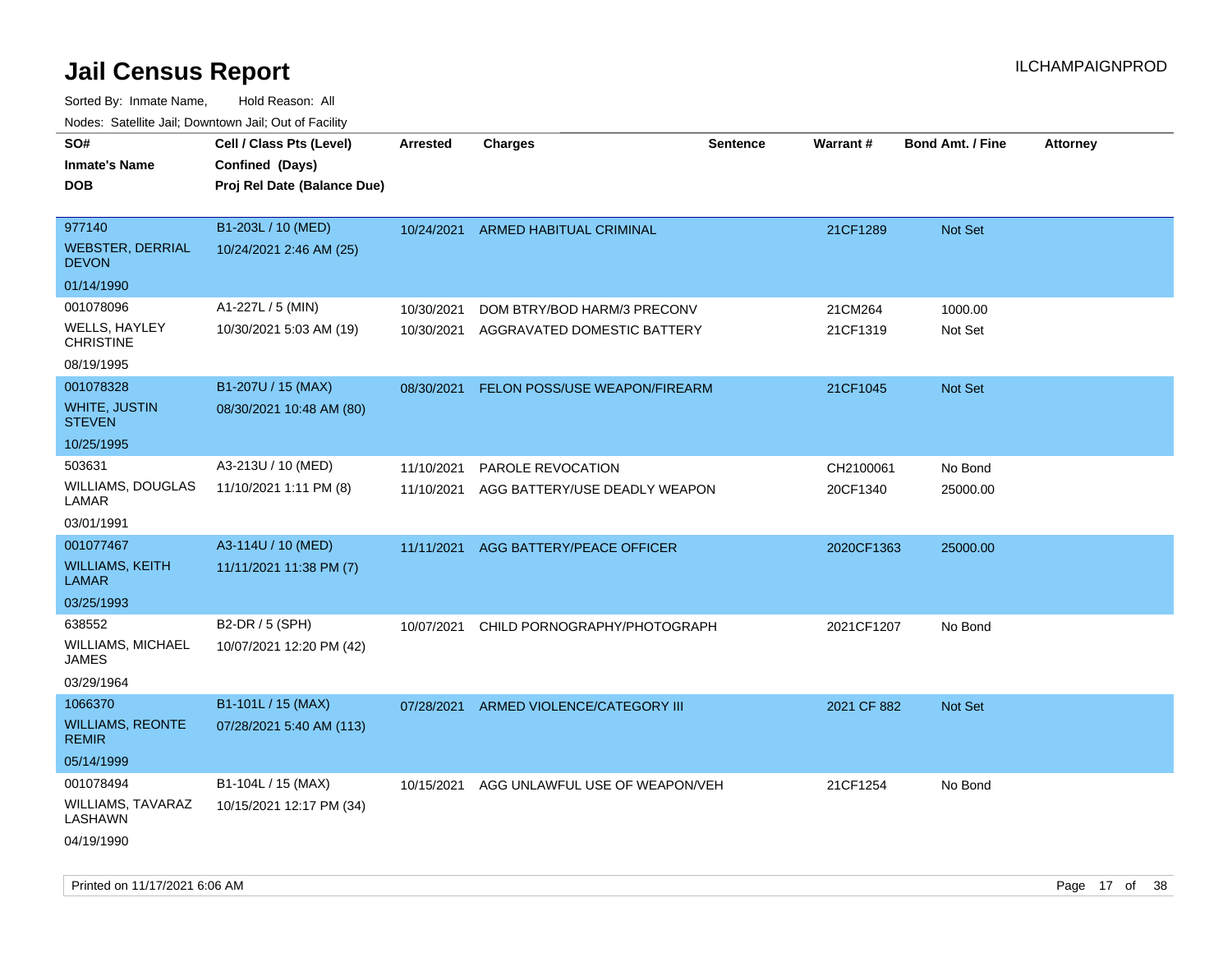| SO#<br><b>Inmate's Name</b><br><b>DOB</b>    | Cell / Class Pts (Level)<br>Confined (Days)<br>Proj Rel Date (Balance Due) | Arrested          | <b>Charges</b>               | <b>Sentence</b> | Warrant # | <b>Bond Amt. / Fine</b> | <b>Attorney</b> |
|----------------------------------------------|----------------------------------------------------------------------------|-------------------|------------------------------|-----------------|-----------|-------------------------|-----------------|
|                                              |                                                                            |                   |                              |                 |           |                         |                 |
| 996311                                       | B1-201U / 5 (MIN)                                                          | 10/29/2021        | DOMESTIC BATTERY/OTHER PRIOR |                 | 21CF1326  | No Bond                 |                 |
| <b>WILLIAMS,</b><br><b>TRAYSHAUN DEVONTA</b> | 10/29/2021 10:51 PM (20)                                                   |                   |                              |                 |           |                         |                 |
| 02/18/1992                                   |                                                                            |                   |                              |                 |           |                         |                 |
| 001078539                                    | B4-221U / 15 (MAX)                                                         | 10/27/2021        | AGG DISCHARGE FIREARM        |                 | 21CF1296  | 750000.00               |                 |
| <b>WRIGHT, AMARION</b><br>MALIK              | 10/27/2021 7:31 AM (22)                                                    |                   |                              |                 |           |                         |                 |
| 10/31/2002                                   |                                                                            |                   |                              |                 |           |                         |                 |
| <b>Total Satellite Jail: 135</b>             |                                                                            | <b>Males: 116</b> | Unknown: 0<br>Females: 19    |                 |           |                         |                 |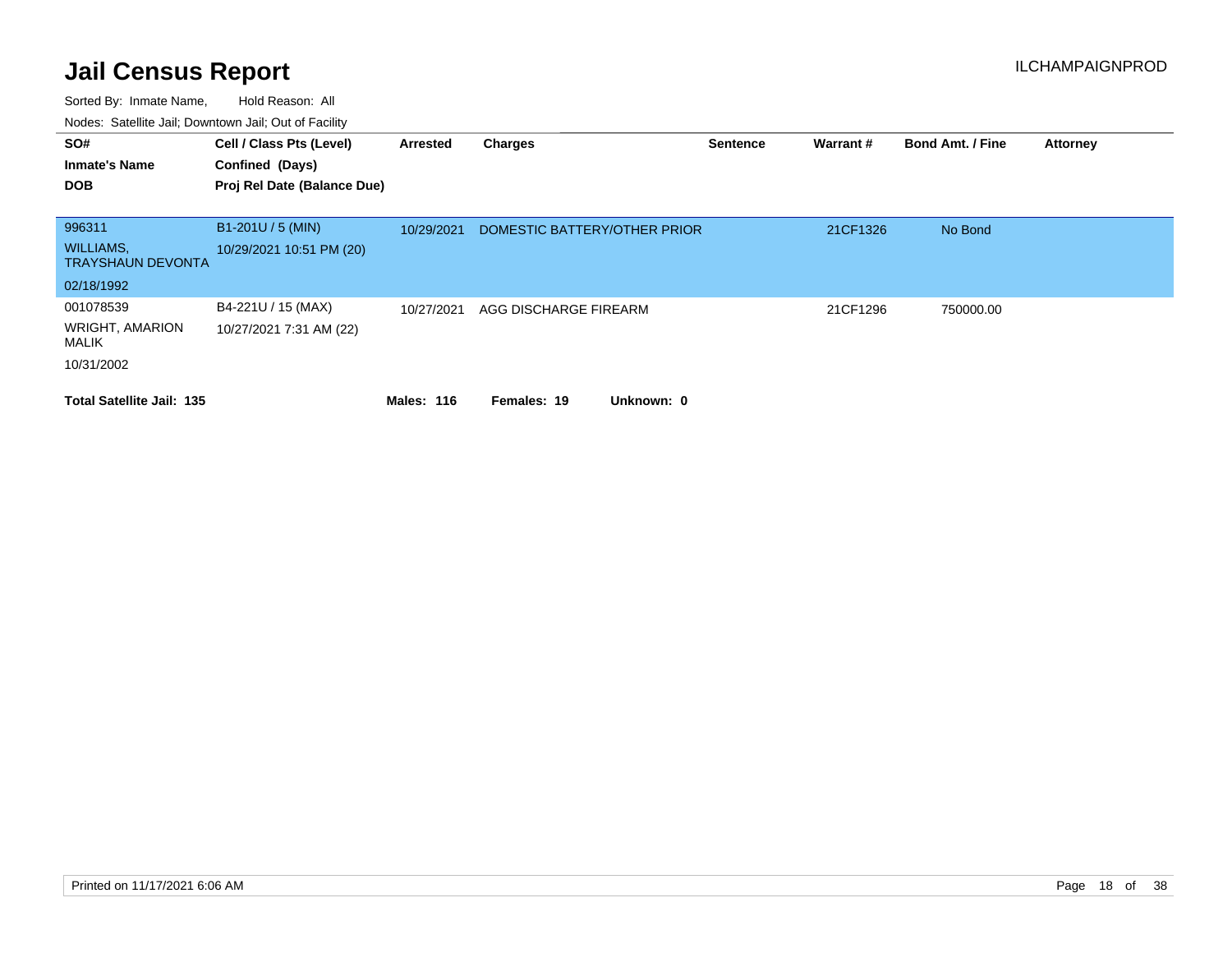| <b>Downtown Jail</b><br>SO#<br><b>Inmate's Name</b><br><b>DOB</b>         | Cell / Class Pts (Level)<br>Confined (Days)<br>Proj Rel Date (Balance Due) | Arrested                                             | <b>Charges</b>                                                                                                       | <b>Sentence</b> | Warrant#                                   | <b>Bond Amt. / Fine</b>                           | <b>Attorney</b> |
|---------------------------------------------------------------------------|----------------------------------------------------------------------------|------------------------------------------------------|----------------------------------------------------------------------------------------------------------------------|-----------------|--------------------------------------------|---------------------------------------------------|-----------------|
| 1073165<br><b>ACKERMAN, CODY</b><br><b>JAMES</b><br>02/01/1989            | G4L / 5 (MIN)<br>04/30/2021 4:48 PM (202)                                  | 04/30/2021<br>04/30/2021<br>04/30/2021<br>05/03/2021 | <b>BURGLARY</b><br>UNLWFL POSS/DRIVER/VEH/STOLEN<br>FORGERY/ISSUE/DELIVER DOCUMENT<br>FORGERY/ISSUE/DELIVER DOCUMENT |                 | 21CF516<br>21CF486<br>19CF143<br>2018CF689 | Not Set<br>Not Set<br>75000.00<br>2500.00 / 75.00 |                 |
| 1058975<br>ANDERSON, LAROME<br><b>ROMEO</b><br>11/19/1996                 | J5U / 10 (MED)<br>09/20/2021 11:18 PM (59)                                 | 09/20/2021                                           | <b>DOMESTIC BATTERY</b>                                                                                              | 2y (DOC)        | 21CF1136                                   | Not Set                                           |                 |
| 517915<br><b>BOXLEY, CHARLES</b><br><b>OMAR</b><br>01/10/1985             | G8U / 5 (MIN)<br>08/03/2021 2:18 PM (107)                                  | 08/03/2021<br>08/03/2021<br>08/03/2021               | <b>BURGLARY</b><br><b>BURGLARY</b><br>FORGERY/ISSUE/DELIVER DOCUMENT                                                 |                 | 21CF289<br>21CF679                         | 20000.00<br>20000.00<br>No Bond                   |                 |
| 995432<br><b>BROWN, JAVON</b><br><b>SHANTEZ</b><br>10/14/1991             | 11 / 10 (ADS)<br>10/22/2021 2:36 AM (27)                                   | 10/22/2021<br>10/22/2021                             | <b>RESIST/OBSTRUCTING A PEACE OFFICEF</b><br>POSSESS DRUG PARAPHERNALIA                                              |                 | 21CM489<br>20CM650                         | Not Set<br>10000.00                               |                 |
| 1075941<br><b>BROWN, LIONEL</b><br><b>TERRELL</b><br>10/19/1981           | G2L / 5 (MIN)<br>10/08/2021 5:16 PM (41)                                   | 10/08/2021                                           | <b>HARASS WITNESS/FAMILY MBR/REP</b>                                                                                 |                 | 2021CF1188                                 | 500000.00                                         |                 |
| 61904<br><b>BURNETT, TIMOTHY</b><br><b>LYNN</b><br>09/09/1983             | D4 / 15 (ADS)<br>10/23/2021 5:43 PM (26)                                   | 10/23/2021                                           | <b>ROBBERY</b>                                                                                                       |                 | 21CF1287                                   | Not Set                                           |                 |
| 1075361<br><b>COWART, TORREY</b><br><b>BENJAMEN, Junior</b><br>11/22/1987 | J6L / 5 (ADS)<br>04/16/2021 9:17 PM (216)                                  | 04/16/2021                                           | <b>BURGLARY</b>                                                                                                      |                 | 21CF414                                    | Not Set                                           |                 |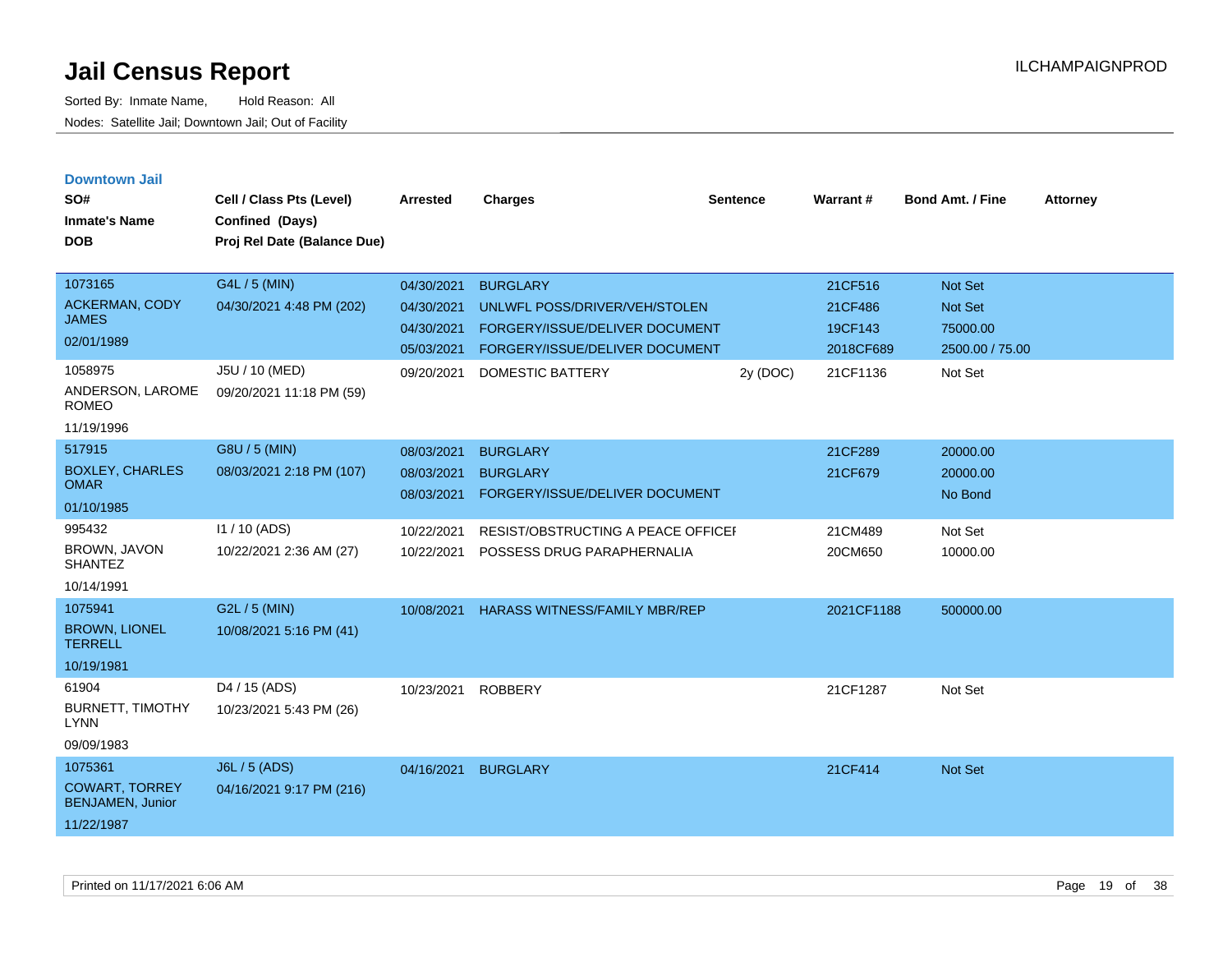Sorted By: Inmate Name, Hold Reason: All

| Nodes: Satellite Jail; Downtown Jail; Out of Facility |  |
|-------------------------------------------------------|--|
|                                                       |  |

| 001078067<br>14 / 10 (ADS)<br>06/25/2021<br>AGG BATTERY/PUBLIC PLACE<br>Not Set<br>21CF749<br><b>CRAYTON, MARSALIS</b><br>06/25/2021 1:11 PM (146)<br>06/25/2021<br>21CF748<br>Not Set<br>AGG BATTERY/PUBLIC PLACE<br><b>DBOAH</b><br>03/27/1991<br>34111<br>G6L / 5 (MIN)<br>50000.00<br>10/29/2021<br>OBSTRUCT JUST/DESTROY EVIDENCE<br>2018CF1243<br>CROSSLAND, KEVIN<br>10/29/2021 10:15 PM (20)<br><b>SHAWN</b><br>10/02/1967<br>56063<br>H4L / 10 (ADS)<br>09/18/2021<br>21CF1127<br>Not Set<br><b>AGGRAVATED BATTERY</b><br>DAVIS, DAMIEN | SO#<br><b>Inmate's Name</b><br><b>DOB</b> | Cell / Class Pts (Level)<br>Confined (Days)<br>Proj Rel Date (Balance Due) | <b>Arrested</b> | <b>Charges</b>            | <b>Sentence</b> | Warrant# | <b>Bond Amt. / Fine</b> | <b>Attorney</b> |
|--------------------------------------------------------------------------------------------------------------------------------------------------------------------------------------------------------------------------------------------------------------------------------------------------------------------------------------------------------------------------------------------------------------------------------------------------------------------------------------------------------------------------------------------------|-------------------------------------------|----------------------------------------------------------------------------|-----------------|---------------------------|-----------------|----------|-------------------------|-----------------|
|                                                                                                                                                                                                                                                                                                                                                                                                                                                                                                                                                  |                                           |                                                                            |                 |                           |                 |          |                         |                 |
|                                                                                                                                                                                                                                                                                                                                                                                                                                                                                                                                                  |                                           |                                                                            |                 |                           |                 |          |                         |                 |
|                                                                                                                                                                                                                                                                                                                                                                                                                                                                                                                                                  |                                           |                                                                            |                 |                           |                 |          |                         |                 |
|                                                                                                                                                                                                                                                                                                                                                                                                                                                                                                                                                  |                                           |                                                                            |                 |                           |                 |          |                         |                 |
|                                                                                                                                                                                                                                                                                                                                                                                                                                                                                                                                                  |                                           |                                                                            |                 |                           |                 |          |                         |                 |
|                                                                                                                                                                                                                                                                                                                                                                                                                                                                                                                                                  |                                           |                                                                            |                 |                           |                 |          |                         |                 |
|                                                                                                                                                                                                                                                                                                                                                                                                                                                                                                                                                  |                                           |                                                                            |                 |                           |                 |          |                         |                 |
| <b>DOMINIQUE</b>                                                                                                                                                                                                                                                                                                                                                                                                                                                                                                                                 |                                           | 09/18/2021 4:25 AM (61)                                                    | 09/19/2021      | <b>AGGRAVATED BATTERY</b> |                 | 21CF1132 | Not Set                 |                 |
| 02/28/1977                                                                                                                                                                                                                                                                                                                                                                                                                                                                                                                                       |                                           |                                                                            |                 |                           |                 |          |                         |                 |
| 1066719<br>C5L / 10 (MED)<br>06/09/2021<br>AGG DOMESTIC BATTERY/STRANGLE<br>21CF310<br>100000.00                                                                                                                                                                                                                                                                                                                                                                                                                                                 |                                           |                                                                            |                 |                           |                 |          |                         |                 |
| DAVIS, TAVEON<br>06/09/2021 10:50 PM (162)<br>19CF959<br>5000.00<br>06/09/2021<br>RET THEFT/DISP MERCH/>\$300<br><b>CORNELIUS</b>                                                                                                                                                                                                                                                                                                                                                                                                                |                                           |                                                                            |                 |                           |                 |          |                         |                 |
| RETAIL THEFT/DISP MERCH/<\$300<br>06/09/2021<br>19CM897<br>3000.00<br>12/21/1997                                                                                                                                                                                                                                                                                                                                                                                                                                                                 |                                           |                                                                            |                 |                           |                 |          |                         |                 |
| 001078538<br>C4L / 10 (MED)<br><b>CRIM SEX ASSAULT/FORCE</b><br>10/26/2021<br>21CF1301<br>Not Set                                                                                                                                                                                                                                                                                                                                                                                                                                                |                                           |                                                                            |                 |                           |                 |          |                         |                 |
| DAWKINS, LEN<br>10/26/2021 8:18 PM (23)                                                                                                                                                                                                                                                                                                                                                                                                                                                                                                          |                                           |                                                                            |                 |                           |                 |          |                         |                 |
| 03/23/1987                                                                                                                                                                                                                                                                                                                                                                                                                                                                                                                                       |                                           |                                                                            |                 |                           |                 |          |                         |                 |
| 571307<br>J3L / 15 (ADS)<br>09/14/2020<br>CRIM SEXUAL ABUSE/CONSENT<br>2020CF1026<br>Not Set                                                                                                                                                                                                                                                                                                                                                                                                                                                     |                                           |                                                                            |                 |                           |                 |          |                         |                 |
| DOMINGO-<br>09/14/2020 11:19 PM (430)<br>PRED CRIM SEX ASLT/VICTIM <13<br>Not Set<br>09/14/2020<br>2020CF1025<br>CASTANEDA,                                                                                                                                                                                                                                                                                                                                                                                                                      |                                           |                                                                            |                 |                           |                 |          |                         |                 |
| 09/29/1989                                                                                                                                                                                                                                                                                                                                                                                                                                                                                                                                       |                                           |                                                                            |                 |                           |                 |          |                         |                 |
| 527379<br>C9U / 15 (ADS)<br>Not Set<br>10/25/2021<br><b>ARMED HABITUAL CRIMINAL</b><br>21CF1297                                                                                                                                                                                                                                                                                                                                                                                                                                                  |                                           |                                                                            |                 |                           |                 |          |                         |                 |
| <b>DRAKE, MARCELL</b><br>10/25/2021 5:05 PM (24)<br>10/27/2021<br>AGG DOMESTIC BATTERY/STRANGLE<br>Not Set<br>21CF1245<br><b>DEON</b>                                                                                                                                                                                                                                                                                                                                                                                                            |                                           |                                                                            |                 |                           |                 |          |                         |                 |
| 04/20/1987                                                                                                                                                                                                                                                                                                                                                                                                                                                                                                                                       |                                           |                                                                            |                 |                           |                 |          |                         |                 |
| 959292<br>K1 / 15 (ADS)<br>ATTEMPT (FIRST DEGREE MURDER)<br>04/01/2021<br>2020CF565<br>2000000.00<br>DUNCAN, COREYON<br>04/01/2021 8:46 PM (231)<br><b>ANTHONY</b>                                                                                                                                                                                                                                                                                                                                                                               |                                           |                                                                            |                 |                           |                 |          |                         |                 |

01/17/1989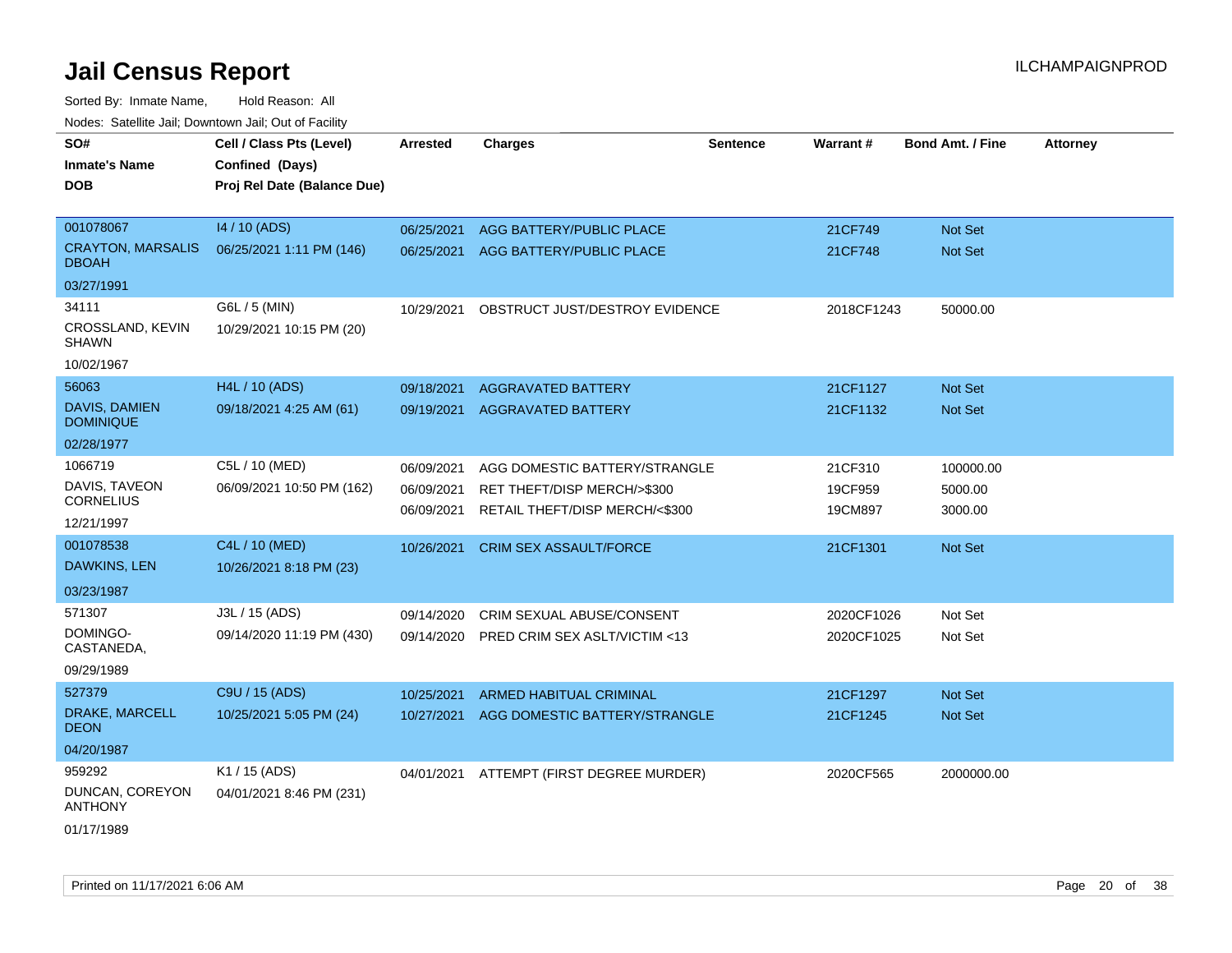| roaco. Oatomto dan, Downtown dan, Oat or Fability |                                              |                 |                                         |                 |             |                         |                 |
|---------------------------------------------------|----------------------------------------------|-----------------|-----------------------------------------|-----------------|-------------|-------------------------|-----------------|
| SO#                                               | Cell / Class Pts (Level)                     | <b>Arrested</b> | <b>Charges</b>                          | <b>Sentence</b> | Warrant#    | <b>Bond Amt. / Fine</b> | <b>Attorney</b> |
| <b>Inmate's Name</b>                              | Confined (Days)                              |                 |                                         |                 |             |                         |                 |
| <b>DOB</b>                                        | Proj Rel Date (Balance Due)                  |                 |                                         |                 |             |                         |                 |
|                                                   |                                              |                 |                                         |                 |             |                         |                 |
| 1053207                                           | K <sub>2</sub> / 15 (SPH)                    |                 | 06/06/2019 MURDER/INTENT TO KILL/INJURE |                 | 2019-CF849  | 2000000.00              |                 |
| FAUST, JAQUAVEON<br><b>LAVELL</b>                 | 06/06/2019 2:24 PM (896)                     |                 |                                         |                 |             |                         |                 |
| 07/25/1996                                        |                                              |                 |                                         |                 |             |                         |                 |
| 962759                                            | E6L / 5 (ADS)                                | 07/16/2021      | <b>METH DELIVERY&lt;5 GRAMS</b>         |                 | 21CF833     | Not Set                 |                 |
|                                                   | FINLEY, KEVIN DANTE 07/16/2021 9:44 PM (125) | 07/29/2021      | AGG CRIM SEX ASSAULT/FELONY             |                 | 21CF891     | No Bond                 |                 |
| 12/28/1988                                        |                                              |                 |                                         |                 |             |                         |                 |
| 1068917                                           | $H1L / 5$ (MIN)                              |                 | 08/11/2021 VIO ORDER/PRIOR VIO OF ORDER |                 | 21CF965     | Not Set                 |                 |
| <b>GARCIA, JUAN</b><br><b>CARLOS</b>              | 08/11/2021 9:24 PM (99)                      |                 |                                         |                 |             |                         |                 |
| 10/21/1997                                        |                                              |                 |                                         |                 |             |                         |                 |
| 001077490                                         | J7L / 5 (ADS)                                | 07/12/2021      | BATTERY/MAKES PHYSICAL CONTACT          |                 | 20CM761     | 7500.00                 |                 |
| GOURDINE, XAVIER<br><b>CHRISTOPHER</b>            | 07/12/2021 12:31 AM (129)                    |                 |                                         |                 |             |                         |                 |
| 09/28/1997                                        |                                              |                 |                                         |                 |             |                         |                 |
| 1073611                                           | G5L / 5 (MIN)                                | 02/09/2021      | MFG 15>100 GR ECSTASY/ANALOG            |                 | 21CF121     | 500000.00               |                 |
| <b>HAYES, CAMERON</b><br><b>TAYLOR MALEEK</b>     | 02/09/2021 3:10 PM (282)                     | 02/09/2021      | DELIVERY OF OR POSSESSION OF W/INT      |                 | 21CF160     | Not Set                 |                 |
| 08/10/1998                                        |                                              |                 |                                         |                 |             |                         |                 |
| 544770                                            | C7L / 10 (ADS)                               | 08/14/2021      | AGG DOMESTIC BATTERY/STRANGLE           |                 | 2021CF514   | 25000.00                |                 |
| HAYES, DEVON<br><b>JERMAINE</b>                   | 08/14/2021 2:56 AM (96)                      | 08/14/2021      | AGGRAVATED DOMESTIC BATTERY             |                 | 21CF977     | No Bond                 |                 |
| 11/07/1987                                        |                                              |                 |                                         |                 |             |                         |                 |
| 1015002                                           | J1L / 10 (ADS)                               | 07/22/2021      | <b>AGGRAVATED BATTERY</b>               |                 | 2021CF861   | Not Set                 |                 |
| HERRERA, ANDREW<br><b>WESLEY</b>                  | 07/22/2021 9:17 PM (119)                     |                 |                                         |                 |             |                         |                 |
| 12/17/1993                                        |                                              |                 |                                         |                 |             |                         |                 |
| 1024228                                           | K3 / 15 (SPH)                                | 04/24/2018      | *MURDER/INTENT TO KILL/INJURE           |                 | 2018-CF1170 | 5000000.00              |                 |
| HILL, JAMONTE<br><b>RASHAD</b>                    | 04/24/2018 4:07 PM (1,304)                   |                 |                                         |                 |             |                         |                 |
| 05/23/1994                                        |                                              |                 |                                         |                 |             |                         |                 |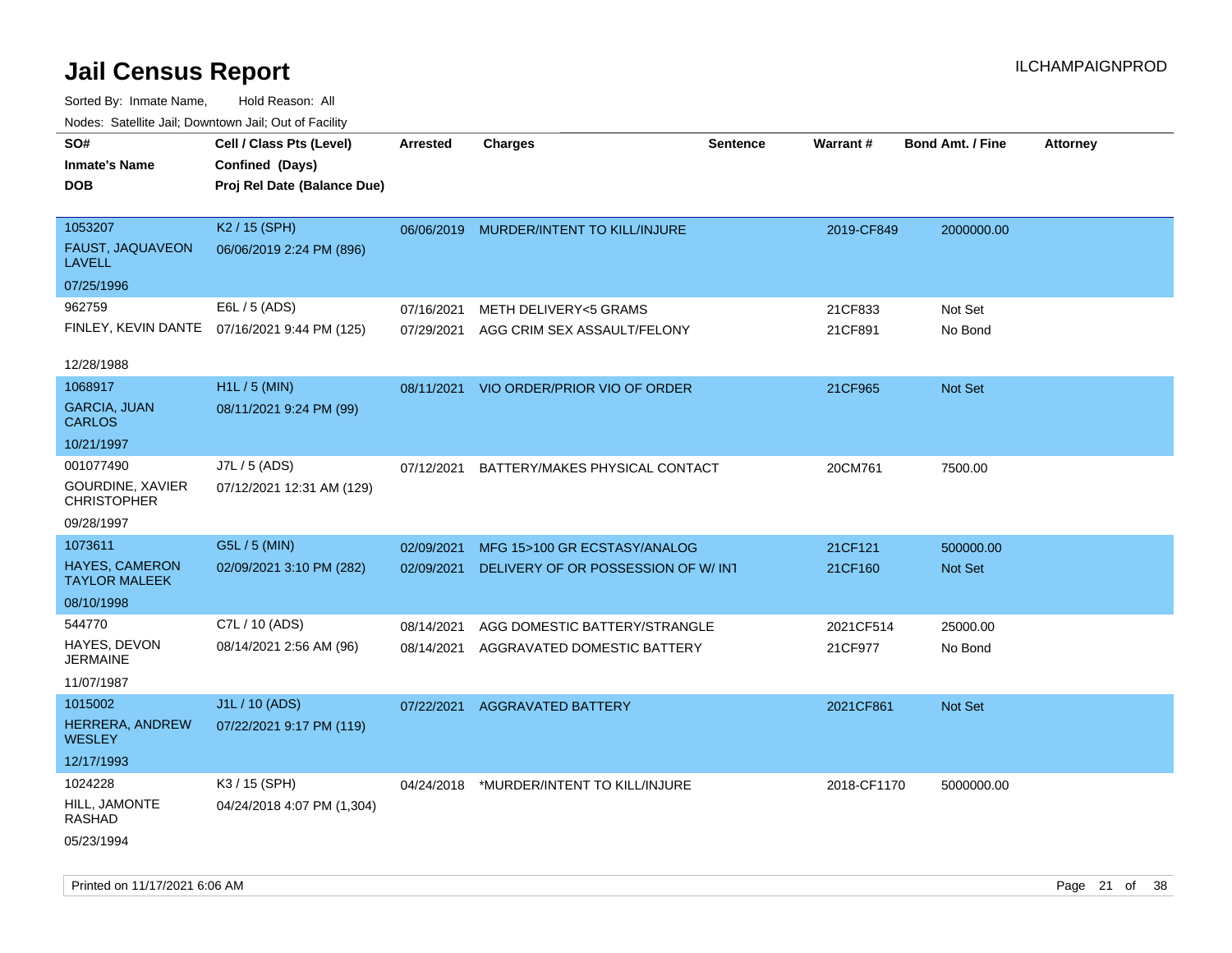Sorted By: Inmate Name, Hold Reason: All

| Nodes: Satellite Jail; Downtown Jail; Out of Facility |                                            |                 |                                           |                 |             |                         |                 |
|-------------------------------------------------------|--------------------------------------------|-----------------|-------------------------------------------|-----------------|-------------|-------------------------|-----------------|
| SO#                                                   | Cell / Class Pts (Level)                   | <b>Arrested</b> | <b>Charges</b>                            | <b>Sentence</b> | Warrant#    | <b>Bond Amt. / Fine</b> | <b>Attorney</b> |
| <b>Inmate's Name</b>                                  | Confined (Days)                            |                 |                                           |                 |             |                         |                 |
| <b>DOB</b>                                            | Proj Rel Date (Balance Due)                |                 |                                           |                 |             |                         |                 |
|                                                       |                                            |                 |                                           |                 |             |                         |                 |
| 49618                                                 | G6U / 5 (MIN)                              |                 | 10/26/2021 AGG FLEEING POLICE/21 MPH OVER |                 | 21CF1300    | No Bond                 |                 |
| HITES, STEVEN<br><b>WAYNE</b>                         | 10/26/2021 7:42 AM (23)                    |                 |                                           |                 |             |                         |                 |
| 12/31/1979                                            |                                            |                 |                                           |                 |             |                         |                 |
| 1073894                                               | E4U / 10 (ADS)                             | 09/09/2021      | VIOLATE SEX OFFENDER REGIS/2+             |                 | 2021CF920   | 10000.00                |                 |
| JOKICH, ANTON VEGO                                    | 09/09/2021 2:14 PM (70)                    |                 |                                           |                 |             |                         |                 |
|                                                       |                                            |                 |                                           |                 |             |                         |                 |
| 05/30/1969                                            |                                            |                 |                                           |                 |             |                         |                 |
| 23138                                                 | D1 / 15 (MAX)                              | 06/17/2021      | <b>STALKING/TRANSMITS THREAT</b>          |                 | 18CF1332    | Not Set                 |                 |
| JONES, GLENN<br><b>CLAYTON</b>                        | 06/17/2021 12:51 PM (154)                  | 06/17/2021      | AGG CRIM SEXUAL ABUSE/FELONY              |                 | 18-CF-1333  | <b>Not Set</b>          |                 |
| 08/17/1958                                            |                                            |                 |                                           |                 |             |                         |                 |
| 1017120                                               | G9L / 5 (MIN)                              | 10/29/2021      | BATTERY/CAUSE BODILY HARM                 |                 | 21CM498     | Not Set                 |                 |
|                                                       | JONES, JOSHUA LYNN 10/29/2021 3:15 AM (20) | 10/29/2021      | AGG ASLT/USE DDLY WEAPON                  |                 | 21CM452     | 2500.00                 |                 |
|                                                       |                                            |                 |                                           |                 |             |                         |                 |
| 05/16/1993                                            |                                            |                 |                                           |                 |             |                         |                 |
| 001077231                                             | C6L / 10 (ADS)                             | 11/02/2021      | RECEIVE/POSS/SELL STOLEN VEH              |                 | 21CF25      | 15000.00                |                 |
| KOLESAR, JEREMY J                                     | 11/02/2021 5:51 PM (16)                    |                 | 11/02/2021 VIOLATE SEX OFFENDER REGIS     |                 | 21CF924     | 10000.00                |                 |
|                                                       |                                            |                 |                                           |                 |             |                         |                 |
| 10/20/1979                                            |                                            |                 |                                           |                 |             |                         |                 |
| 24308                                                 | D <sub>2</sub> / 15 (MAX)                  | 06/03/2021      | <b>ROBBERY</b>                            |                 | 21CF625     | No Bond                 |                 |
| <b>KWIATKOWSKI,</b><br>ROBERT JOHN                    | 06/03/2021 10:40 PM (168)                  |                 |                                           |                 |             |                         |                 |
| 08/08/1963                                            |                                            |                 |                                           |                 |             |                         |                 |
| 37260                                                 | C2U / 10 (ADS)                             |                 |                                           |                 |             |                         |                 |
| LENARD, DEMETRIUS                                     |                                            | 09/09/2021      | FORGERY/ISSUE DOCUMENT/1 UPC              |                 | 2019 CF 559 | 200000.00               |                 |
| <b>MARQUIS</b>                                        | 09/09/2021 1:44 AM (70)                    |                 |                                           |                 |             |                         |                 |
| 07/03/1973                                            |                                            |                 |                                           |                 |             |                         |                 |
| 29681                                                 | J2L / 15 (ADS)                             | 07/14/2020      | PREDATORY CRIMINAL SEX ASSLT/CHILE        |                 | 20CF-781    | 250000.00               |                 |
| LENOIR, JOHN<br><b>CHRISTOPHER</b>                    | 07/14/2020 12:51 PM (492)                  |                 |                                           |                 |             |                         |                 |
| 04/20/1966                                            |                                            |                 |                                           |                 |             |                         |                 |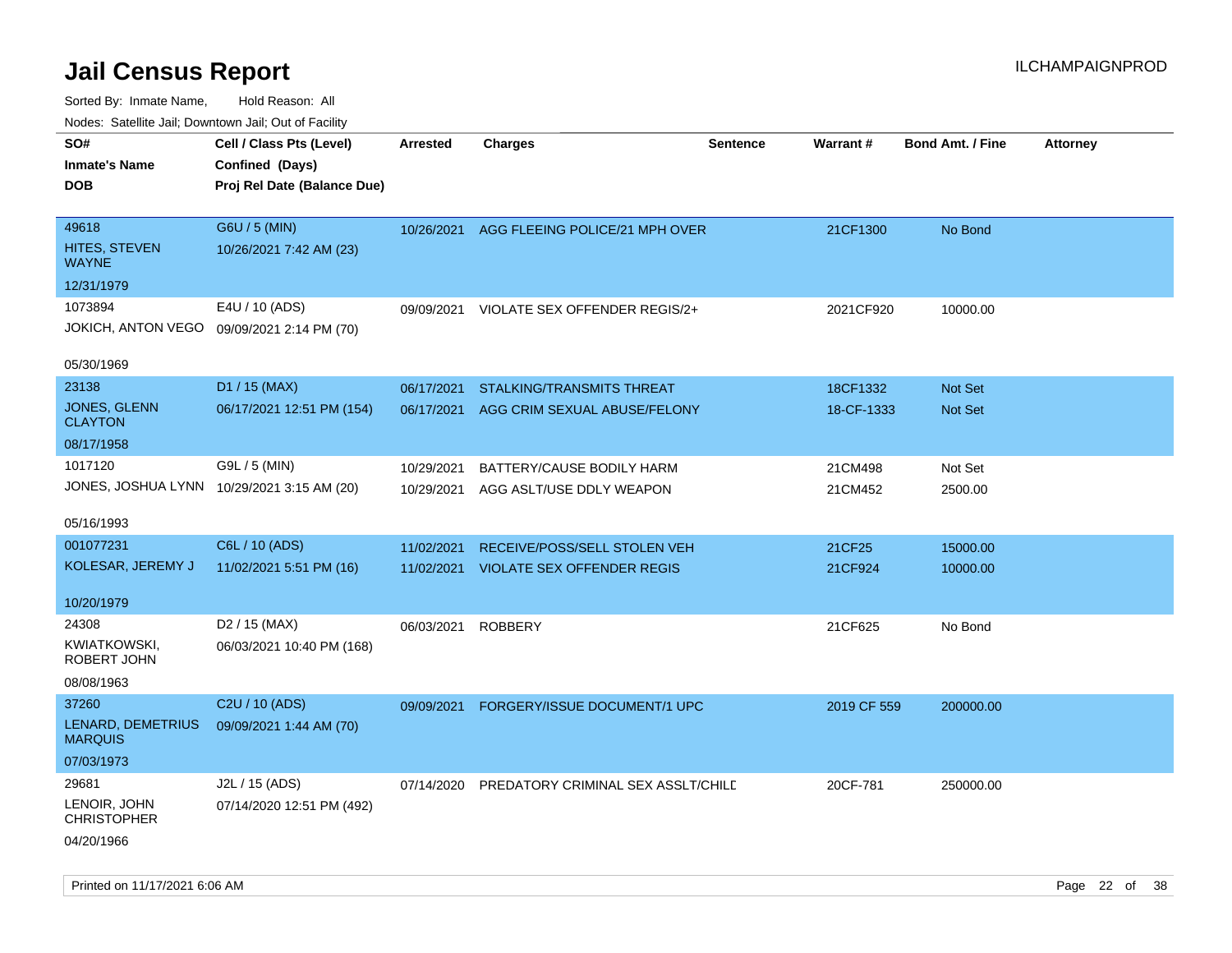Sorted By: Inmate Name, Hold Reason: All

Nodes: Satellite Jail; Downtown Jail; Out of Facility

| SO#<br><b>Inmate's Name</b><br><b>DOB</b>                               | Cell / Class Pts (Level)<br>Confined (Days)<br>Proj Rel Date (Balance Due) | <b>Arrested</b>                        | <b>Charges</b>                                                                                  | <b>Sentence</b> | <b>Warrant#</b>                  | <b>Bond Amt. / Fine</b>          | <b>Attorney</b> |
|-------------------------------------------------------------------------|----------------------------------------------------------------------------|----------------------------------------|-------------------------------------------------------------------------------------------------|-----------------|----------------------------------|----------------------------------|-----------------|
| 001078249<br>MCCLENDON, CALVIN<br>M<br>04/29/1990                       | B3 / 10 (MED)<br>08/07/2021 8:56 AM (103)                                  | 08/07/2021                             | FELON POSS/USE WEAPON/FIREARM                                                                   |                 | 21CF947                          | <b>Not Set</b>                   |                 |
| 40235<br>MERRIWEATHER,<br><b>MARCUS TODD</b><br>11/28/1967              | G9U / 5 (MIN)<br>10/04/2021 4:41 PM (45)                                   | 10/04/2021                             | AGG DUI/4                                                                                       |                 | 2021CF1145                       | 35000.00                         |                 |
| 1040273<br>METCALFE, LANELL<br><b>JARON</b><br>09/22/1988               | E3L / 15 (ADS)<br>09/30/2021 11:32 PM (49)                                 | 09/30/2021                             | PRED CRIM SEX ASLT/VICTIM <13                                                                   |                 | 21CF329                          | 500000.00                        |                 |
| 1075635<br>MILES, DEVLON VON,<br>Junior<br>11/04/2000                   | B <sub>2</sub> / 10 (ADS)<br>05/11/2021 10:39 PM (191)                     | 05/11/2021<br>05/11/2021               | AGG DISCHARGE FIREARM/OCC VEH<br>MFG/DEL CANNABIS/30-500 GRAMS                                  |                 | 21CF538<br>20CF1402              | Not Set<br>100000.00             |                 |
| 1069209<br>MOORE, DEVONTE<br><b>JAMAL</b><br>09/24/1995                 | H2L / 10 (ADS)<br>04/07/2021 6:25 PM (225)                                 | 04/07/2021                             | AGG BATTERY/GREAT BODILY HARM                                                                   |                 | 21CF376                          | Not Set                          |                 |
| 001078357<br>PETTIGREW, CAREY<br><b>CORNITRIAS DEOBLO</b><br>08/31/1986 | H6L / 15 (ADS)<br>09/17/2021 9:56 AM (62)                                  | 09/17/2021<br>09/17/2021<br>09/17/2021 | ARMED ROBBERY/ARMED W/FIREARM<br>ARMED ROBBERY/ARMED W/FIREARM<br>ARMED ROBBERY/ARMED W/FIREARM |                 | 21CF1230<br>21CF1128<br>21CF1129 | Not Set<br>Not Set<br>Not Set    |                 |
| 1022441<br>PICKENS, DONTRELL<br><b>DEMAR</b><br>12/10/1993              | H3L / 10 (ADS)<br>10/27/2021 1:39 PM (22)                                  | 10/27/2021<br>10/27/2021               | AGG BATTERY/PEACE OFFICER<br>AGG BATTERY/PEACE OFFICER                                          |                 | 2021 CF 12<br>2020 CF 1488       | No Bond<br>No Bond               |                 |
| 1072114<br>ROBINSON, DONNELL<br><b>LEVON</b><br>10/23/2000              | A1U / 15 (SPH)<br>01/17/2021 2:40 PM (305)                                 | 01/17/2021<br>01/17/2021<br>02/17/2021 | ATTEMPT (FIRST DEGREE MURDER)<br>ARMED ROBBERY/NO FIREARM<br>AGGRAVATED BATTERY                 | 4y (DOC)        | 2021CF65<br>2020CF824            | Not Set<br>75000.00<br>250000.00 |                 |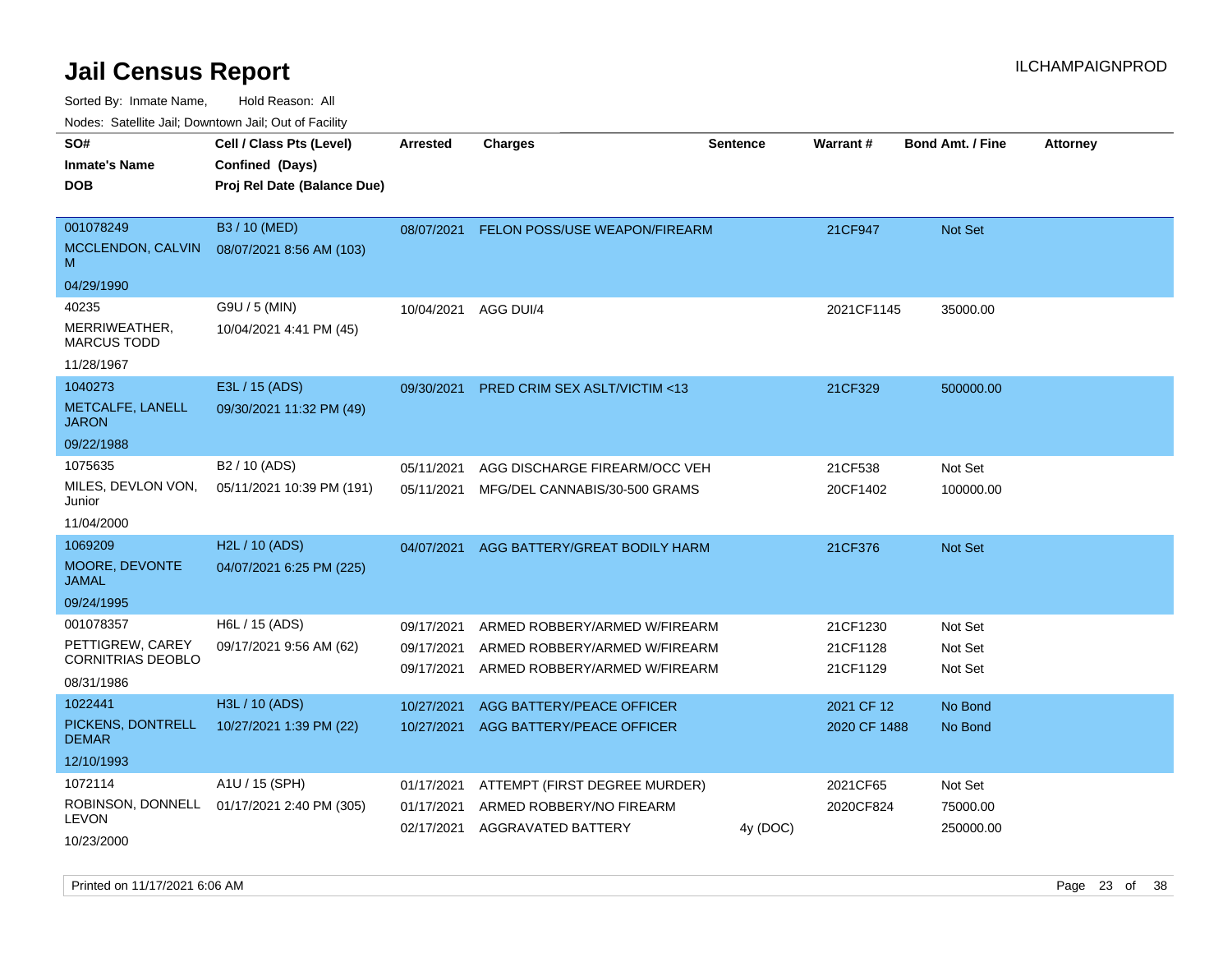| roaco. Catolino cali, Downtown cali, Out of Facility |                             |                          |                                               |                 |                     |                           |                 |
|------------------------------------------------------|-----------------------------|--------------------------|-----------------------------------------------|-----------------|---------------------|---------------------------|-----------------|
| SO#                                                  | Cell / Class Pts (Level)    | <b>Arrested</b>          | <b>Charges</b>                                | <b>Sentence</b> | Warrant#            | <b>Bond Amt. / Fine</b>   | <b>Attorney</b> |
| Inmate's Name                                        | Confined (Days)             |                          |                                               |                 |                     |                           |                 |
| DOB                                                  | Proj Rel Date (Balance Due) |                          |                                               |                 |                     |                           |                 |
|                                                      |                             |                          |                                               |                 |                     |                           |                 |
| 980761                                               | B1 / 10 (MED)               | 06/07/2021               | DOMESTIC BATTERY/OTHER PRIOR                  |                 | 21CF639             | Not Set                   |                 |
| <b>ROBINSON, LEON</b><br><b>SOLOMON</b>              | 06/07/2021 1:53 AM (164)    |                          |                                               |                 |                     |                           |                 |
| 10/22/1983                                           |                             |                          |                                               |                 |                     |                           |                 |
| 1006507                                              | D3 / 10 (ADS)               | 10/21/2021               | AGG ASLT/USE DDLY WEAPON                      |                 | 21CM123             | 1000.00                   |                 |
| RODGERS, DYLAN                                       | 10/21/2021 12:34 AM (28)    | 10/21/2021               | DOMESTIC BATTERY/OTHER PRIOR                  |                 | 21CF1269            | Not Set                   |                 |
| <b>ROBERT</b>                                        |                             | 10/21/2021               | PROBATION VIOLATION                           |                 | 2019CF1220          | 10000.00                  |                 |
| 12/12/1991                                           |                             |                          |                                               |                 |                     |                           |                 |
| 001077772                                            | E5L / 5 (ADS)               | 03/16/2021               | PUBLIC INDECENCY/SEX CONDUCT                  |                 | 21CM102             | Not Set                   |                 |
| RUSH, MARION EARL,<br>Junior                         | 03/16/2021 7:40 PM (247)    |                          |                                               |                 |                     |                           |                 |
| 10/21/1967                                           |                             |                          |                                               |                 |                     |                           |                 |
| 1069960                                              | G7L / 5 (MIN)               | 09/28/2021               | IDENTITY THEFT/\$2K-\$10K                     |                 | 21CF952             | 10000.00                  |                 |
| SHELTON, JOSIAH<br><b>TIMOTHY</b>                    | 09/28/2021 2:04 AM (51)     |                          |                                               |                 |                     |                           |                 |
| 02/23/1980                                           |                             |                          |                                               |                 |                     |                           |                 |
| 1034452                                              | F9U / 10 (MED)              | 09/24/2021               | MFG/DEL 1<15 GR HEROIN/ANALOG                 | 4y (DOC)        | 20CF001071          | 500000.00                 |                 |
| SMITH, CHERNENKO<br><b>CONSTANTINE</b>               | 09/24/2021 11:57 AM (55)    |                          |                                               |                 |                     |                           |                 |
| 08/17/1985                                           |                             |                          |                                               |                 |                     |                           |                 |
| 1034702                                              | F3L / 10 (MED)              | 10/22/2021               | AGG DOMESTIC BATTERY/STRANGLE                 |                 | 21CF1123            | 50000.00                  |                 |
| SOULE, AUSTIN TYLER 10/22/2021 6:49 AM (27)          |                             |                          |                                               |                 |                     |                           |                 |
| 03/18/1995                                           |                             |                          |                                               |                 |                     |                           |                 |
| 1051104                                              | G1U / 5 (MIN)               | 05/26/2021               | METH DELIVERY/5<15 GRAMS                      |                 | 21CF598             | <b>Not Set</b>            |                 |
| <b>STOVER, ANDREW</b><br><b>WADE</b>                 | 05/27/2021 12:59 AM (175)   | 05/26/2021<br>05/26/2021 | DRIVING ON REVOKED LICENSE<br><b>BURGLARY</b> |                 | 21TR4000<br>21CF667 | <b>Not Set</b><br>Not Set |                 |
| 07/20/1994                                           |                             |                          |                                               |                 |                     |                           |                 |
| 1024184                                              | H5L / 10 (ADS)              | 09/08/2021               | AGG ASLT PEACE OFF/FIRE/ER WRK                |                 | 20CF1051            | No Bond                   |                 |
| SULLIVAN, CODY<br><b>MICHAEL</b>                     | 09/08/2021 3:28 PM (71)     |                          |                                               |                 |                     |                           |                 |
| 08/15/1994                                           |                             |                          |                                               |                 |                     |                           |                 |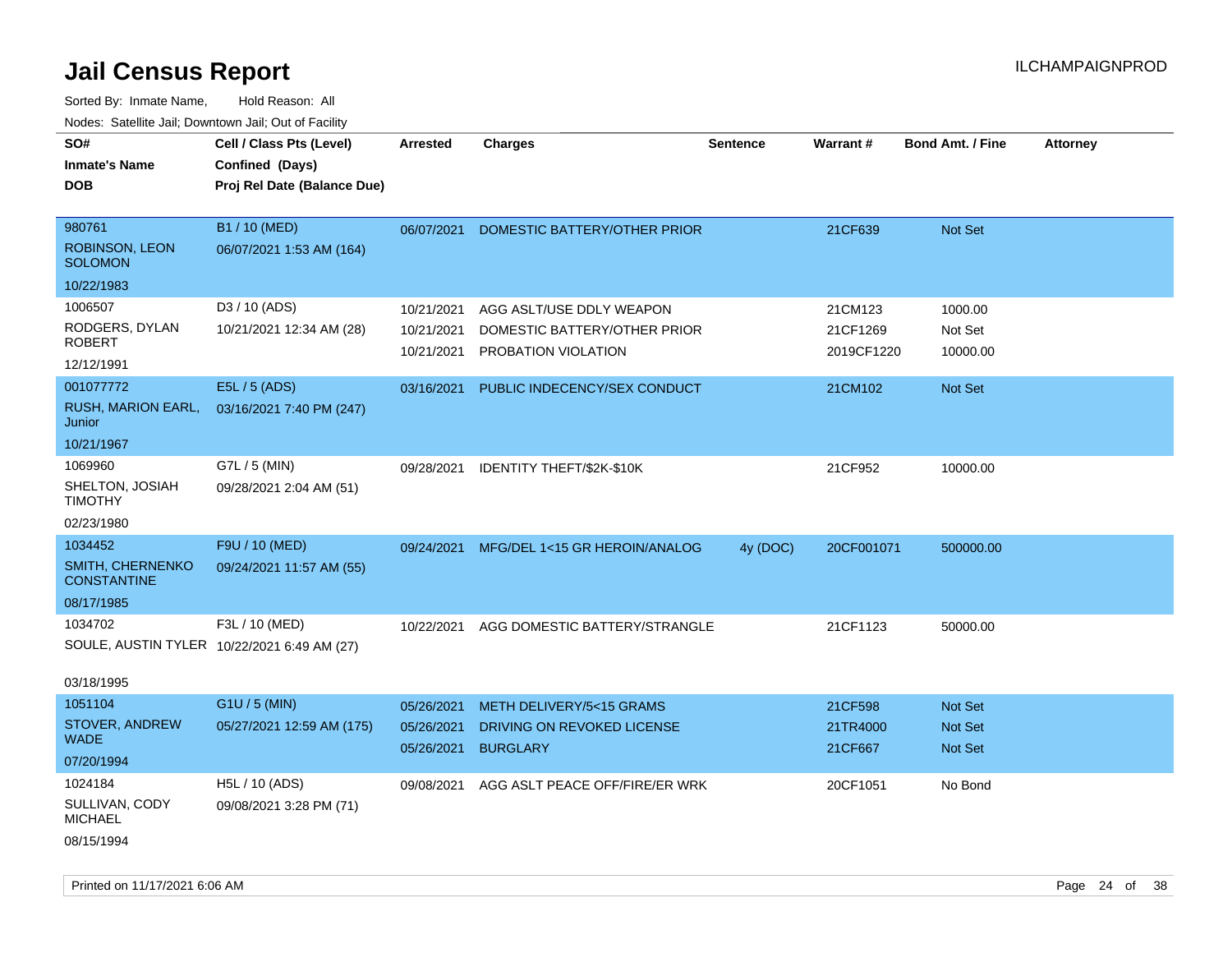| rouco. Calcillo Jali, Downtown Jali, Out of Facility |                             |                     |                                   |          |            |                         |                 |
|------------------------------------------------------|-----------------------------|---------------------|-----------------------------------|----------|------------|-------------------------|-----------------|
| SO#                                                  | Cell / Class Pts (Level)    | <b>Arrested</b>     | <b>Charges</b>                    | Sentence | Warrant#   | <b>Bond Amt. / Fine</b> | <b>Attorney</b> |
| <b>Inmate's Name</b>                                 | Confined (Days)             |                     |                                   |          |            |                         |                 |
| <b>DOB</b>                                           | Proj Rel Date (Balance Due) |                     |                                   |          |            |                         |                 |
|                                                      |                             |                     |                                   |          |            |                         |                 |
| 1068839                                              | F8L / 15 (MAX)              | 08/07/2020 HOMICIDE |                                   |          | 2020-CF851 | 1000000.00              |                 |
| <b>TAYLOR, LONDON</b><br><b>JAVON</b>                | 08/07/2020 10:30 AM (468)   |                     |                                   |          |            |                         |                 |
| 08/16/1999                                           |                             |                     |                                   |          |            |                         |                 |
| 1004142                                              | F9L / 15 (MAX)              | 10/22/2021          | PAROLE REVOCATION                 |          |            | Not Set                 |                 |
| TOY, KAYON LARENZ                                    | 10/22/2021 1:01 PM (27)     | 10/27/2021          | POSSESSION OF METH/15<100GRAMS    |          | 2021CF1298 | 1500000.00              |                 |
| 09/12/1991                                           |                             |                     |                                   |          |            |                         |                 |
| 1056971                                              | D6 / 10 (ADS)               | 08/07/2021          | FELON POSS/USE WEAPON/FIREARM     |          | 21CF948    | No Bond                 |                 |
| TRAVIS, DENZEL<br><b>DANTRELL</b>                    | 08/07/2021 7:36 AM (103)    | 08/08/2021          | AGG BATTERY/PUBLIC PLACE          |          | 2020CF647  | 25000.00                |                 |
| 03/21/1993                                           |                             |                     |                                   |          |            |                         |                 |
| 001078250                                            | F2L / 10 (MED)              | 08/07/2021          | FELON POSS WEAPON/BODY ARMOR      |          | 21CF950    | Not Set                 |                 |
| TRAVIS, JORDAN<br><b>TESHAUN</b>                     | 08/07/2021 10:27 AM (103)   |                     |                                   |          |            |                         |                 |
| 03/03/1996                                           |                             |                     |                                   |          |            |                         |                 |
| 969709                                               | G8L / 5 (MIN)               | 10/29/2021          | CRIM DMG TO PROP \$500-10K        |          |            | Not Set                 |                 |
| TUFTE, BRYCE<br><b>MATTHEW</b>                       | 10/29/2021 3:14 PM (20)     | 10/29/2021          | DRIVING ON SUSPENDED LICENSE      |          | 20TR2181   | 5000.00                 |                 |
| 05/30/1988                                           | 12/20/2021 (0.00)           |                     |                                   |          |            |                         |                 |
| 30108                                                | J4L / 15 (ADS)              | 07/30/2021          | <b>MURDER</b>                     |          | 21CF902    | 2000000.00              |                 |
| VANDYKE, DARYL<br><b>ANTHONY</b>                     | 07/30/2021 8:29 PM (111)    |                     |                                   |          |            |                         |                 |
| 10/04/1965                                           |                             |                     |                                   |          |            |                         |                 |
| 968681                                               | D5 / 15 (ADS)               | 08/27/2021          | AGG CRIM SX AB/VIC 13<18/TRUST    |          | 2020CF499  | 250000.00               |                 |
| <b>WADE, DEMETRIUS</b><br><b>DARYL</b>               | 08/27/2021 2:25 AM (83)     | 08/27/2021          | <b>INDIRECT CRIMINAL CONTEMPT</b> | 5y (DOC) | 2021CC16   | No Bond                 |                 |
| 01/07/1987                                           |                             |                     |                                   |          |            |                         |                 |
| 1070904                                              | G7U / 5 (MIN)               | 10/28/2021          | <b>BURGLARY</b>                   |          | 2021CF321  | 15000.00                |                 |
| WANKEL, JONAH<br><b>JAMES</b>                        | 10/28/2021 3:42 AM (21)     |                     |                                   |          |            |                         |                 |
| 12/15/1993                                           |                             |                     |                                   |          |            |                         |                 |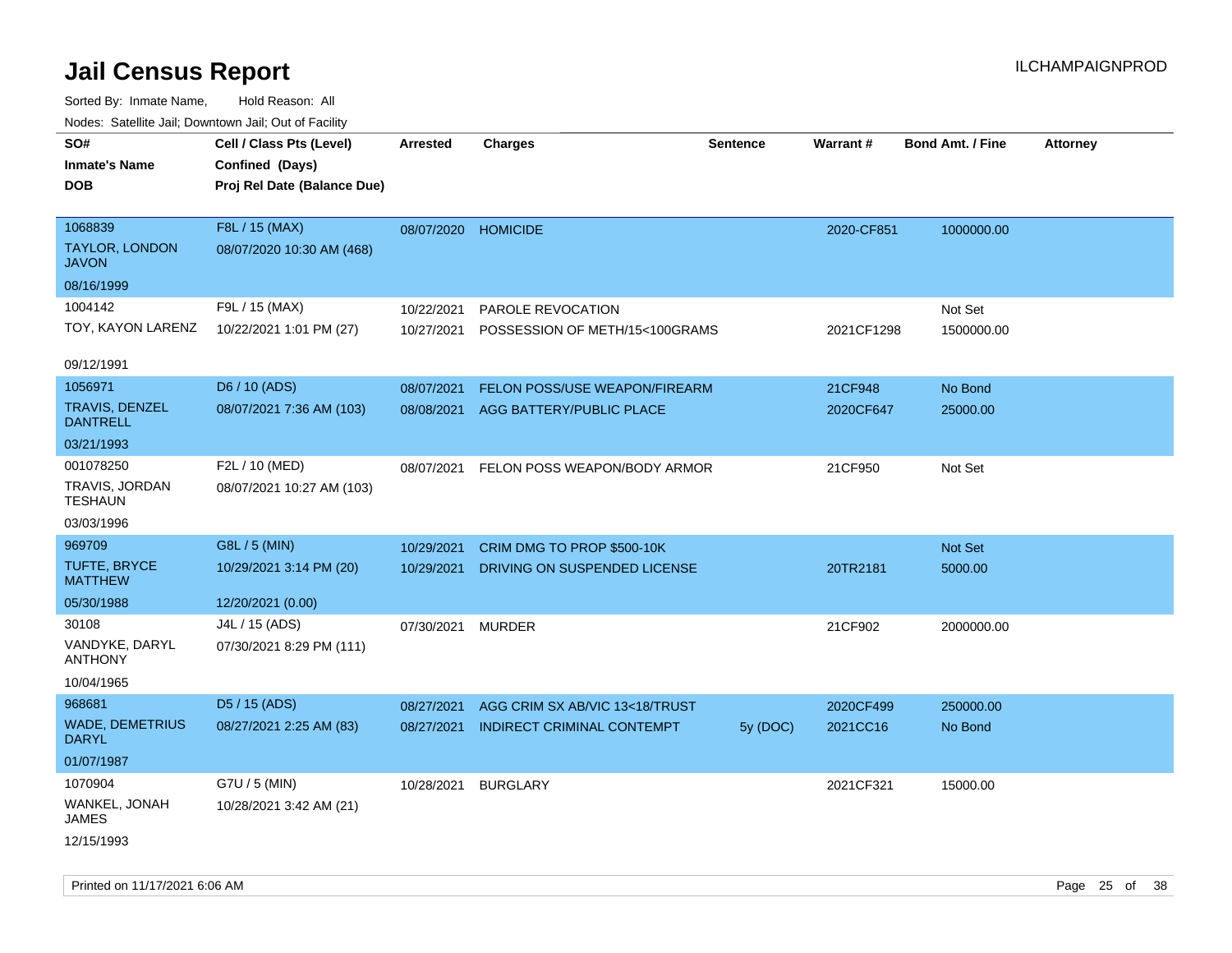| SO#                                        |                             |                 |                                | <b>Sentence</b> | Warrant#    | <b>Bond Amt. / Fine</b> |                 |
|--------------------------------------------|-----------------------------|-----------------|--------------------------------|-----------------|-------------|-------------------------|-----------------|
|                                            | Cell / Class Pts (Level)    | <b>Arrested</b> | <b>Charges</b>                 |                 |             |                         | <b>Attorney</b> |
| <b>Inmate's Name</b>                       | Confined (Days)             |                 |                                |                 |             |                         |                 |
| <b>DOB</b>                                 | Proj Rel Date (Balance Due) |                 |                                |                 |             |                         |                 |
|                                            |                             |                 |                                |                 |             |                         |                 |
| 44836                                      | E2L / 15 (ADS)              | 11/02/2021      | <b>THEFT</b>                   |                 |             | Not Set                 |                 |
| <b>WESLEY, FRANK</b>                       | 11/02/2021 4:08 AM (16)     | 11/02/2021      | <b>DISORDERLY CONDUCT</b>      |                 |             | Not Set                 |                 |
| <b>LADELL</b>                              |                             | 11/02/2021      | CRIM TRESPASS TO STATE LAND    |                 | 21118875    | <b>Not Set</b>          |                 |
| 09/17/1977                                 |                             |                 |                                |                 |             |                         |                 |
| 001078511                                  | G3U / 5 (MIN)               | 10/18/2021      | WRIT                           |                 | 20CF1318    | No Bond                 |                 |
| <b>WILLIAMS, KANAAN</b><br><b>AUBREY</b>   | 10/18/2021 2:21 PM (31)     |                 |                                |                 |             |                         |                 |
| 03/17/2000                                 |                             |                 |                                |                 |             |                         |                 |
| 1058072                                    | A2U / 15 (SPH)              | 02/25/2021      | <b>ARMED HABITUAL CRIMINAL</b> |                 |             | Not Set                 |                 |
| <b>WILLIAMS, KENNETH</b><br><b>BERNARD</b> | 02/25/2021 3:24 PM (266)    |                 |                                |                 |             |                         |                 |
| 10/04/1985                                 |                             |                 |                                |                 |             |                         |                 |
| 53518                                      | $15/15$ (ADS)               | 08/19/2021      | AGGRAVATED BATTERY             |                 | 21CF1014    | Not Set                 |                 |
| <b>WILLIAMS, TORREY</b><br><b>TOSHIBA</b>  | 08/19/2021 10:10 AM (91)    | 09/01/2021      | PROBATION VIOLATION            |                 | 20CF381     | Not Set                 |                 |
| 03/30/1975                                 |                             |                 |                                |                 |             |                         |                 |
| 9326                                       | $12/5$ (ADS)                | 06/14/2021      | <b>BURGLARY</b>                |                 | 2020-CF-625 | Not Set                 |                 |
| YOUNG, ANTHONY<br><b>PAUL</b>              | 06/14/2021 12:07 PM (157)   |                 |                                |                 |             |                         |                 |
| 03/13/1954                                 |                             |                 |                                |                 |             |                         |                 |
| <b>Total Downtown Jail: 60</b>             |                             | Males: 60       | Females: 0<br>Unknown: 0       |                 |             |                         |                 |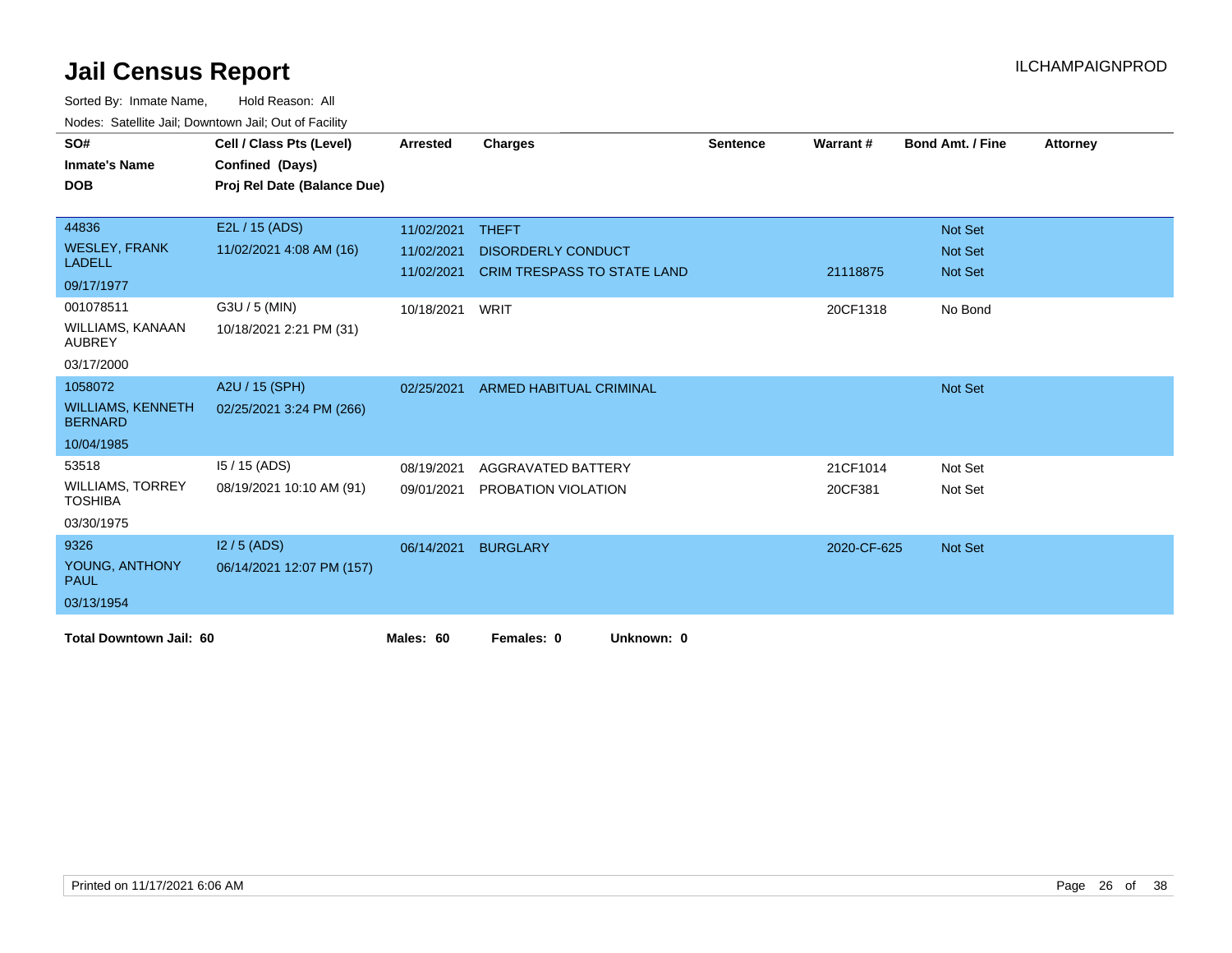|  | <b>Out of Facility</b> |  |
|--|------------------------|--|
|  |                        |  |

| SO#<br><b>Inmate's Name</b><br><b>DOB</b>               | Cell / Class Pts (Level)<br>Confined (Days)<br>Proj Rel Date (Balance Due) | <b>Arrested</b> | <b>Charges</b>                   | <b>Sentence</b> | <b>Warrant#</b> | <b>Bond Amt. / Fine</b> | <b>Attorney</b> |
|---------------------------------------------------------|----------------------------------------------------------------------------|-----------------|----------------------------------|-----------------|-----------------|-------------------------|-----------------|
| 61095<br><b>AMOS, DERRICK</b><br><b>JAMES</b>           | <b>DEW / 10 (ADS)</b><br>05/02/2021 9:02 PM (200)                          | 05/02/2021      | HOME INVASION/CAUSE INJURY       |                 | 2021CF323       | 100000.00               |                 |
| 06/12/1985                                              |                                                                            |                 |                                  |                 |                 |                         |                 |
| 19971                                                   | EHD                                                                        | 11/09/2021      | DRIVING RVK/SUSP DUI/SSS 4-9     |                 | 2021CF968       | Not Set                 |                 |
| BARNESKE, RAYMOND 11/09/2021 9:32 AM (9)<br><b>LYNN</b> |                                                                            |                 |                                  |                 |                 |                         |                 |
| 08/17/1961                                              | 5/6/2022 (0.00)                                                            |                 |                                  |                 |                 |                         |                 |
| 516062                                                  | <b>DEW / 15 (MAX)</b>                                                      | 02/22/2021      | <b>PHONE HARASSMENT/2+</b>       |                 | 20CF194         | 5000.00                 |                 |
| <b>BENNETT, JOHN</b><br><b>MICHAEL</b>                  | 02/22/2021 10:47 AM (269)                                                  | 02/22/2021      | AGG DISCH FIR/VEH/PC OFF/FRMAN   |                 | 21CF210         | No Bond                 |                 |
| 04/30/1986                                              |                                                                            |                 |                                  |                 |                 |                         |                 |
| 976538                                                  | EHD                                                                        | 10/12/2021      | DOMESTIC BATTERY/OTHER PRIOR     |                 | 2020CF1095      | Not Set                 |                 |
|                                                         | BLISSIT, WYATT TYRES 10/12/2021 10:05 AM (37)                              |                 |                                  |                 |                 |                         |                 |
| 09/05/1989                                              | 1/6/2022 (0.00)                                                            |                 |                                  |                 |                 |                         |                 |
| 33993                                                   | <b>DEW / 10 (MED)</b>                                                      | 06/14/2021      | AGGRAVATED DOMESTIC BATTERY      |                 | 21CF688         | Not Set                 |                 |
| <b>BOOKER, STEPHON</b>                                  | 06/14/2021 7:42 PM (157)                                                   | 06/14/2021      | POSSESSING A CONTROLLED SUBSTAND |                 | 21CF657         | Not Set                 |                 |
| <b>MONTELL</b>                                          |                                                                            | 06/14/2021      | PAROLE REVOCATION                |                 | CH2103612       | No Bond                 |                 |
| 06/11/1971<br>1074315                                   |                                                                            |                 |                                  |                 |                 |                         |                 |
| <b>BRIGGS, PATRICK</b>                                  | DEW / 15 (MAX)                                                             | 07/27/2021      | AGG DISCHARGE FIREARM/VEH/SCH    |                 | 21CF927         | Not Set                 |                 |
| <b>MONTAY</b>                                           | 08/03/2021 4:56 PM (107)                                                   |                 |                                  |                 |                 |                         |                 |
| 08/05/2001                                              |                                                                            |                 |                                  |                 |                 |                         |                 |
| 001078065                                               | <b>KAN / 10 (ADS)</b>                                                      | 06/17/2021      | AGG BATTERY/DISCHARGE FIREARM    |                 | 21CF704         | 1000000.00              |                 |
| <b>BROWN, CHARMAN</b><br><b>LAKEEF</b>                  | 06/17/2021 12:32 PM (154)                                                  |                 |                                  |                 |                 |                         |                 |
| 11/30/2002                                              |                                                                            |                 |                                  |                 |                 |                         |                 |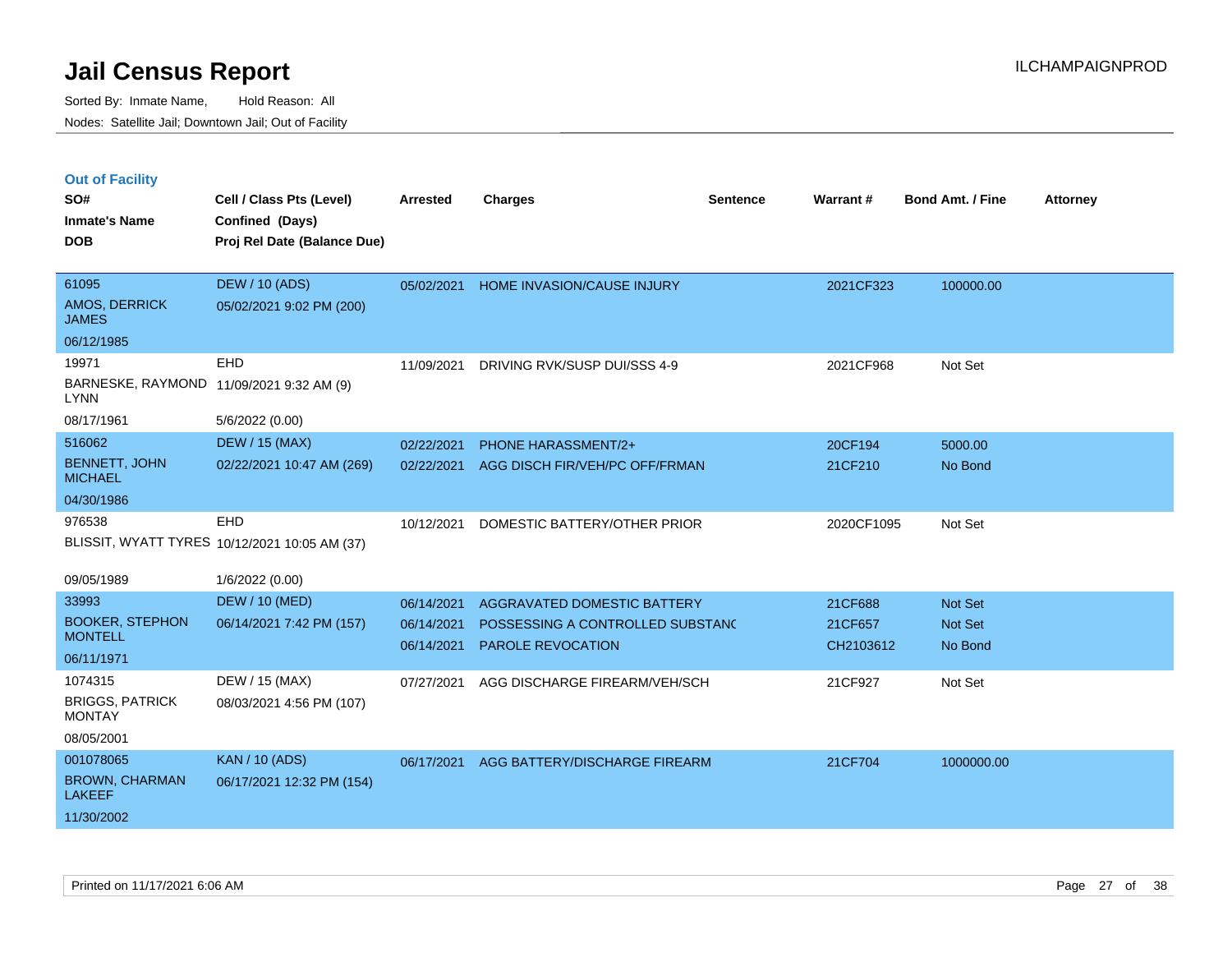| <b>NOULD:</b> Cutomto buil, Downtown buil, Out of Fability |                                                                            |                 |                                          |                 |            |                         |                 |
|------------------------------------------------------------|----------------------------------------------------------------------------|-----------------|------------------------------------------|-----------------|------------|-------------------------|-----------------|
| SO#<br><b>Inmate's Name</b><br><b>DOB</b>                  | Cell / Class Pts (Level)<br>Confined (Days)<br>Proj Rel Date (Balance Due) | <b>Arrested</b> | <b>Charges</b>                           | <b>Sentence</b> | Warrant#   | <b>Bond Amt. / Fine</b> | <b>Attorney</b> |
|                                                            |                                                                            |                 |                                          |                 |            |                         |                 |
| 1038554                                                    | <b>KAN / 15 (MAX)</b>                                                      | 08/18/2021      | <b>ARMED HABITUAL CRIMINAL</b>           |                 | 21CF1162   | Not Set                 |                 |
| <b>BROWN, CORRION</b><br><b>DEVONTAE</b>                   | 08/18/2021 5:40 PM (92)                                                    | 08/18/2021      | DELIVERY OF OR POSSESSION OF W/ INT      |                 | 21CF1009   | No Bond                 |                 |
| 04/19/1995                                                 |                                                                            |                 |                                          |                 |            |                         |                 |
| 1071662                                                    | KAN / 15 (MAX)                                                             | 12/07/2020      | FELON POSS/USE FIREARM PRIOR             | 7y (DOC)        | 20CF1418   | 250000.00               |                 |
| BROWN, JAWON<br>EDWARD                                     | 12/14/2020 6:02 PM (339)                                                   |                 |                                          |                 |            |                         |                 |
| 04/21/2000                                                 |                                                                            |                 |                                          |                 |            |                         |                 |
| 1038579                                                    | <b>KAN / 15 (MAX)</b>                                                      | 08/18/2021      | FELON POSS/USE WEAPON/FIREARM            |                 | 21CF1010   | Not Set                 |                 |
| <b>BROWN, MARKEL</b><br><b>RIKKI</b>                       | 08/18/2021 2:05 PM (92)                                                    |                 |                                          |                 |            |                         |                 |
| 01/06/1995                                                 |                                                                            |                 |                                          |                 |            |                         |                 |
| 1003006                                                    | KAN / 15 (MAX)                                                             | 08/19/2021      | FELON POSS/USE MACHINE GUN               |                 | 21CF1011   | No Bond                 |                 |
| <b>BROWN, ROCKEITH</b><br><b>JAVONTE</b>                   | 08/19/2021 12:55 AM (91)                                                   |                 |                                          |                 |            |                         |                 |
| 07/23/1991                                                 |                                                                            |                 |                                          |                 |            |                         |                 |
| 987334                                                     | <b>DEW / 15 (MAX)</b>                                                      |                 | 03/10/2021 ATTEMPT (FIRST DEGREE MURDER) |                 | 19CF689    | Not Set                 |                 |
| <b>CAIN, ISAIAH</b><br><b>DEPRIEST</b>                     | 03/10/2021 2:22 PM (253)                                                   |                 |                                          |                 |            |                         |                 |
| 12/23/1990                                                 |                                                                            |                 |                                          |                 |            |                         |                 |
| 992962                                                     | DEW / 15 (ADS)                                                             | 05/25/2021      | MURDER/INTENT TO KILL/INJURE             |                 | 2018CF1045 | 1000000.00              |                 |
| CAMPBELL, KEITH<br><b>KNAQEEB</b>                          | 05/25/2021 1:19 PM (177)                                                   |                 |                                          |                 |            |                         |                 |
| 07/22/1991                                                 |                                                                            |                 |                                          |                 |            |                         |                 |
| 1064992                                                    | <b>KAN / 15 (MAX)</b>                                                      | 09/20/2021      | ARMED VIOLENCE/CATEGORY I                |                 | 21CF1137   | Not Set                 |                 |
| <b>CARTER, KEJUAN</b><br><b>JAVONTE</b>                    | 09/20/2021 11:42 PM (59)                                                   |                 |                                          |                 |            |                         |                 |
| 06/27/1998                                                 |                                                                            |                 |                                          |                 |            |                         |                 |
| 959420                                                     | EHD                                                                        | 11/16/2021      | AGG DUI/NO VALID DL                      |                 | 2021CF673  | Not Set                 |                 |
| <b>CHAPPLE, RAYMOND</b><br><b>DEONTE</b>                   | 11/16/2021 9:49 AM (2)                                                     |                 |                                          |                 |            |                         |                 |
| 06/30/1988                                                 | 12/29/2021 (0.00)                                                          |                 |                                          |                 |            |                         |                 |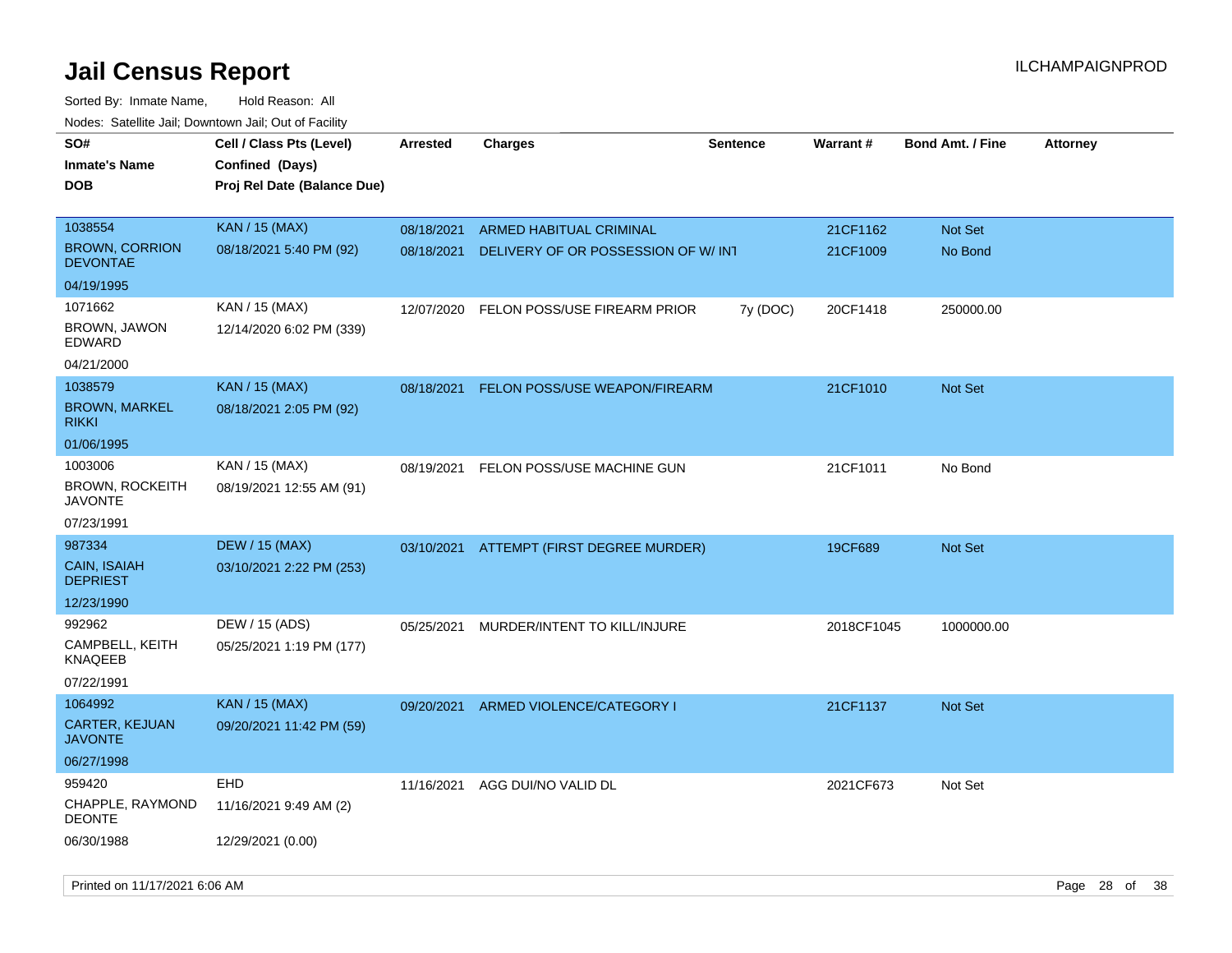Sorted By: Inmate Name, Hold Reason: All Nodes: Satellite Jail; Downtown Jail; Out of Facility

| SO#                                       | Cell / Class Pts (Level)    | Arrested   | <b>Charges</b>                       | Sentence | Warrant#   | <b>Bond Amt. / Fine</b> | <b>Attorney</b> |
|-------------------------------------------|-----------------------------|------------|--------------------------------------|----------|------------|-------------------------|-----------------|
| <b>Inmate's Name</b>                      | Confined (Days)             |            |                                      |          |            |                         |                 |
| <b>DOB</b>                                | Proj Rel Date (Balance Due) |            |                                      |          |            |                         |                 |
|                                           |                             |            |                                      |          |            |                         |                 |
| 1068848                                   | <b>KAN / 15 (MAX)</b>       | 02/06/2020 | MURDER/INTENT TO KILL/INJURE         |          | 20CF-156   | No Bond                 |                 |
| <b>CHATMAN, MICHAEL</b><br><b>DAISEAN</b> | 02/06/2020 5:22 PM (651)    |            |                                      |          |            |                         |                 |
| 11/12/1999                                |                             |            |                                      |          |            |                         |                 |
| 778242                                    | <b>EHD</b>                  | 10/19/2021 | DRIVING RVK/SUSP DUI/SSS 2ND         |          | 2021CF33   | Not Set                 |                 |
| CHILLIS, CENTRAIL<br><b>DERCO</b>         | 10/19/2021 9:26 AM (30)     |            |                                      |          |            |                         |                 |
| 06/07/1985                                | 11/17/2021 (0.00)           |            |                                      |          |            |                         |                 |
| 001078461                                 | <b>KAN / 10 (MED)</b>       | 10/07/2021 | AGG UNLAWFUL USE WEAPON/PERSON       |          | 2021CF1209 | No Bond                 |                 |
| <b>COLE, ERIC JOSE</b>                    | 10/08/2021 12:25 AM (41)    | 10/07/2021 | AGG DOMESTIC BATTERY/STRANGLE        |          | 2021CF1208 | <b>Not Set</b>          |                 |
| 01/24/2002                                |                             | 10/08/2021 | <b>HARASS WITNESS/FAMILY MBR/REP</b> |          | 21CF1218   | Not Set                 |                 |
| 57733                                     | KAN / 15 (SPH)              | 02/25/2020 | <b>HOMICIDE</b>                      |          | 2020-CF250 | 2000000.00              |                 |
| <b>CRAIG, ANTOINE</b><br><b>DARRELL</b>   | 02/25/2020 4:08 PM (632)    | 02/25/2020 | FELON POSS/USE WEAPON/FIREARM        |          | 19CF-1827  | 80000.00                |                 |
| 10/09/1982                                |                             |            |                                      |          |            |                         |                 |
| 001077939                                 | <b>DEW / 10 (MED)</b>       | 05/10/2021 | <b>FIREARM/FOID INVALID/NOT ELIG</b> |          | 21CF526    | No Bond                 |                 |
| <b>CROSS, PATRICK</b><br><b>DONTRELLE</b> | 05/10/2021 7:31 PM (192)    | 06/02/2021 | POSS STOLEN VEHICLE > \$25,000       |          | 21CF612    | Not Set                 |                 |
| 11/07/2001                                |                             |            |                                      |          |            |                         |                 |
| 62096                                     | <b>EHD</b>                  | 11/16/2021 | DRIVING ON REVOKED LICENSE           |          | 2020TR9624 | Not Set                 |                 |
| <b>DEES, CHARLES</b><br><b>ANTHONY</b>    | 11/16/2021 11:13 AM (2)     |            |                                      |          |            |                         |                 |
| 02/24/1981                                | 11/25/2021 (0.00)           |            |                                      |          |            |                         |                 |
| 1061304                                   | <b>DEW / 15 (MAX)</b>       | 10/11/2021 | <b>ARMED HABITUAL CRIMINAL</b>       |          | 21CF1226   | No Bond                 |                 |
| <b>DORRIS, KEMION</b>                     | 10/11/2021 7:30 PM (38)     | 10/11/2021 | <b>ARMED HABITUAL CRIMINAL</b>       |          | 21CF1227   | No Bond                 |                 |
| <b>DAETOCE</b>                            |                             | 10/11/2021 | <b>HOME INVASION/FIREARM</b>         |          | 21CF1228   | No Bond                 |                 |
| 11/19/1997                                |                             |            |                                      |          |            |                         |                 |
| 1076663                                   | DEW / 15 (MAX)              | 07/15/2020 | *ARMED HABITUAL CRIMINAL             |          | 2020-CF783 | 500000.00               |                 |
| DYE, KENNE YAKIEM                         | 07/15/2020 11:49 AM (491)   |            |                                      |          |            |                         |                 |

05/30/1988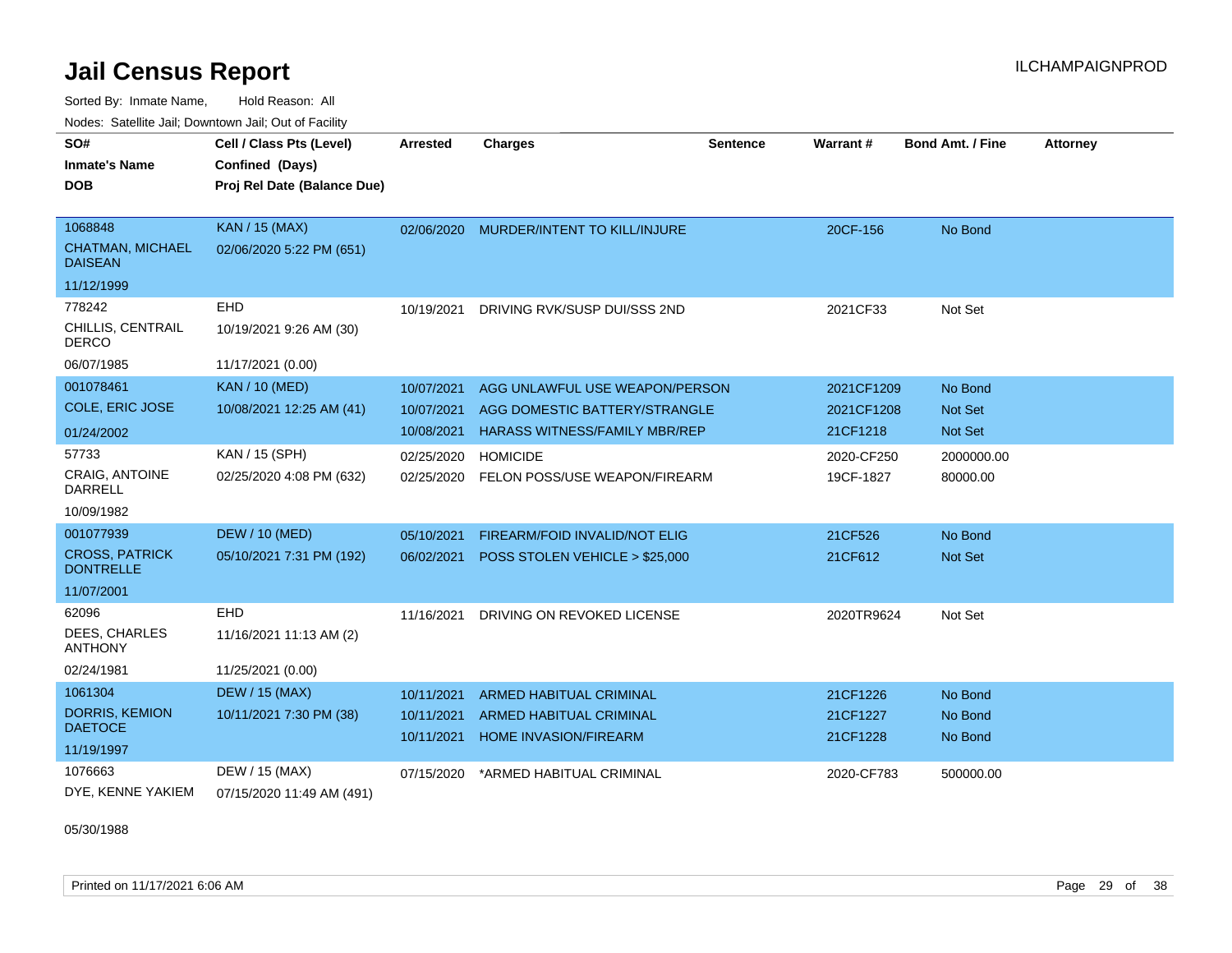| SO#                                    | Cell / Class Pts (Level)    | <b>Arrested</b> | <b>Charges</b>                     | <b>Sentence</b> | Warrant#   | <b>Bond Amt. / Fine</b> | <b>Attorney</b> |
|----------------------------------------|-----------------------------|-----------------|------------------------------------|-----------------|------------|-------------------------|-----------------|
| <b>Inmate's Name</b>                   | Confined (Days)             |                 |                                    |                 |            |                         |                 |
| <b>DOB</b>                             | Proj Rel Date (Balance Due) |                 |                                    |                 |            |                         |                 |
|                                        |                             |                 |                                    |                 |            |                         |                 |
| 27428                                  | <b>EHD</b>                  | 09/21/2021      | DRIVING RVK/SUSP DUI/SSS 3RD       |                 | 2020CF1368 | Not Set                 |                 |
| <b>FRANKLIN, TYRONE</b><br>Senior      | 09/21/2021 9:27 AM (58)     | 09/21/2021      | DRIVING RVK/SUSP DUI/SSS 3RD       |                 | 2021CF435  | <b>Not Set</b>          |                 |
| 09/12/1966                             | 12/19/2021 (0.00)           |                 |                                    |                 |            |                         |                 |
| 60154                                  | EHD                         | 10/20/2021      | AGG DUI/LIC SUSP OR REVOKED        |                 | 2021cf261  | Not Set                 |                 |
| GARCIA-MEZA,<br>CARLOS                 | 10/20/2021 9:23 AM (29)     |                 |                                    |                 |            |                         |                 |
| 03/06/1983                             | 1/16/2022 (0.00)            |                 |                                    |                 |            |                         |                 |
| 001077363                              | <b>KAN / 25 (SPH)</b>       | 10/30/2020      | <b>HOME INVASION/FIREARM</b>       |                 | 20CF1202   | 500000.00               |                 |
| <b>GARY, DAKOTA</b><br><b>TREVON</b>   | 10/30/2020 10:41 AM (384)   |                 |                                    |                 |            |                         |                 |
| 12/31/2001                             |                             |                 |                                    |                 |            |                         |                 |
| 1065946                                | KAN / 10 (MED)              | 09/04/2021      | AGG BATTERY/DISCHARGE FIREARM      |                 | 21CF1057   | 750000.00               |                 |
| GODBOLT, DESMOND<br><b>DEVONTAE</b>    | 09/04/2021 1:17 AM (75)     | 09/04/2021      | RESIST/OBSTRUCTING A PEACE OFFICEI |                 | 21CM407    | Not Set                 |                 |
| 11/15/1997                             |                             |                 |                                    |                 |            |                         |                 |
| 1070256                                | <b>KAN / 10 (MED)</b>       | 06/09/2021      | <b>BURGLARY W/O CAUSING DAMAGE</b> | $3y/6m$ (DOC)   | 18CF1193   | 5000.00                 |                 |
| <b>GORDON, TYRONE</b>                  | 06/09/2021 7:11 AM (162)    | 06/09/2021      | RETAIL THEFT/DISP MERCH/<\$300     |                 | 19CM336    | 5000.00                 |                 |
| 03/16/2000                             |                             |                 |                                    |                 |            |                         |                 |
| 1070118                                | KAN / 15 (MAX)              | 08/31/2021      | AGGRAVATED DOMESTIC BATTERY        |                 | 21CF1049   | No Bond                 |                 |
| GRAHAM, CORTEZ<br><b>LAMON</b>         | 08/31/2021 9:32 PM (79)     | 09/02/2021      | PROBATION VIOLATION                |                 | 21CF55     | Not Set                 |                 |
| 03/31/1976                             |                             |                 |                                    |                 |            |                         |                 |
| 1000641                                | <b>KAN / 10 (MED)</b>       | 09/14/2021      | <b>ARMED HABITUAL CRIMINAL</b>     |                 | 21CF1116   | No Bond                 |                 |
| <b>GRANT, CEDRIC</b><br><b>DYSHAWN</b> | 09/14/2021 6:32 PM (65)     |                 |                                    |                 |            |                         |                 |
| 01/03/1991                             |                             |                 |                                    |                 |            |                         |                 |
| 46548                                  | <b>EHD</b>                  | 11/16/2021      | DRIVING RVK/SUSP DUI/SSS 2ND       |                 | 2021CF739  | Not Set                 |                 |
| <b>GRAY, DEMARCO</b><br><b>COTESS</b>  | 11/16/2021 9:13 AM (2)      |                 |                                    |                 |            |                         |                 |
| 10/19/1976                             | 12/15/2021 (0.00)           |                 |                                    |                 |            |                         |                 |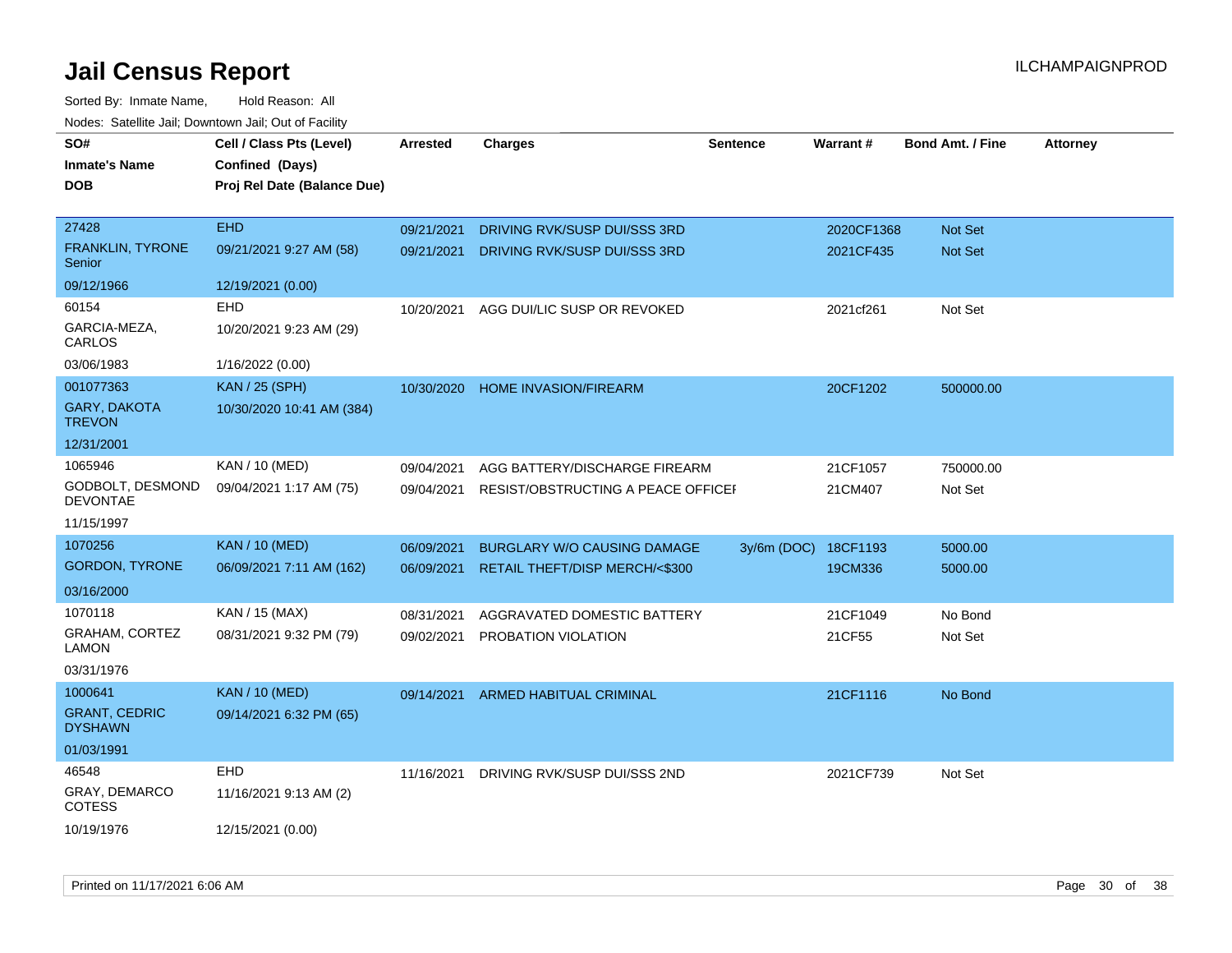| SO#<br><b>Inmate's Name</b><br><b>DOB</b> | Cell / Class Pts (Level)<br>Confined (Days)<br>Proj Rel Date (Balance Due) | <b>Arrested</b>          | <b>Charges</b>                                           | <b>Sentence</b> | <b>Warrant#</b>     | <b>Bond Amt. / Fine</b> | <b>Attorney</b>    |
|-------------------------------------------|----------------------------------------------------------------------------|--------------------------|----------------------------------------------------------|-----------------|---------------------|-------------------------|--------------------|
| 1076506                                   | <b>KAN</b> / 15 (MAX)<br>GRAY, JAMARH EMERE 09/17/2021 10:41 AM (62)       | 09/17/2021<br>09/20/2021 | AGG UUW/PERSON/CM THREAT VIOL<br><b>DOMESTIC BATTERY</b> |                 | 21CF1131<br>21CM430 | Not Set<br>Not Set      |                    |
| 06/21/2003                                |                                                                            |                          |                                                          |                 |                     |                         |                    |
| 001078364                                 | KAN / 15 (MAX)                                                             | 09/09/2021               | <b>HOME INVASION</b>                                     |                 | 21CF1081            | Not Set                 |                    |
| HAWKINS, ELIJA<br><b>TALON</b>            | 09/09/2021 2:03 AM (70)                                                    |                          |                                                          |                 |                     |                         |                    |
| 10/20/2001                                |                                                                            |                          |                                                          |                 |                     |                         |                    |
| 1045186                                   | <b>DEW / 15 (MAX)</b>                                                      | 08/16/2021               | ARMED VIOLENCE/CATEGORY I                                |                 | 21CF934             | 1000000.00              |                    |
| HOLBROOK, JOHNNIE                         | 08/16/2021 11:07 AM (94)                                                   | 08/16/2021               | FELON POSS/USE WEAPON/FIREARM                            |                 | 19CF968             | Not Set                 |                    |
| <b>MATHIS</b>                             |                                                                            | 08/16/2021               | AGG FLEEING POLICE/21 MPH OVER                           |                 | 21CF988             | Not Set                 |                    |
| 07/19/1996                                |                                                                            | 08/16/2021               | FELON POSS/USE WEAPON/FIREARM                            |                 | 21CF989             | <b>Not Set</b>          |                    |
| 001078383                                 | KAN / 15 (MAX)                                                             | 09/14/2021               | UNLAWFUL USE OF A WEAPON                                 | 4y (DOC)        | 21CF1110            | Not Set                 |                    |
| <b>HUGHES, TYDERRIUS</b><br><b>DEQUON</b> | 09/14/2021 3:22 PM (65)                                                    |                          |                                                          |                 |                     |                         |                    |
| 12/16/1996                                |                                                                            |                          |                                                          |                 |                     |                         |                    |
| 001078146                                 | <b>DEW / 15 (MAX)</b>                                                      | 07/09/2021               | AGG BATTERY/DISCHARGE FIREARM                            |                 | 21CF795             | 1000000.00              |                    |
| HUNT, TEIGAN<br><b>JAZAIREO</b>           | 07/09/2021 12:41 PM (132)                                                  | 07/09/2021               | ARMED ROBBERY/ARMED W/FIREARM                            |                 | 21CF806             | <b>Not Set</b>          |                    |
| 05/14/2003                                |                                                                            |                          |                                                          |                 |                     |                         |                    |
| 989743                                    | DEW / 15 (ADS)                                                             | 04/13/2021               | AGG DISCHARGE FIREARM/VEH/SCH                            |                 | 21CF400             | Not Set                 |                    |
| <b>JACKSON, STEVE</b><br>ALLEN            | 04/13/2021 2:45 AM (219)                                                   | 04/13/2021               | AGGRAVATED DOMESTIC BATTERY                              |                 | 21CF399             | Not Set                 |                    |
| 06/04/1991                                |                                                                            |                          |                                                          |                 |                     |                         |                    |
| 50495                                     | <b>EHD</b>                                                                 | 08/10/2021               | DRIVING RVK/SUSP DUI/SSS 10-14                           |                 | 2020CF997           | <b>Not Set</b>          |                    |
| <b>JENKINS, ARNOLD</b><br><b>FARRIS</b>   | 08/10/2021 9:08 AM (100)                                                   | 08/10/2021               | DRIVING RVK/SUSP DUI/SSS 10-14                           |                 | 2019CF1363          | <b>Not Set</b>          |                    |
| 04/19/1962                                | 2/4/2022 (0.00)                                                            |                          |                                                          |                 |                     |                         |                    |
| 001077709                                 | <b>EHD</b>                                                                 | 07/06/2021               | DRIVING RVK/SUSP DUI/SSS 4-9                             |                 | 2021CF167           | Not Set                 |                    |
| JINKINS, DEWAYNE<br><b>ALLEN</b>          | 07/06/2021 9:00 AM (135)                                                   |                          |                                                          |                 |                     |                         |                    |
| 01/02/1967                                | 1/1/2022 (0.00)                                                            |                          |                                                          |                 |                     |                         |                    |
| Printed on 11/17/2021 6:06 AM             |                                                                            |                          |                                                          |                 |                     |                         | Page 31 of<br>- 38 |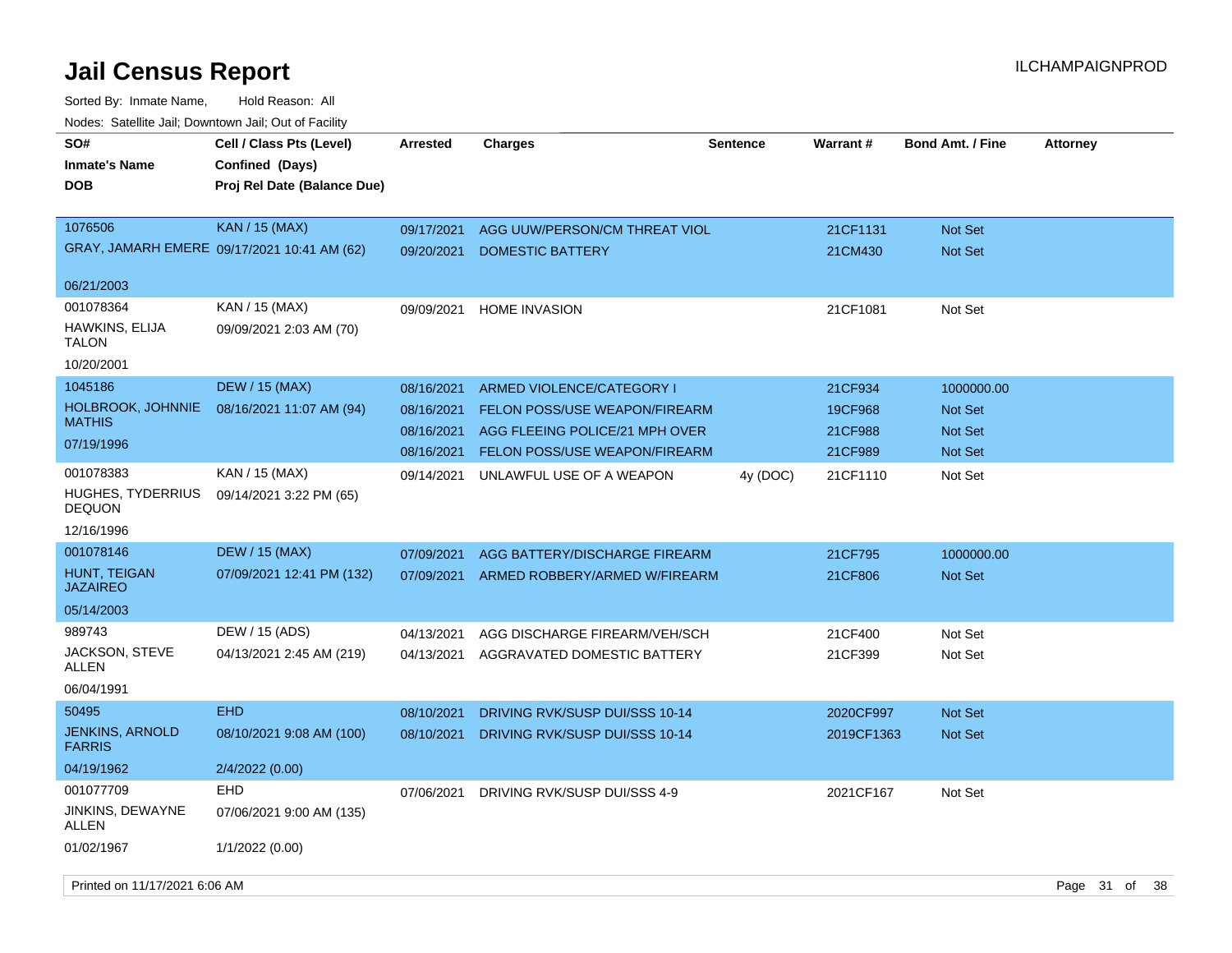| SO#<br><b>Inmate's Name</b>            | Cell / Class Pts (Level)<br>Confined (Days) | <b>Arrested</b>          | <b>Charges</b>                                                       | <b>Sentence</b> | Warrant#            | <b>Bond Amt. / Fine</b> | <b>Attorney</b> |
|----------------------------------------|---------------------------------------------|--------------------------|----------------------------------------------------------------------|-----------------|---------------------|-------------------------|-----------------|
| DOB                                    | Proj Rel Date (Balance Due)                 |                          |                                                                      |                 |                     |                         |                 |
| 1076450                                | <b>DEW / 15 (MAX)</b>                       | 06/25/2020               | MURDER/INTENT TO KILL/INJURE                                         |                 | 2020-CF703          | 750000.00               |                 |
| JONES, CARLOS<br><b>ANTONIO</b>        | 06/25/2020 2:13 PM (511)                    | 11/02/2020               | <b>HOME INVASION/FIREARM</b>                                         |                 | 20CF1204            | 500000.00               |                 |
| 11/18/2001                             |                                             |                          |                                                                      |                 |                     |                         |                 |
| 001077877                              | DEW / 10 (MED)                              | 04/24/2021               | AGG DISCHARGE FIREARM/OCC BLDG                                       |                 | 21CF459             | Not Set                 |                 |
| <b>JORDAN, PATRICK</b><br><b>RODEL</b> | 04/24/2021 3:53 PM (208)                    |                          |                                                                      |                 |                     |                         |                 |
| 10/22/2002                             |                                             |                          |                                                                      |                 |                     |                         |                 |
| 998873                                 | <b>EHD</b>                                  | 10/12/2021               | DRIVING RVK/SUSP DUI/SSS 3RD                                         |                 | 2021CF235           | Not Set                 |                 |
| KINCAID, AMANDA<br><b>MICHELLE</b>     | 10/12/2021 11:31 AM (37)                    |                          |                                                                      |                 |                     |                         |                 |
| 01/07/1990                             | 1/9/2022 (0.00)                             |                          |                                                                      |                 |                     |                         |                 |
| 001078401                              | DEW / 10 (ADS)                              | 09/19/2021               | UNLAWFUL VEHICULAR INVASION                                          |                 | 21CF1134            | Not Set                 |                 |
| KNIGHT, ERIC                           | 09/19/2021 7:32 PM (60)                     | 09/19/2021               | HRSMT/THREATEN PERSON/KILL                                           |                 | 2021CF561           | 50000.00                |                 |
| 07/11/1991                             |                                             | 09/21/2021               | <b>BURGLARY</b>                                                      |                 | 21CF1139            | Not Set                 |                 |
| 1064445                                | <b>DEW / 15 (MAX)</b>                       | 04/23/2021               | AGG DISCHARGE FIREARM/OCC VEH                                        |                 | 2021CF295           | 500000.00               |                 |
| <b>LARUE, TERENCE</b><br><b>TRAMEL</b> | 04/23/2021 11:18 AM (209)                   | 04/23/2021<br>04/23/2021 | POSSESS 15<100 GRAMS COCAINE<br><b>FELON POSS/USE FIREARM/PAROLE</b> |                 | 19CF1052<br>21CF899 | 10000.00<br>Not Set     |                 |
| 12/23/1998                             |                                             |                          |                                                                      |                 |                     |                         |                 |
| 001078237                              | KAN / 15 (ADS)                              | 08/03/2021               | AGG DISCHARGE FIREARM/OCC VEH                                        |                 | 21CF928             | No Bond                 |                 |
| LAWS, TERON<br><b>RAMONTE</b>          | 08/03/2021 6:29 PM (107)                    |                          |                                                                      |                 |                     |                         |                 |
| 04/03/2001                             |                                             |                          |                                                                      |                 |                     |                         |                 |
| 001078470                              | <b>DEW / 15 (MAX)</b>                       | 10/10/2021               | MURDER/INTENT TO KILL/INJURE                                         |                 | 21CF1221            | Not Set                 |                 |
| LEE, AMAHRION<br><b>JA'MERE</b>        | 10/10/2021 1:23 PM (39)                     |                          |                                                                      |                 |                     |                         |                 |
| 11/05/2002                             |                                             |                          |                                                                      |                 |                     |                         |                 |
| 001078170                              | KAN / 10 (MED)                              | 09/07/2021               | AGG UNLAWFUL USE OF WEAPON/VEH                                       |                 | 21CF1060            | Not Set                 |                 |
| LEMONS, DEANGELO<br><b>DEVELLE</b>     | 09/07/2021 12:49 AM (72)                    |                          |                                                                      |                 |                     |                         |                 |
| 05/29/2003                             |                                             |                          |                                                                      |                 |                     |                         |                 |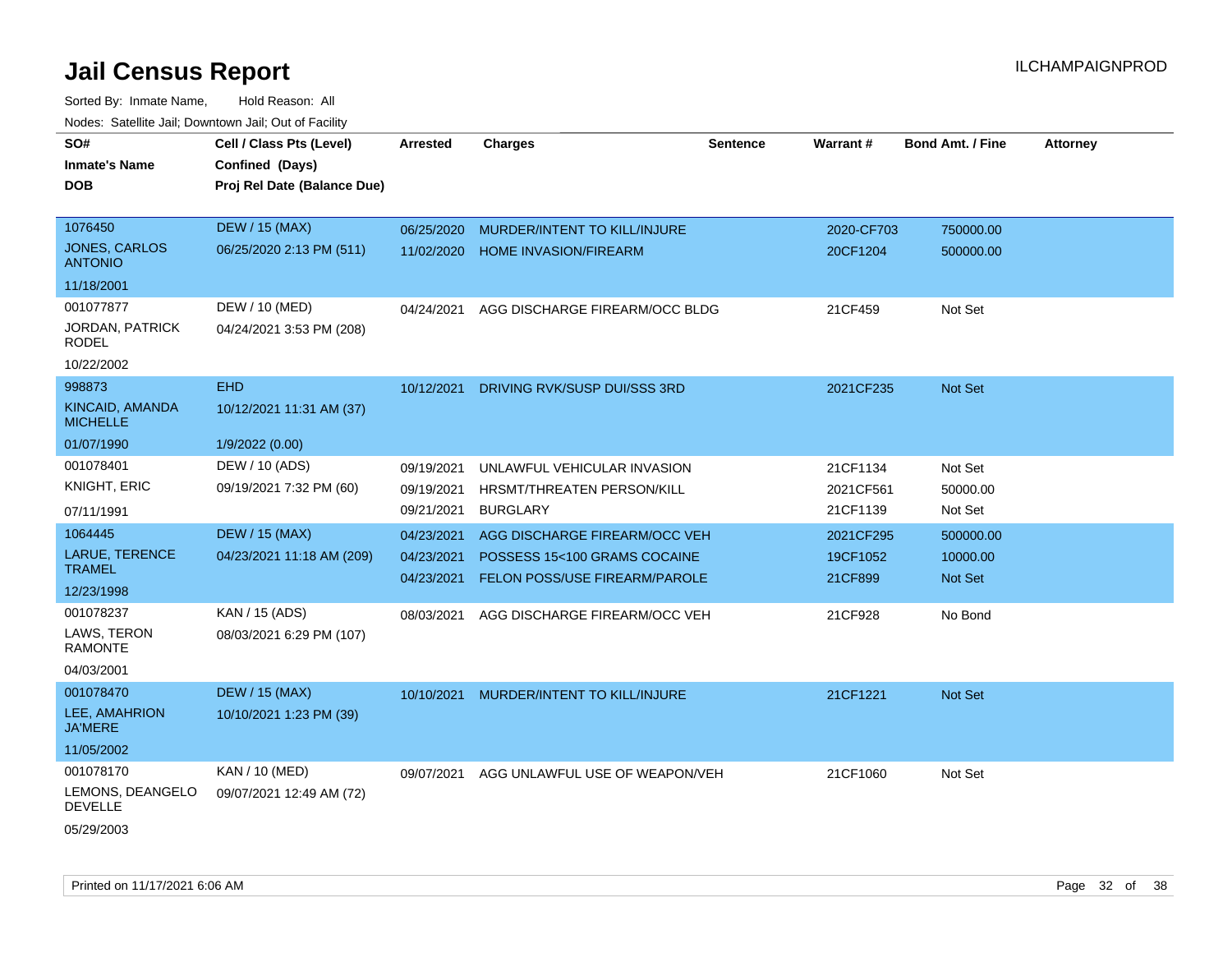Sorted By: Inmate Name, Hold Reason: All Nodes: Satellite Jail; Downtown Jail; Out of Facility

| SO#<br><b>Inmate's Name</b><br><b>DOB</b>       | Cell / Class Pts (Level)<br>Confined (Days)<br>Proj Rel Date (Balance Due) | Arrested   | <b>Charges</b>                 | <b>Sentence</b> | Warrant#     | <b>Bond Amt. / Fine</b> | <b>Attorney</b> |
|-------------------------------------------------|----------------------------------------------------------------------------|------------|--------------------------------|-----------------|--------------|-------------------------|-----------------|
|                                                 |                                                                            |            |                                |                 |              |                         |                 |
| 56792                                           | <b>DEW / 10 (MED)</b>                                                      | 02/02/2021 | ARMED HABITUAL CRIMINAL        |                 | 2021CF141    | 500000.00               |                 |
| LILLARD, LAWRENCE<br><b>TYRONE</b>              | 02/02/2021 2:11 PM (289)                                                   | 02/22/2021 | DRIVING ON REVOKED LICENSE     |                 | 21TR426      | 5000.00                 |                 |
| 10/20/1982                                      |                                                                            |            |                                |                 |              |                         |                 |
| 964047                                          | EHD                                                                        | 11/16/2021 | DRIVING ON REVOKED LICENSE     |                 | 2021TR1346   | Not Set                 |                 |
| LODEN, ROBERT<br><b>WAYNE</b>                   | 11/16/2021 8:29 AM (2)                                                     |            |                                |                 |              |                         |                 |
| 08/10/1989                                      | 11/25/2021 (0.00)                                                          |            |                                |                 |              |                         |                 |
| 001078407                                       | <b>EHD</b>                                                                 | 09/21/2021 | DRIVING ON SUSPENDED LICENSE   |                 | 2019TR16777  | <b>Not Set</b>          |                 |
| LOVE, BRANDON<br><b>TERRELL</b>                 | 09/21/2021 11:26 AM (58)                                                   |            |                                |                 |              |                         |                 |
| 06/13/1994                                      | 12/19/2021 (0.00)                                                          |            |                                |                 |              |                         |                 |
| 46837                                           | KAN / 15 (MAX)                                                             | 09/07/2021 | <b>RESIDENTIAL BURGLARY</b>    |                 | 2019-CF-1207 | 25000.00                |                 |
| MARCRUM, JEFFERY<br>LEE                         | 09/07/2021 11:43 AM (72)                                                   |            |                                |                 |              |                         |                 |
| 11/17/1968                                      |                                                                            |            |                                |                 |              |                         |                 |
| 1011046                                         | <b>KAN / 15 (ADS)</b>                                                      | 04/10/2021 | ATTEMPT (FIRST DEGREE MURDER)  |                 | 21CF392      | <b>Not Set</b>          |                 |
| <b>MILES, DARRION</b><br><b>ANTONIO KEVONTA</b> | 04/11/2021 12:46 AM (221)                                                  |            |                                |                 |              |                         |                 |
| 03/18/1990                                      |                                                                            |            |                                |                 |              |                         |                 |
| 001077278                                       | DEW / 15 (MAX)                                                             | 10/06/2020 | MURDER/INTENT TO KILL/INJURE   |                 | 2020CF146    | 2000000.00              |                 |
| MILLER, D'ANDRE                                 | 10/06/2020 12:49 PM (408)                                                  | 10/06/2020 | AGG FLEEING POLICE/21 MPH OVER |                 | 2019CF1171   | 50000.00                |                 |
| 09/08/1986                                      |                                                                            |            |                                |                 |              |                         |                 |
| 963426                                          | <b>EHD</b>                                                                 | 09/14/2021 | ACCIDENT INJURY/DEATH/11-403   |                 | 2020CF1367   | <b>Not Set</b>          |                 |
| MITCHELL, MARCELL<br><b>MARTELL</b>             | 09/14/2021 9:03 AM (65)                                                    |            |                                |                 |              |                         |                 |
| 12/19/1987                                      | 12/10/2021 (0.00)                                                          |            |                                |                 |              |                         |                 |
| 1026477                                         | KAN / 15 (ADS)                                                             | 09/21/2021 | AGG DISCHARGE FIREARM/OCC VEH  |                 | 21CF1138     | Not Set                 |                 |
| NEWBILL, DEVONTRE<br><b>LAMONT</b>              | 09/21/2021 2:27 AM (58)                                                    | 09/22/2021 | PROBATION VIOLATION            |                 | 20CF577      | Not Set                 |                 |

11/22/1993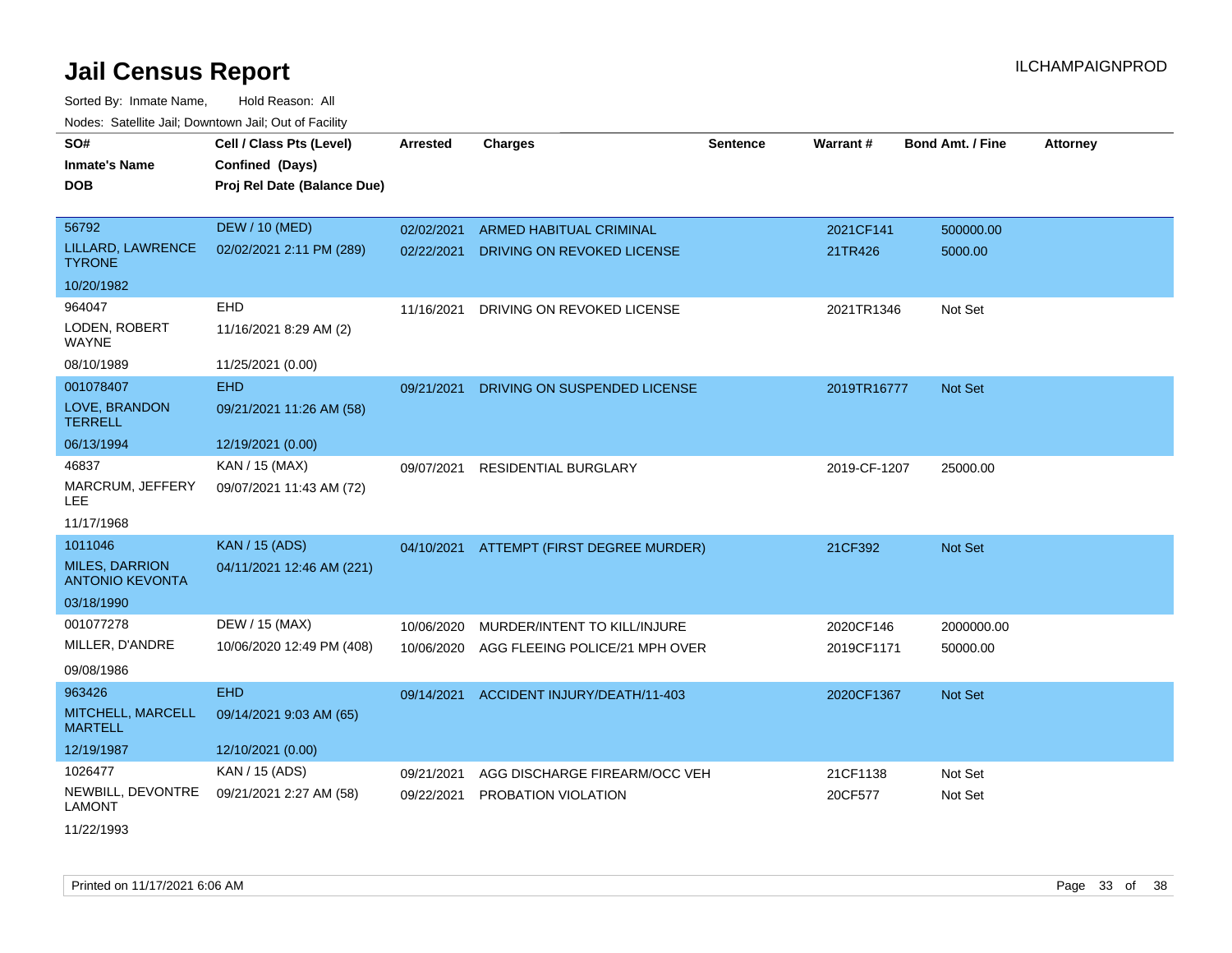Sorted By: Inmate Name, Hold Reason: All

|  | Nodes: Satellite Jail; Downtown Jail; Out of Facility |  |  |
|--|-------------------------------------------------------|--|--|
|  |                                                       |  |  |

| SO#                            | Cell / Class Pts (Level)                      | Arrested   | Charges                        | <b>Sentence</b> | Warrant#    | <b>Bond Amt. / Fine</b> | <b>Attorney</b> |
|--------------------------------|-----------------------------------------------|------------|--------------------------------|-----------------|-------------|-------------------------|-----------------|
| <b>Inmate's Name</b>           | Confined (Days)                               |            |                                |                 |             |                         |                 |
| <b>DOB</b>                     | Proj Rel Date (Balance Due)                   |            |                                |                 |             |                         |                 |
|                                |                                               |            |                                |                 |             |                         |                 |
| 1072907                        | <b>KAN</b>                                    | 07/14/2021 | ATTEMPT (FIRST DEGREE MURDER)  |                 | 2021-CF-832 | 2000000.00              |                 |
| NIKOLAEV, YEVGENIY             | 07/14/2021 10:10 PM (127)                     |            |                                |                 |             |                         |                 |
| 10/06/1983                     |                                               |            |                                |                 |             |                         |                 |
| 001077928                      | EHD                                           | 09/01/2021 | AGG DOMESTIC BATTERY/STRANGLE  |                 | 2021CF515   | Not Set                 |                 |
| PATTON, MICHAEL<br><b>RYAN</b> | 09/01/2021 9:43 AM (78)                       |            |                                |                 |             |                         |                 |
| 08/15/1994                     | 12/31/2021 (0.00)                             |            |                                |                 |             |                         |                 |
| 001078063                      | <b>DEW / 15 (MAX)</b>                         | 06/15/2021 | AGG CRIM SEX ASSAULT/WEAPON    |                 | 2021CF678   | 1000000.00              |                 |
|                                | PERRY, ROBERT Junior 06/15/2021 4:37 PM (156) | 06/15/2021 | <b>ROBBERY</b>                 |                 | 2021CF159   | 25000.00                |                 |
|                                |                                               |            |                                |                 |             |                         |                 |
| 12/21/1990                     |                                               |            |                                |                 |             |                         |                 |
| 1072761                        | EHD                                           | 11/03/2021 | DRIVING ON SUSPENDED LICENSE   |                 | 2020TR5958  | Not Set                 |                 |
| POWELL, KYESHA<br><b>MONAE</b> | 11/03/2021 10:01 AM (15)                      |            |                                |                 |             |                         |                 |
| 07/14/2000                     | 12/17/2021 (0.00)                             |            |                                |                 |             |                         |                 |
| 001077614                      | <b>KAN / 15 (MAX)</b>                         | 01/17/2021 | ATTEMPT (FIRST DEGREE MURDER)  |                 | 21CF66      | Not Set                 |                 |
| <b>DEVON</b>                   | ROBINSON, DONTRELL 01/17/2021 3:08 PM (305)   |            |                                |                 |             |                         |                 |
| 09/22/2002                     |                                               |            |                                |                 |             |                         |                 |
| 1061216                        | KAN / 10 (MED)                                | 06/22/2021 | HOME INVASION/FIREARM          |                 | 21CF727     | Not Set                 |                 |
| RUNGE, ANDRE<br><b>MARSEAN</b> | 06/22/2021 4:42 PM (149)                      |            |                                |                 |             |                         |                 |
| 12/05/1997                     |                                               |            |                                |                 |             |                         |                 |
| 650295                         | <b>PIA / 50 (MAX)</b>                         | 04/22/2020 | <b>CRIMINAL SEXUAL ASSAULT</b> |                 | 2020-CF407  | 750000.00               |                 |
| SANDAGE, JERALD                | 04/22/2020 6:30 AM (575)                      | 04/22/2020 | <b>CRIMINAL SEXUAL ASSAULT</b> |                 | 2020-CF408  | 750000.00               |                 |
| <b>EUGENE</b>                  |                                               | 04/22/2020 | <b>CRIMINAL SEXUAL ABUSE</b>   |                 | 2020-CF409  | 750000.00               |                 |
| 06/07/1971                     |                                               | 04/22/2020 | <b>CRIMINAL SEXUAL ASSAULT</b> |                 | 2020-CF410  | 750000.00               |                 |
|                                |                                               | 04/22/2020 | OFFICIAL MISCONDUCT            |                 | 2019-CF1811 | 25000.00                |                 |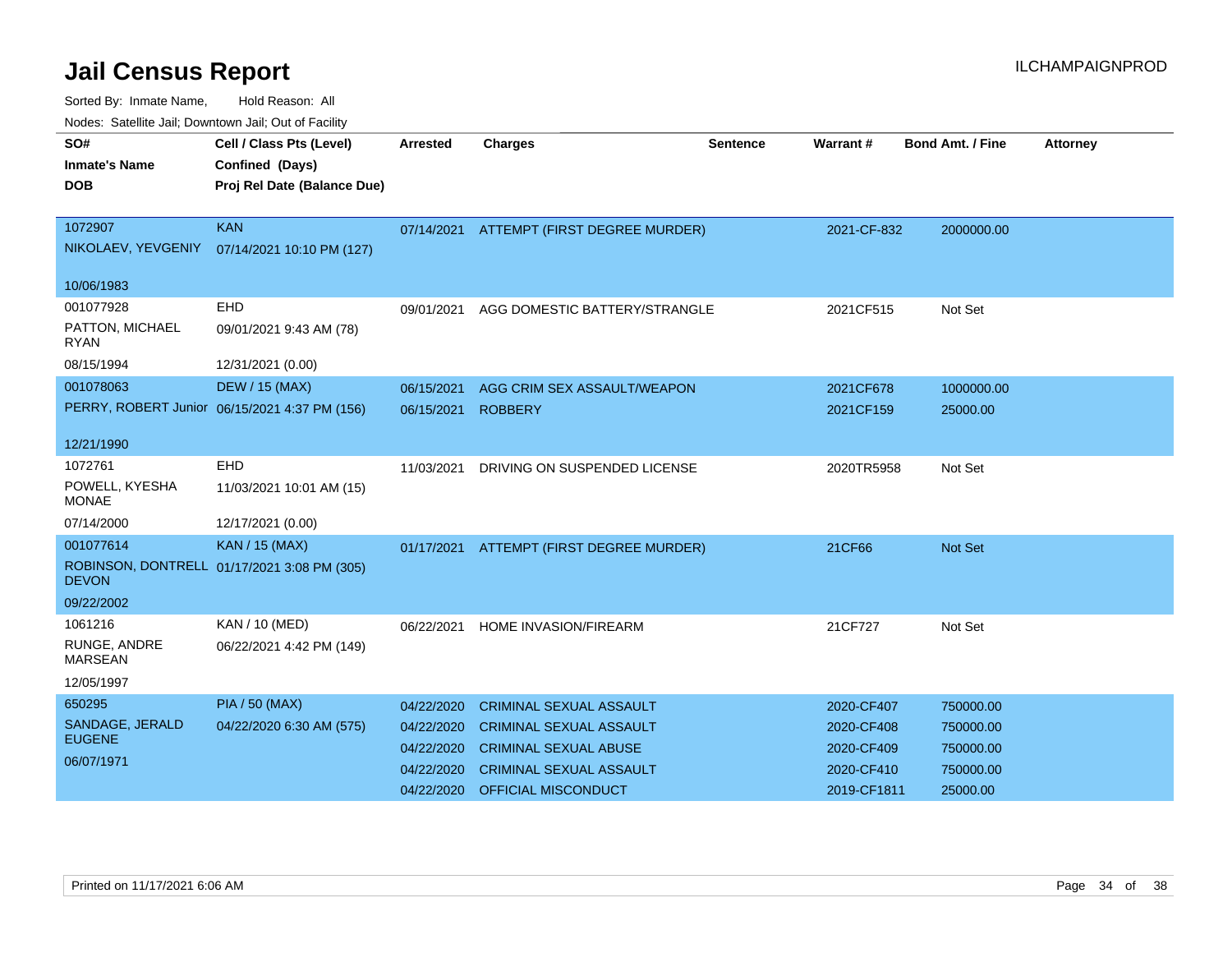| SO#                              | Cell / Class Pts (Level)                     | <b>Arrested</b> | <b>Charges</b>                           | <b>Sentence</b> | Warrant#   | <b>Bond Amt. / Fine</b> | <b>Attorney</b> |
|----------------------------------|----------------------------------------------|-----------------|------------------------------------------|-----------------|------------|-------------------------|-----------------|
| Inmate's Name                    | Confined (Days)                              |                 |                                          |                 |            |                         |                 |
| DOB                              | Proj Rel Date (Balance Due)                  |                 |                                          |                 |            |                         |                 |
|                                  |                                              |                 |                                          |                 |            |                         |                 |
| 1062194                          | <b>DEW / 15 (MAX)</b>                        | 02/27/2020      | MURDER/OTHER FORCIBLE FELONY             |                 | 20CF-247   | 1000000.00              |                 |
| SIMMONS, MICHAEL<br><b>JAMAL</b> | 02/27/2020 1:11 PM (630)                     |                 | 09/23/2020 AGG BATTERY/DISCHARGE FIREARM |                 | 20CF1061   | Not Set                 |                 |
| 11/03/1997                       |                                              |                 |                                          |                 |            |                         |                 |
| 55331                            | DEW / 15 (MAX)                               | 07/31/2021      | ARMED HABITUAL CRIMINAL                  |                 | 21CF900    | Not Set                 |                 |
| SMITH, TARRIO<br><b>TERRELLE</b> | 07/31/2021 2:22 AM (110)                     |                 |                                          |                 |            |                         |                 |
| 04/25/1982                       |                                              |                 |                                          |                 |            |                         |                 |
| 001077868                        | <b>DEW / 15 (MAX)</b>                        | 04/21/2021      | ARMED ROBBERY/ARMED W/FIREARM            |                 | 21CF445    | Not Set                 |                 |
| SPEARMENT,<br><b>KENTRELL</b>    | 04/21/2021 9:48 PM (211)                     | 08/19/2021      | FLEEING/ATTEMPT ELUDE OFFICER            |                 | 2021TR1053 | 1000.00                 |                 |
| 01/21/2002                       |                                              |                 |                                          |                 |            |                         |                 |
| 001077854                        | <b>EHD</b>                                   | 09/15/2021      | DRIVING RVK/SUSP DUI/SSS 4-9             |                 | 2021CF306  | Not Set                 |                 |
| STUKINS, DANNY RAY               | 09/15/2021 10:17 AM (64)                     |                 |                                          |                 |            |                         |                 |
| 07/05/1985                       | 3/13/2022 (0.00)                             |                 |                                          |                 |            |                         |                 |
| 1046632                          | KAN / 15 (MAX)                               | 09/14/2021      | ARMED VIOLENCE/CATEGORY II               |                 | 21CF912    | 750000.00               |                 |
|                                  | TATE, JAVON MARQUIS 09/14/2021 12:10 PM (65) |                 |                                          |                 |            |                         |                 |
| 08/10/1996                       |                                              |                 |                                          |                 |            |                         |                 |
| 949990                           | DEW / 15 (MAX)                               | 07/27/2021      | AGG DISCHARGE FIREARM/OCC VEH            |                 | 2021CF829  | 750000.00               |                 |
| THATCH, CALVIN<br><b>ANTHONY</b> | 07/27/2021 5:12 PM (114)                     |                 | 07/27/2021 WARRANT OUT OF COUNTY         |                 | 21TR49     | 1500.00                 |                 |
| 07/09/1986                       |                                              |                 |                                          |                 |            |                         |                 |
| 001077662                        | <b>DEW / 15 (MAX)</b>                        | 02/03/2021      | ARMED ROBBERY/ARMED W/FIREARM            |                 | 21CF123    | 250000.00               |                 |
| TIPSORD, NOAH LEE                | 02/03/2021 4:33 PM (288)                     |                 |                                          |                 |            |                         |                 |
| 08/14/1998                       |                                              |                 |                                          |                 |            |                         |                 |
| 1033031                          | KAN / 15 (MAX)                               | 08/19/2020      | *AGG BATTERY W/FIREARM/PERSON            |                 | 2020-CF923 | 500000.00               |                 |
| TOMS, ANDREW<br><b>CHUCKY</b>    | 08/19/2020 5:59 PM (456)                     |                 |                                          |                 |            |                         |                 |
| 09/28/1978                       |                                              |                 |                                          |                 |            |                         |                 |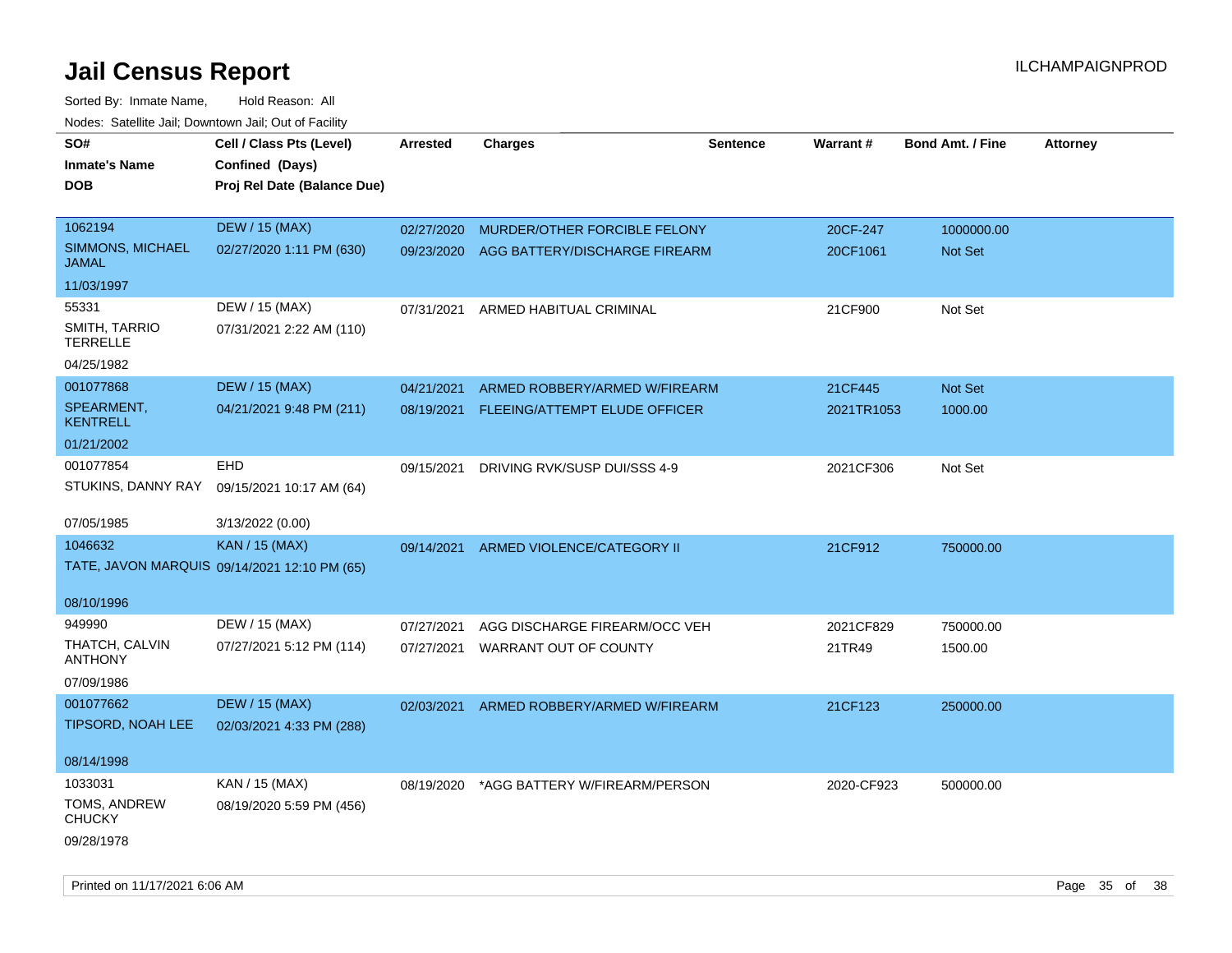| SO#                                            | Cell / Class Pts (Level)    | <b>Arrested</b> | <b>Charges</b>                       | <b>Sentence</b> | Warrant#   | <b>Bond Amt. / Fine</b> | <b>Attorney</b> |
|------------------------------------------------|-----------------------------|-----------------|--------------------------------------|-----------------|------------|-------------------------|-----------------|
| <b>Inmate's Name</b>                           | Confined (Days)             |                 |                                      |                 |            |                         |                 |
| <b>DOB</b>                                     | Proj Rel Date (Balance Due) |                 |                                      |                 |            |                         |                 |
|                                                |                             |                 |                                      |                 |            |                         |                 |
| 27007                                          | <b>KAN / 15 (MAX)</b>       | 09/19/2021      | DOMESTIC BATTERY/OTHER PRIOR         |                 | 21CF1133   | No Bond                 |                 |
| <b>TUELL, ROBERT</b><br><b>STEPHEN</b>         | 09/19/2021 9:51 AM (60)     |                 |                                      |                 |            |                         |                 |
| 09/25/1967                                     |                             |                 |                                      |                 |            |                         |                 |
| 001078263                                      | KAN / 10 (ADS)              | 08/11/2021      | AGG BATTERY/PUBLIC PLACE             |                 | 2020CF420  | 7500.00                 |                 |
| <b>TURK, BRANDON</b><br>LARSHAWN               | 08/11/2021 6:23 PM (99)     | 08/11/2021      | RECEIVE/POSS/SELL STOLEN VEH         |                 | 2020CF928  | 200000.00               |                 |
| 10/18/1995                                     |                             |                 |                                      |                 |            |                         |                 |
| 64700                                          | <b>KAN / 10 (MED)</b>       | 09/07/2021      | UNLAWFUL USE OF A WEAPON             |                 | 21CF1074   | <b>Not Set</b>          |                 |
| <b>TURNER, ADAM</b><br><b>ANTONIO</b>          | 09/08/2021 12:49 AM (71)    |                 |                                      |                 |            |                         |                 |
| 08/29/1985                                     |                             |                 |                                      |                 |            |                         |                 |
| 001078386                                      | KAN / 10 (MED)              | 09/14/2021      | POSSESSION OF STOLEN FIREARM         |                 | 2021CF1099 | 250000.00               |                 |
| TURNER, AMARIO                                 | 09/14/2021 11:42 PM (65)    |                 |                                      |                 |            |                         |                 |
| 09/23/2002                                     |                             |                 |                                      |                 |            |                         |                 |
| 1050636                                        | <b>KAN / 15 (MAX)</b>       | 09/24/2021      | <b>FELON POSS/USE WEAPON/FIREARM</b> |                 | 21CF1154   | <b>Not Set</b>          |                 |
| TURNER, TIMOTHY<br><b>SEANTEZ</b>              | 09/24/2021 9:18 PM (55)     |                 |                                      |                 |            |                         |                 |
| 09/27/1994                                     |                             |                 |                                      |                 |            |                         |                 |
| 1040925                                        | KAN / 10 (MED)              | 10/05/2021      | AGG BATTERY/DISCHARGE FIREARM        |                 | 2021CF1105 | 1000000.00              |                 |
| <b>WEATHERALL,</b><br><b>JOHNNY EARL JAMES</b> | 10/05/2021 4:17 PM (44)     |                 |                                      |                 |            |                         |                 |
| 04/29/1994                                     |                             |                 |                                      |                 |            |                         |                 |
| 1062558                                        | <b>DEW / 10 (MED)</b>       | 10/02/2021      | FELON POSS/USE WEAPON/FIREARM        |                 | 21CF1185   | <b>Not Set</b>          |                 |
| <b>WELLS, JIAMANTE</b><br><b>AMORE</b>         | 10/02/2021 8:29 PM (47)     |                 |                                      |                 |            |                         |                 |
| 09/02/1995                                     |                             |                 |                                      |                 |            |                         |                 |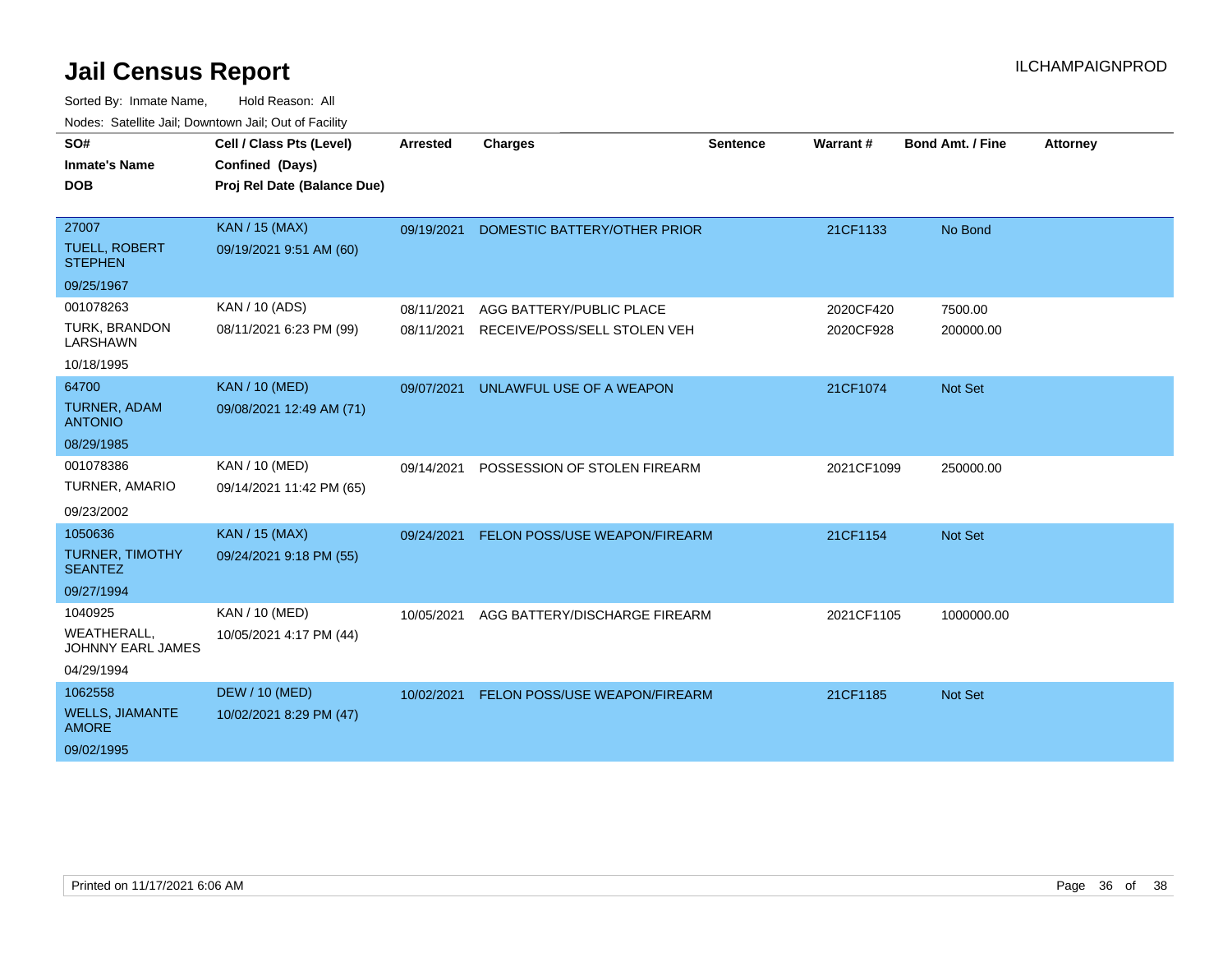| SO#<br><b>Inmate's Name</b>                 | Cell / Class Pts (Level)<br>Confined (Days) | <b>Arrested</b> | <b>Charges</b>                     | <b>Sentence</b> | Warrant#      | <b>Bond Amt. / Fine</b> | <b>Attorney</b> |
|---------------------------------------------|---------------------------------------------|-----------------|------------------------------------|-----------------|---------------|-------------------------|-----------------|
| <b>DOB</b>                                  | Proj Rel Date (Balance Due)                 |                 |                                    |                 |               |                         |                 |
|                                             |                                             |                 |                                    |                 |               |                         |                 |
| 1002033                                     | <b>KAN / 15 (MAX)</b>                       | 09/08/2021      | DRIVING ON SUSPENDED LICENSE       |                 | 2019-TR-11944 | 5000.00                 |                 |
| <b>WEST, ANTONIO</b><br><b>DEONTA</b>       | 09/08/2021 11:01 PM (71)                    | 09/08/2021      | ARMED ROBBERY/ARMED W/FIREARM      |                 | 2020-CF-1406  | 500000.00               |                 |
| 04/15/1992                                  |                                             | 09/08/2021      | AGG UNLAWFUL USE OF WEAPON/VEH     |                 | 2021-CF-AWOW  | <b>Not Set</b>          |                 |
|                                             |                                             | 09/08/2021      | <b>OBSTRCT JUSTICE/LEAVE STATE</b> |                 | 2021-CF-AWOW  | <b>Not Set</b>          |                 |
|                                             |                                             | 09/08/2021      | ARMED VIOLENCE/CATEGORY I          |                 | 2021-CF-AWOW  | <b>Not Set</b>          |                 |
| 1022068                                     | DEW / 15 (ADS)                              | 10/10/2021      | FELON POSS/USE WEAPON/FIREARM      |                 | 21CF1212      | Not Set                 |                 |
| <b>WILKINS, MICHAEL</b><br>CARL             | 10/10/2021 5:07 AM (39)                     |                 |                                    |                 |               |                         |                 |
| 07/10/1992                                  |                                             |                 |                                    |                 |               |                         |                 |
| 001077508                                   | <b>DEW / 15 (ADS)</b>                       | 12/10/2020      | MURDER/STRONG PROB KILL/INJURE     |                 | 2020CF1293    | No Bond                 |                 |
| <b>WILLIAMS, CALVIN</b><br><b>TIMOTHY</b>   | 12/10/2020 8:55 PM (343)                    |                 |                                    |                 |               |                         |                 |
| 10/23/2002                                  |                                             |                 |                                    |                 |               |                         |                 |
| 539662                                      | KAN / 10 (MED)                              | 08/14/2021      | <b>AGGRAVATED BATTERY</b>          |                 | 21CF979       | No Bond                 |                 |
| WILLIAMS, JAVONTAE                          | 08/14/2021 1:28 AM (96)                     | 08/14/2021      | AGGRAVATED DOMESTIC BATTERY        |                 | 2020CF1098    | 25000.00                |                 |
| <b>DEMAR</b>                                |                                             | 08/14/2021      | DOM BTRY/CONTACT/1-2 PRECONV       |                 | 2021CF770     | 250000.00               |                 |
| 07/28/1991                                  |                                             | 08/14/2021      | <b>CITY OV ARREST</b>              |                 | 2017OV893     | 1000.00                 |                 |
| 1019420                                     | <b>KAN / 10 (MED)</b>                       | 02/19/2021      | METH DELIVERY/15<100 GRAMS         |                 | 21CF205       | <b>Not Set</b>          |                 |
| <b>WILLIAMS,</b><br><b>MARSHAWN ANTONIO</b> | 02/19/2021 6:15 PM (272)                    |                 |                                    |                 |               |                         |                 |
| 06/02/1994                                  |                                             |                 |                                    |                 |               |                         |                 |
| 1037579                                     | KAN / 10 (MED)                              | 08/17/2021      | FELON POSS/USE WEAPON/FIREARM      |                 | 2019CF73      | No Bond                 |                 |
| WILLIAMS, STEVEN<br>PATRICK, Second         | 08/17/2021 8:16 PM (93)                     |                 |                                    |                 |               |                         |                 |
| 11/25/1994                                  |                                             |                 |                                    |                 |               |                         |                 |
| 545746                                      | <b>KAN / 15 (ADS)</b>                       | 08/07/2021      | FELON POSS/USE WEAPON/FIREARM      |                 | 21CF949       | Not Set                 |                 |
| <b>WOODS, MICHAEL</b><br><b>LACKENDRICK</b> | 08/07/2021 8:40 AM (103)                    | 08/07/2021      | <b>BURGLARY</b>                    |                 | 2020CF597     | 50000.00                |                 |
|                                             |                                             | 08/07/2021      | WARRANT OUT OF COUNTY              |                 | 2020TR9119    | 5000.00                 |                 |
| 10/06/1996                                  |                                             |                 |                                    |                 |               |                         |                 |
| <b>Total Out of Facility: 84</b>            |                                             | Males: 82       | Females: 2<br>Unknown: 0           |                 |               |                         |                 |